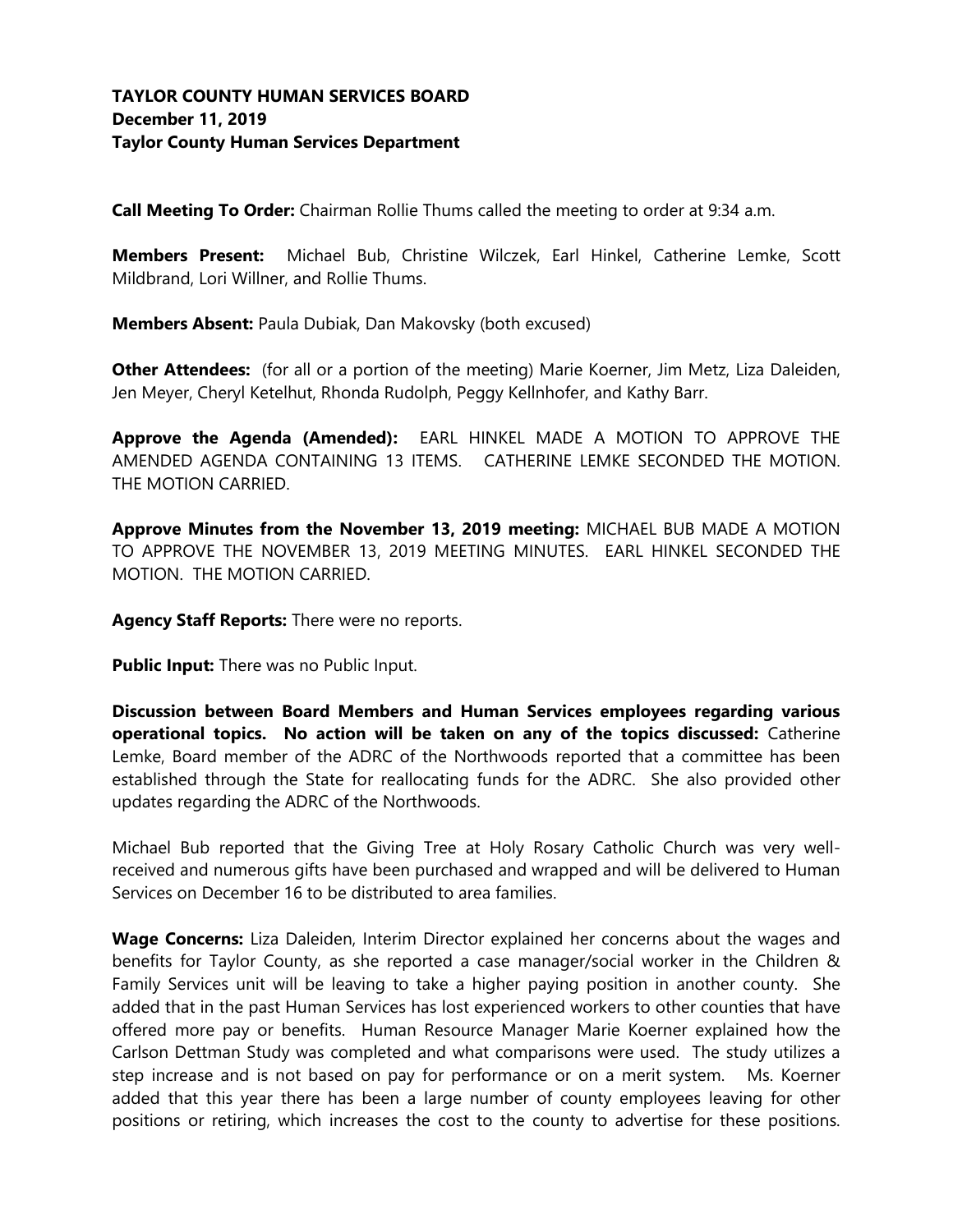Some members asked if staff could work from home, and Mr. Bub asked Ms. Daleiden to prepare a list of what would be required to be able to do this. After a lengthy discussion it was recommended that a committee be created consisting of department heads to address this issue. Chairman Thums also stated that he wanted this item to be placed on the Personnel Committee agenda.

There have also been problems with the internet not working, and Mr. Bub indicated the county is exploring various options with providers.

**Approve Filling Vacancy(ies):** Ms. Daleiden requested approval to fill three existing positions that became vacant through retirement/resignation for Administrative Assistant, Mental Health social worker/case manager, and Children & Family Services social worker/case manager. A MOTION WAS MADE BY SCOTT MILDBRAND, SECONDED BY EARL HINKEL TO APPROVE FILLING THE VACANCIES FOR ADMINISTRATIVE ASSISTANT, MENTAL HEALTH SOCIAL WORKER/CASE MANAGER, AND CHILDREN & FAMILY SERVICES SOCIAL WORKER/CASE MANAGER. THE MOTION CARRIED.

**Action on Contracts and Addenda:** There were no contracts or addenda.

**Approve Interim Director's Involvement with Taylor County Supportive Housing Program (Amended agenda item):** Ms. Daleiden reported that she volunteers as a member of the Taylor County Supportive Housing committee that is working to bring a homeless shelter to Taylor County. She explained that she uses her own time for attending these meetings but asked the Board for their approval since she is an employee of the Taylor County Human Services Department and wanted to make sure there was no conflict of interest. There was some discussion on the pros and cons of a homeless shelter in the county. A MOTION WAS MADE BY MICHAEL BUB, SECONDED BY CATHERINE LEMKE TO APPROVE INTERIM DIRECTOR LIZA DALEIDEN'S INVOLVEMENT WITH THE TAYLOR COUNTY SUPPORTIVE HOUSING PROGRAM. A ROLL CALL VOTE WAS TAKEN. THE MOTION CARRIED WITH A VOTE OF SIX AYES, ONE NAY (MILDBRAND), AND TWO ABSENT (DUBIAK, MAKOVSKY).

**Director's Report:** Ms. Daleiden presented the Director's Report:

- ❖ The November 2019 General Relief report and the Intake Referrals report for October 2019 were distributed.
- ❖ The Treatment Alternatives & Diversion Program (TAD) grant hybrid drug treatment court through the Wisconsin Department of Justice (DOJ) will be transferred from Human Services to the District Attorney's office.
- ❖ Contracting will continue with the Wisconsin Department of Corrections (DOC) for individuals receiving second and third operating while intoxicated (OWI) citations.
- ❖ Currently, the Taylor County Human Services Department supervises the Taylor County Drug Opposition Partnership (TCDOP), which is funded by a grant, with the Taylor County Health Department providing fiscal management. The Health Department has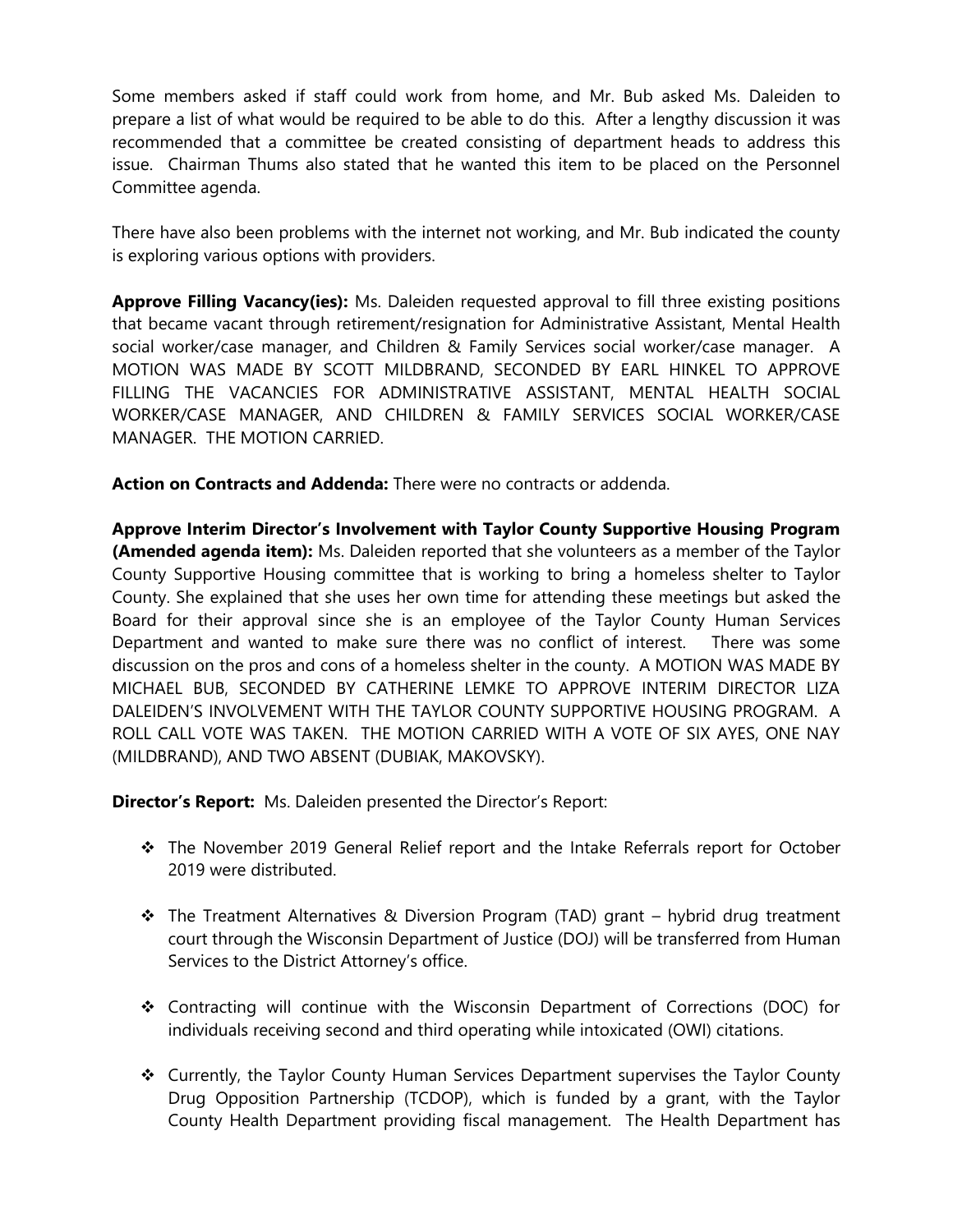indicated they will discontinue providing fiscal management for the grant, and Human Services has decided not to take on that responsibility. The TCDOP grant is written for a five-year period and will end in September of next year. TCDOP staff has been contacting outside agencies to take over the supervision and fiscal management of the grant.

**Set Next Meeting Date:** The next Human Services Board meeting is scheduled for Wednesday, January 22, 2020 at 9:30 a.m. at the Taylor County Human Services Department.

A MOTION WAS MADE BY CATHERINE LEMKE TO ADJOURN. THE MOTION WAS SECONDED BY CHRISTINE WILCZEK. THE MOTION CARRIED. The meeting adjourned at 11:24 a.m.

Handouts distributed: General Relief Report for November 2019; Intake Referrals for October 2019

Respectfully submitted: Kathy Barr for Paula Dubiak, Secretary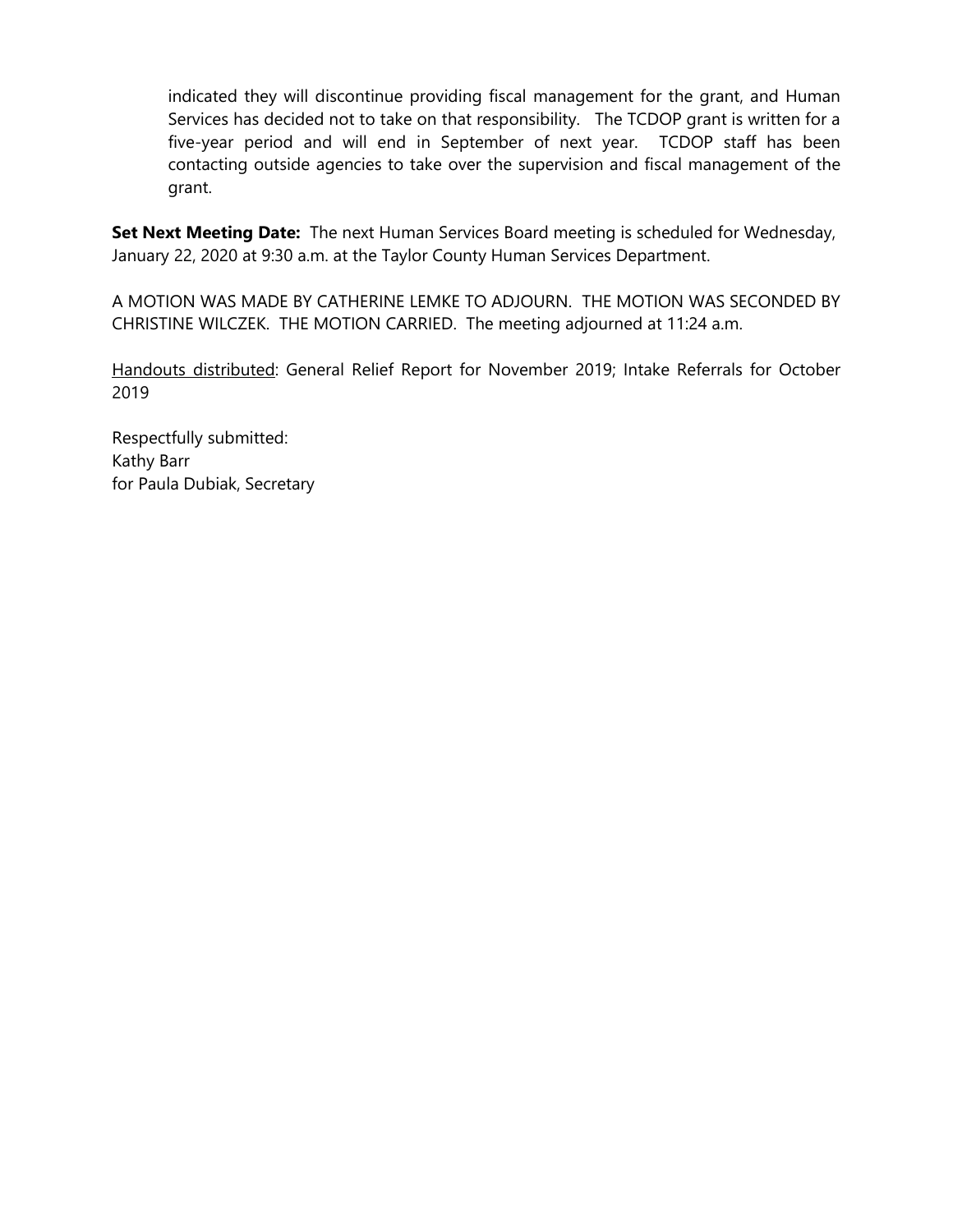# **TAYLOR COUNTY HUMAN SERVICES BOARD November 13, 2019 Taylor County Education Center**

**Call Meeting To Order:** Chairman Rollie Thums called the meeting to order at 9:30 a.m.

**Members Present:** Catherine Lemke, Scott Mildbrand, Earl Hinkel, Christine Wilczek, Paula Dubiak, Dan Makovsky, Lori Willner, Michael Bub, and Rollie Thums.

### **Members Absent:** None

**Other Attendees:** (for all or a portion of the meeting) Dave Rasmussen, Jessica Mudgett, Andria Farrand, Brian Wilson, Brad Dahlvig, Marie Koerner, Larry Brandl, Jim Metz, Amber Fallos, Liza Daleiden, Peggy Kellnhofer, Rhonda Rudolph, Cheryl Ketelhut, Jen Meyer and Kathy Barr.

**Approve the Agenda (Amended):** PAULA DUBIAK MADE A MOTION TO APPROVE THE AMENDED AGENDA CONTAINING 15 ITEMS. CHRISTINE WILCZEK SECONDED THE MOTION. THE MOTION CARRIED.

**Approve Minutes from the October 9, 2019 and October 22, 2019 meetings:** Paula Dubiak pointed out that Jim Metz had been in attendance at the October 22, 2019 meeting but his name had not been included in the minutes. EARL HINKEL THEN MADE A MOTION TO APPROVE THE OCTOBER 9, 2019 MINUTES AND THE OCTOBER 22, 2019 MINUTES AS AMENDED. DAN MAKOVSKY SECONDED THE MOTION. THE MOTION CARRIED.

**Review and approve Resolution for the Submission of a Community Development Block Grant (CDBG) Application for a Homeless Shelter in Taylor County (amended item):** Chairman Thums reported that the Finance Committee had referred this item to the Human Services Board. The Board members had received a copy of the resolution prior to the meeting. Dave Rasmussen of MSA Professional Services gave some background information on federal monies that are available under the CDBG program which is administered by the Wisconsin Department of Administration. He indicated that a homeless shelter would be eligible for such funds and that the first step to begin the process would be approval by the Human Services Board, approving a resolution for the submission of a CDBG application for a homeless shelter in Taylor County. He also explained some of federal requirements needed, such as a public hearing, if the project was to proceed. Chairman Thums questioned what the county would be responsible for and felt more information was needed. Mr. Rasmussen indicated he could provide this information. Several Board members were also concerned about the county's financial obligation once the funding was depleted. Jessica Mudgett, Director of the Taylor County Housing Authority who is leading the homeless shelter project indicated there would be additional funding available from other sources. She added that the long-term goal of the homeless shelter is to not only provide shelter to individuals, but to refer them to community resources in order for them to gain independence. Ms. Mudgett was also asked if a homeless shelter was needed in the county, and also there was some concern about whether it would draw individuals from other areas. She explained that from January to August of this year, 61 homeless people were provided vouchers for a motel stay. A MOTION WAS MADE BY DAN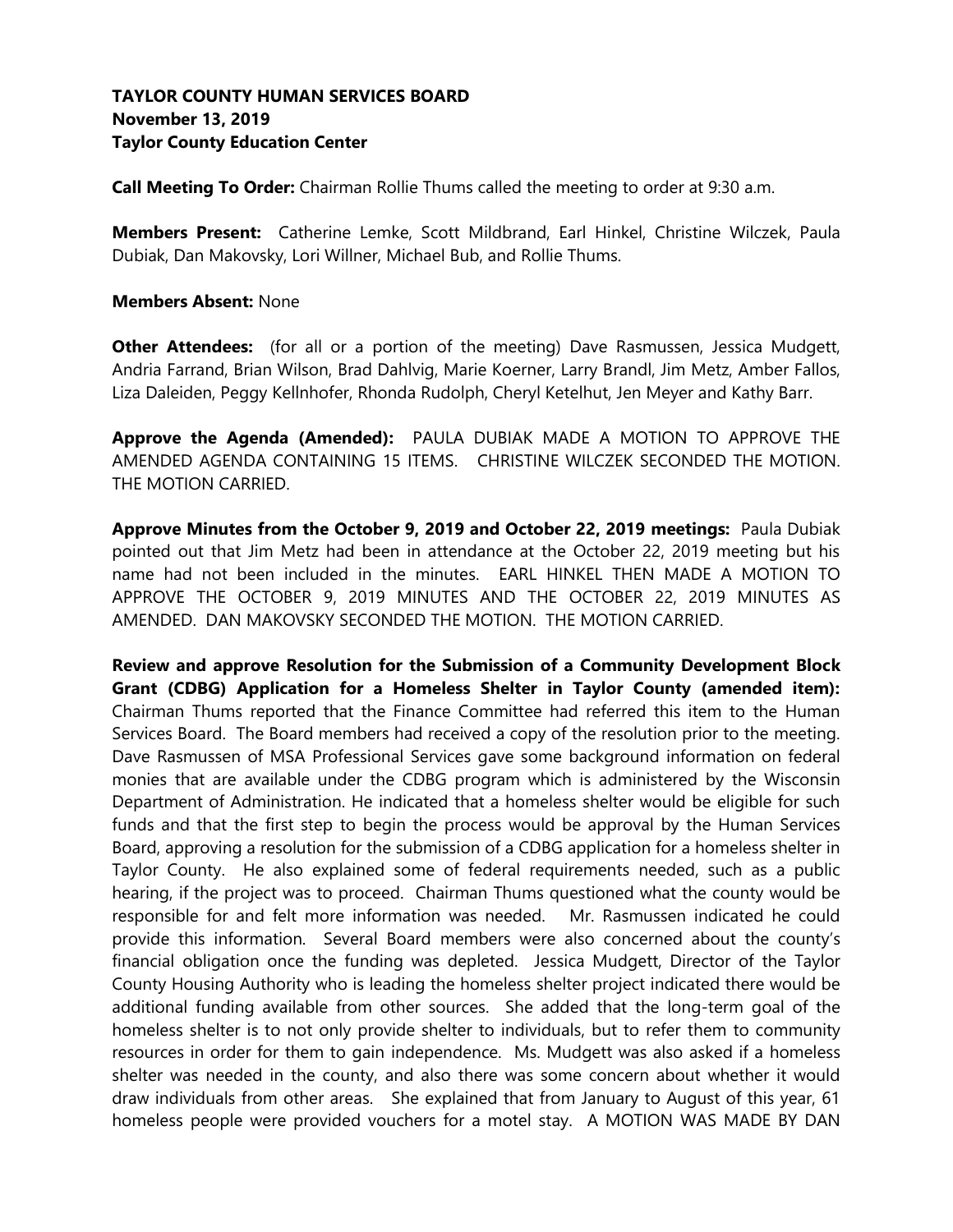MAKOVSKY, SECONDED BY MICHAEL BUB TO APPROVE A RESOLUTION FOR THE SUBMISSION OF A COMMUNITY DEVELOPMENT BLOCK GRANT (CDBG) APPLICATION FOR A HOMELESS SHELTER IN TAYLOR COUNTY. A VOICE VOTE WAS TAKEN, WITH EIGHT MEMBERS VOTING AYE AND ONE NAY (HINKEL), THE MOTION CARRIED. THE RESOLUTION WAS SIGNED BY THE BOARD AND FORWARDED ON TO THE COUNTY BOARD.

**Agency Staff Reports:** Interim Director Liza Daleiden reported that as a way to reduce trauma for families and in an effort to create a more positive atmosphere for children, the Taylor County Circuit Court has been observing/celebrating with families during court hearings when a child is returned to his/her parental home. This has been done as part of a children's court conference.

**Discussion between Board Members and Human Services employees regarding various operational topics. No action will be taken on any of the topics discussed:** Paula Dubiak reported that the next adhoc committee of ADRC of the Northwoods is scheduled for December 12, 2019 and the next ADRC of the Northwoods meeting is scheduled for November 15, 2019.

Public Input: Black River Industries (BRI) Director Amber Fallos reported they are very busy and continue working on obtaining employment for individuals with disabilities, often times working with the Division of Vocational Rehabilitation. Ms. Fallos also stated that BRI is a provider for the Comprehensive Community Services (CCS) program and thanked the Board for their support of this program.

**Approve Former Human Services Director's expense summary:** The Board reviewed the former Human Services Director's expense summary from July through September 2019 in the amount of \$623.20. A MOTION WAS MADE BY MICHAEL BUB, SECONDED BY CATHERINE LEMKE TO APPROVE THE FORMER HUMAN SERVICES DIRECTOR'S EXPENSE SUMMARY IN THE AMOUNT OF \$623.20. THE MOTION CARRIED.

**Pay Increase for Human Services Interim Director:** Chairman Thums reported that the Personnel Committee had already approved a pay increase for Human Services Interim Director Liza Daleiden but wanted to inform the Human Services Board. Members were in consensus with the pay increase.

**Approve Filling Vacancy(ies):** Ms. Daleiden stated she was not asking the Board to approve any vacancies at this time. She explained, however, that because of her additional duties as Interim Director she is unable to fulfill all of her duties as the Children & Family Services (CFS) Coordinator. She reported she has asked if any of the CFS staff would be interested in assuming some of the CFS Coordinator duties. There were staff interested, and interviews will be conducted in the near future to choose a staff member to assist with these duties. This will be revisited in six months.

**Action on Contracts and Addenda:** There were no contracts or addenda.

**Director's Report:** The General Relief report for October 2019 was distributed.

A list of programs/funding sources of the agency was also handed out. A brief discussion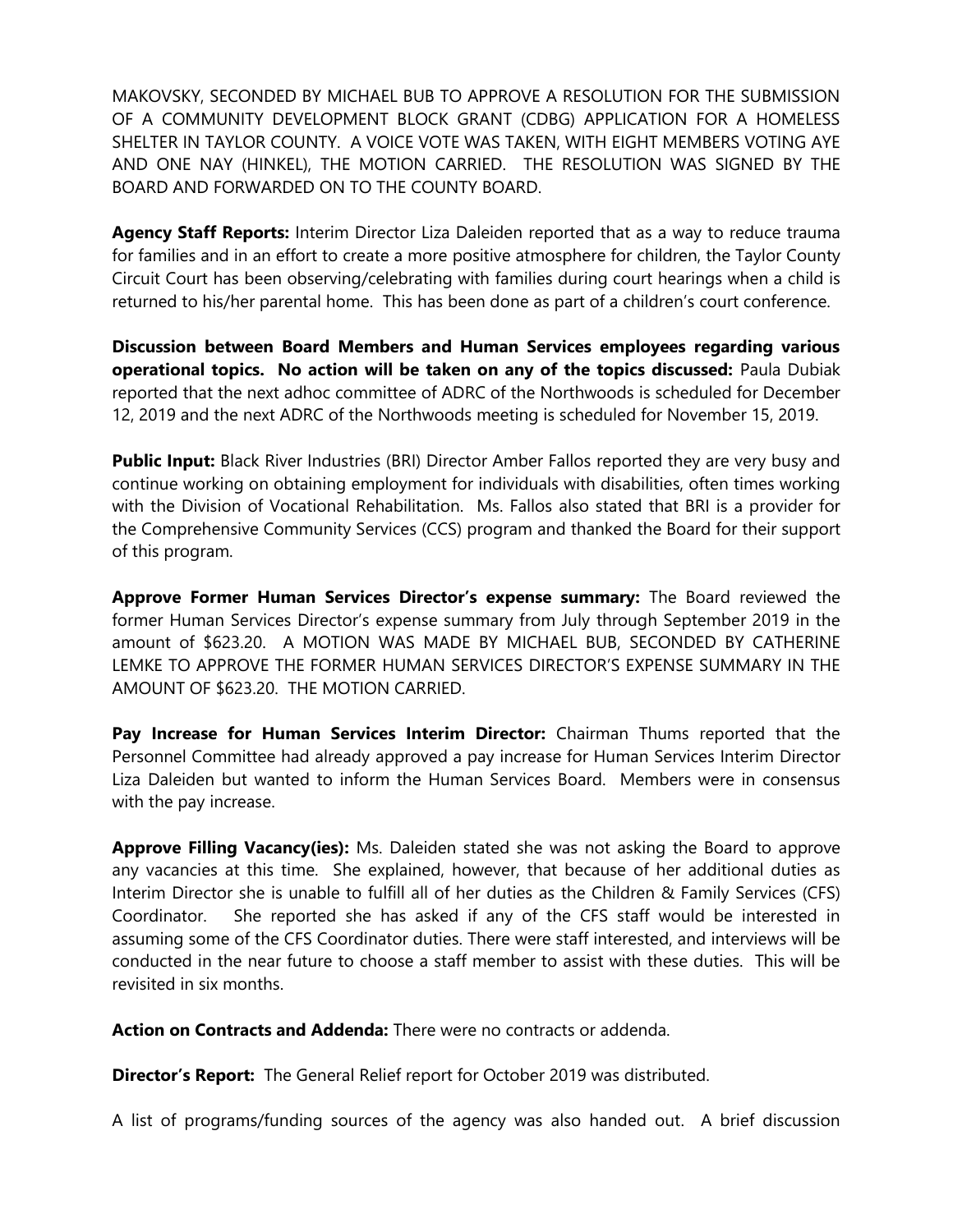followed.

**Set Next Meeting Date:** The next Human Services Board meeting is scheduled for Wednesday, December 11, 2019 at 9:30 a.m. at the Taylor County Human Services Department.

Handouts distributed: General Relief Report for October 2019; List of programs/funding sources

Respectfully submitted: Kathy Barr for Paula Dubiak, Secretary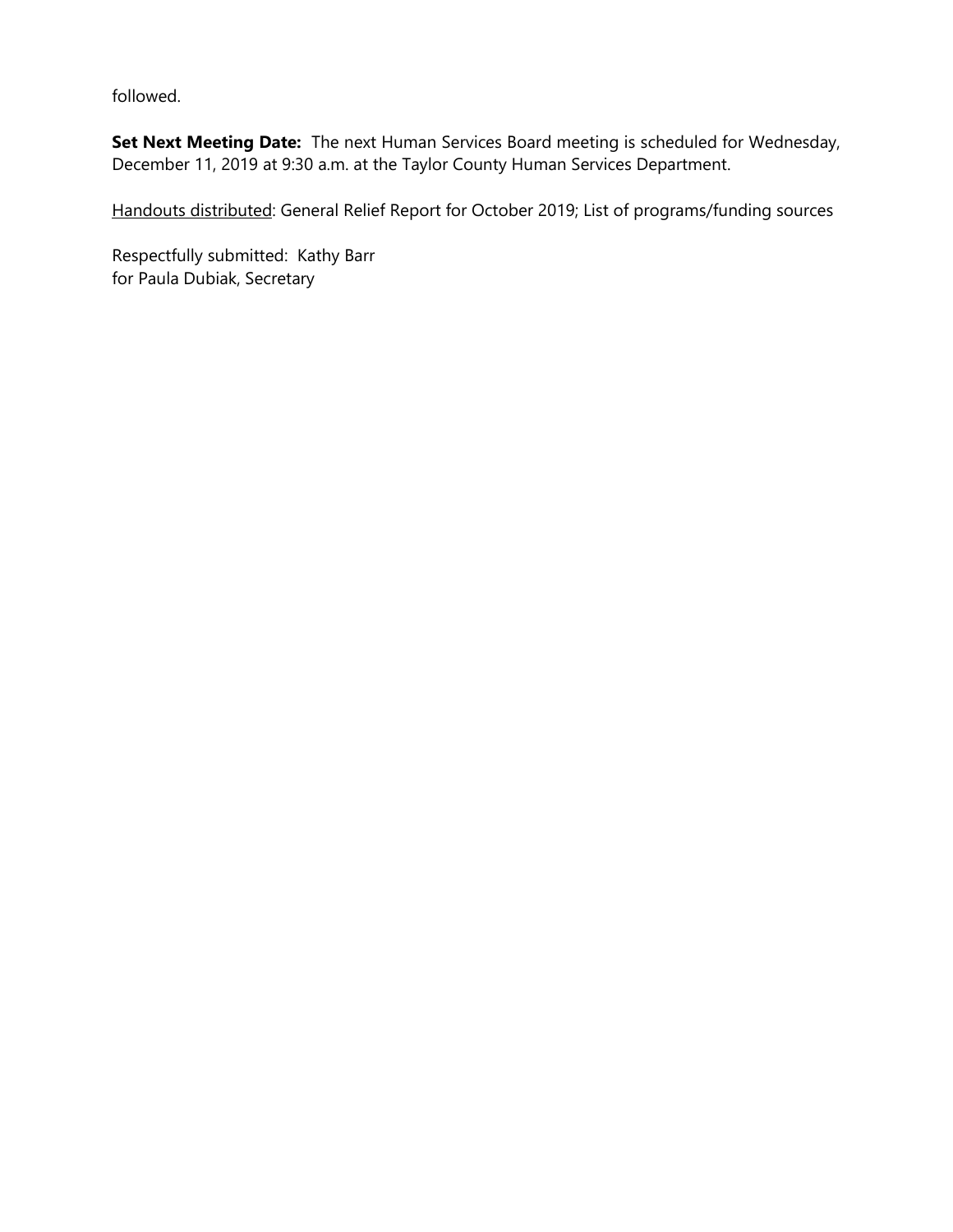# **TAYLOR COUNTY HUMAN SERVICES BOARD November 13, 2019**

**Closed Session:** A MOTION WAS MADE BY SCOTT MILDBRAND, SECONDED BY CATHERINE LEMKE TO GO INTO CLOSED SESSION AT 10:33 A.M. A ROLL CALL VOTE WAS TAKEN, WITH ALL MEMBERS VOTING AYE. THE MOTION CARRIED.

**Open Session:** A MOTION WAS MADE BY MICHAEL BUB, SECONDED BY CATHERINE LEMKE TO GO INTO OPEN SESSION AT 11:50 A.M. A ROLL CALL VOTE WAS TAKEN, WITH ALL MEMBERS VOTING AYE. THE MOTION CARRIED.

A MOTION WAS MADE BY MICHAEL BUB, SECONDED BY EARL HINKEL TO INCREASE THE HOURS OF SUPPORT STAFF FROM 35 HOURS TO 40 HOURS A WEEK WHEN NEEDED UNTIL APRIL 21, 2020. A ROLL CALL VOTE WAS TAKEN, WITH ALL MEMBERS VOTING AYE. THE MOTION CARRIED. This matter will also be sent to the Personnel Committee for approval.

A MOTION WAS MADE BY SCOTT MILDBRAND, SECONDED BY CATHERINE LEMKE TO ADJOURN AT 11:57 A.M. THE MOTION CARRIED.

Respectfully submitted: Marie Koerner for Paula Dubiak, Secretary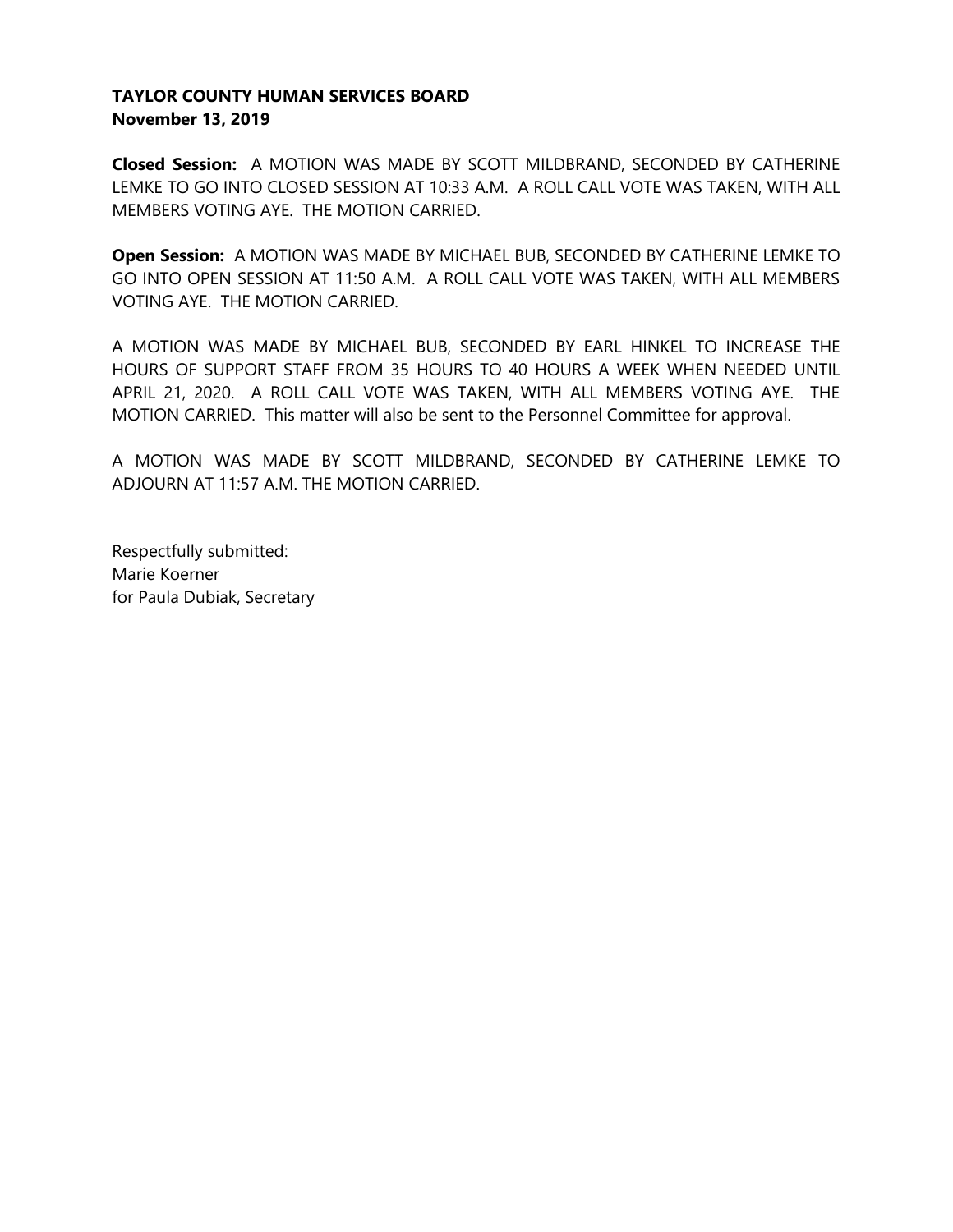# **TAYLOR COUNTY HUMAN SERVICES BOARD October 22, 2019 Taylor County Education Center**

**Call Meeting To Order:** Chairman Rollie Thums called the meeting to order at 9:31 a.m.

**Members Present:** Christine Wilczek, Dan Makovsky, Lori Willner, Earl Hinkel, Paula Dubiak, Catherine Lemke, Michael Bub, and Rollie Thums.

**Members Absent:** Scott Mildbrand (excused)

**Other Attendees:** (for all or a portion of the meeting) Jim Metz, Marie Koerner, Liza Daleiden.

**Approve the Agenda:** DAN MAKOVSKY MADE A MOTION TO APPROVE THE AGENDA CONTAINING 5 ITEMS. EARL HINKEL SECONDED THE MOTION. THE MOTION CARRIED.

**Closed Session:** A MOTION WAS MADE BY CATHERINE LEMKE, SECONDED BY MICHAEL BUB TO GO INTO CLOSED SESSION AT 9:31 A.M. A ROLL CALL VOTE WAS TAKEN, WITH ALL MEMBERS VOTING AYE. THE MOTION CARRIED.

**Open Session:** A MOTION WAS MADE BY EARL HINKEL, SECONDED BY DAN MAKOVSKY TO RECONVENE TO OPEN SESSION AT 10:50 A.M. A ROLL CALL VOTE WAS TAKEN, WITH ALL MEMBERS VOTING AYE. THE MOTION CARRIED.

**Fill Human Services Director Position:** A MOTION WAS MADE BY MICHAEL BUB, SECONDED BY CATHERINE LEMKE TO ACCEPT TAMMY TOM-STEINMETZ'S RESIGNATION AS HUMAN SERVICES DIRECTOR. THE MOTION CARRIED.

A MOTION WAS MADE BY DAN MAKOVSKY, SECONDED BY EARL HINKEL TO APPOINT LIZA DALEIDEN AS INTERIM HUMAN SERVICES DIRECTOR FOR SIX MONTHS (APRIL 21, 2020) EFFECTIVE TODAY. A ROLL CALL VOTE WAS TAKEN, WITH ALL MEMBERS VOTING AYE. THE MOTION CARRIED.

**Adjourn:** A MOTION WAS MADE BY EARL HINKEL, SECONDED BY DAN MAKOVSKY TO ADJOURN. THE MEETING ADJOURNED AT 11:02 A.M.

Respectfully submitted: Marie Koerner for Paula Dubiak, Secretary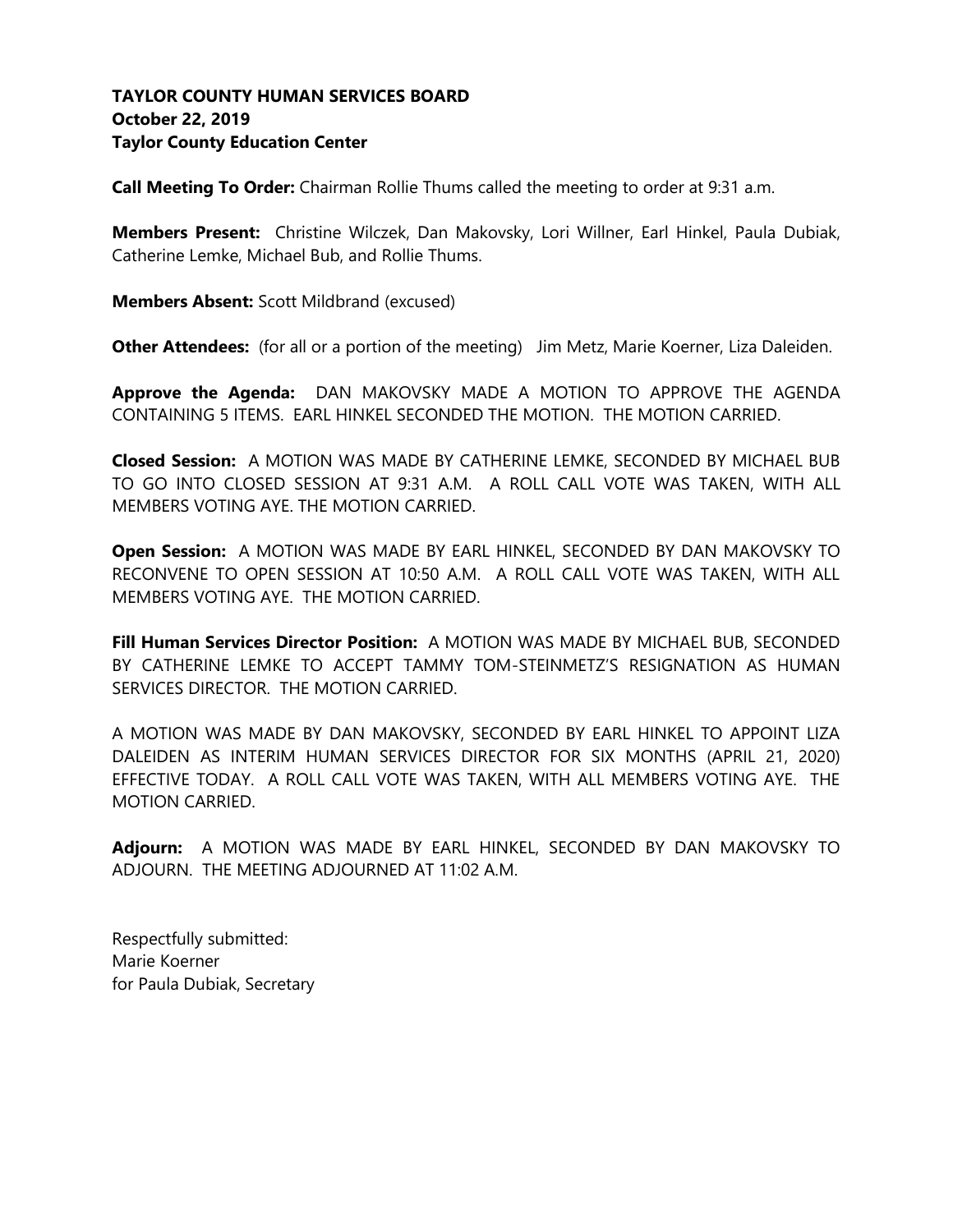# **TAYLOR COUNTY HUMAN SERVICES BOARD October 9, 2019 Taylor County Human Services Department**

**Call Meeting To Order:** Chairman Rollie Thums called the meeting to order at 9:30 a.m.

**Members Present:** Michael Bub, Lori Willner, Dan Makovsky, Paula Dubiak, Earl Hinkel, Catherine Lemke, Scott Mildbrand and Rollie Thums.

**Members Absent:** Christine Wilczek (excused)

**Other Attendees:** (for all or a portion of the meeting) Michelle Deml, Tammy Tom-Steinmetz, Liza Daleiden, Peggy Kellnhofer, Rhonda Rudolph, Jen Meyer and Kathy Barr.

**Approve the Agenda:** PAULA DUBIAK MADE A MOTION TO APPROVE THE AGENDA CONTAINING 11 ITEMS. EARL HINKEL SECONDED THE MOTION. THE MOTION CARRIED.

**Approve Minutes from the September 11, 2019 meeting:** DAN MAKOVSKY MADE A MOTION TO APPROVE THE MINUTES FROM THE SEPTEMBER 11, 2019 MEETING. EARL HINKEL SECONDED THE MOTION. THE MOTION CARRIED.

**Agency Staff Reports:** Intake Specialist Michelle Deml presented a success story to the Board.

**Public Input:** There was no Public Input.

**Discussion between Board Members and Human Services employees regarding various operational topics. No action will be taken on any of the topics discussed:** Paula Dubiak reported that the ADRC of the Northwoods held a meeting the end of September. They are continuing to discuss options for the ADRC and are waiting to hear from the State of Wisconsin on funding allocation.

**Approve Filling Vacancy(ies):** There were no vacancies.

**Action on Contracts and Addenda:** There were no contracts or addenda.

**Director's Report:** Ms. Tom-Steinmetz pointed out information in the Board packet showing FoodShare active error rates for Wisconsin's consortiums from the period October 2018 to May 2019. The Northern Income Maintenance Consortium had the lowest error rate of all the Wisconsin consortiums at 1.27% during this time period.

The September 2019 General Relief report was distributed.

Ms. Tom-Steinmetz reported the Organizational Effectiveness approach began its first two-day session. Thirteen staff is involved in this process. She stated she will further update the Board at the next meeting.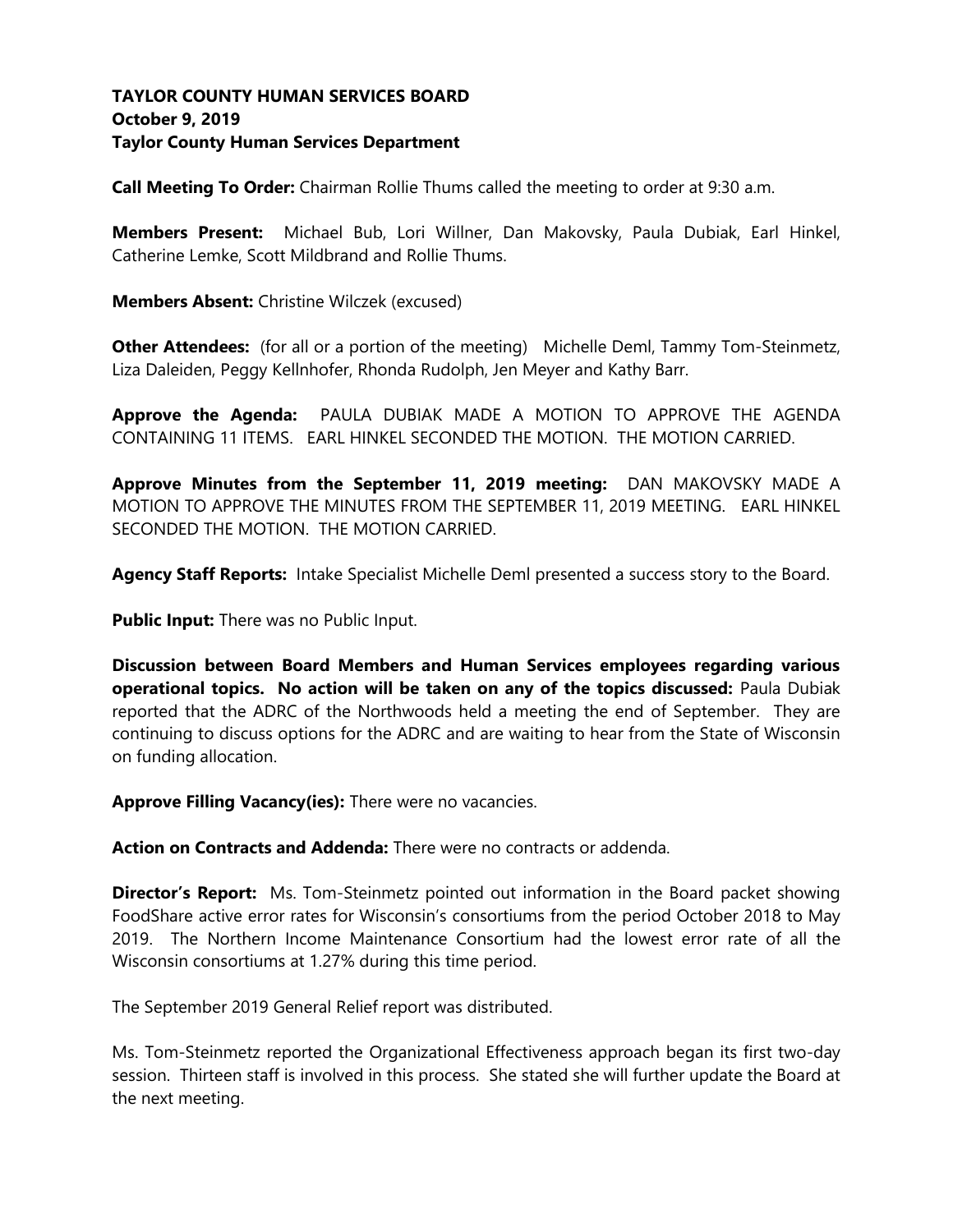There was also some discussion on housing needs and homelessness in the county.

**Set Next Meeting Date:** The next Human Services Board meeting is scheduled for Wednesday, November 13, 2019 at 9:30 a.m. at the Taylor County Human Services Department.

**Adjourn:** A MOTION WAS MADE BY EARL HINKEL, SECONDED BY DAN MAKOVSKY TO ADJOURN. THE MOTION CARRIED. THE MEETING ADJOURNED AT 10 A.M.

Handouts distributed: General Relief Report for September 2019

Respectfully submitted: Kathy Barr for Paula Dubiak, Secretary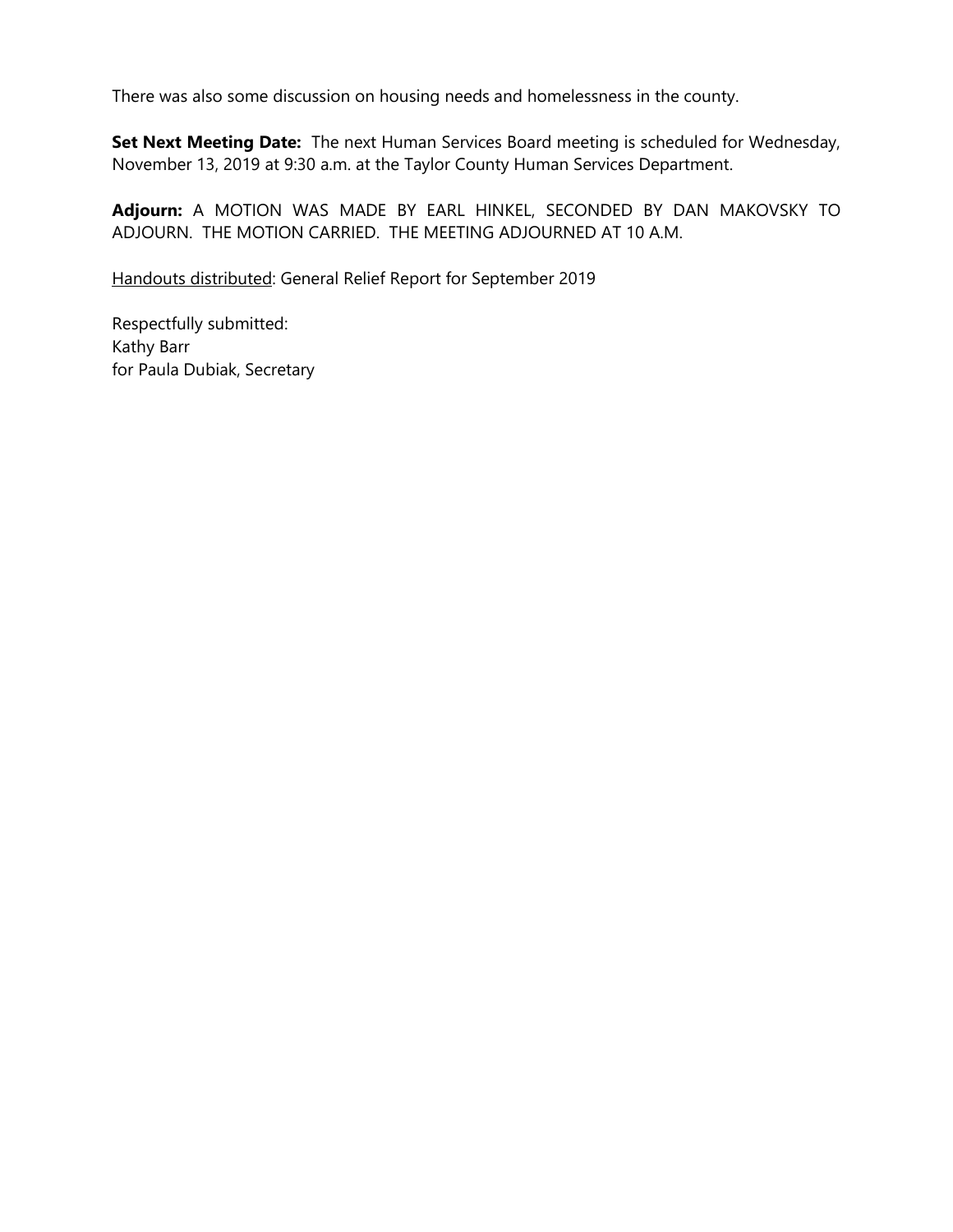## **TAYLOR COUNTY HUMAN SERVICES BOARD September 11, 2019 Taylor County Human Services Department**

**Call Meeting To Order:** Chairman Rollie Thums called the meeting to order at 9:30 a.m.

**Members Present:** Scott Mildbrand, Catherine Lemke, Earl Hinkel, Lori Willner, Michael Bub, Dan Makovsky, Christine Wilczek, and Rollie Thums.

**Members Absent:** Paula Dubiak (excused)

**Other Attendees:** (for all or a portion of the meeting) Larry Brandl, Tammy Tom-Steinmetz, Cheryl Ketelhut, Kylie Fitzgerald, Jacob Borman, Barb Deml, Liza Daleiden, Rhonda Rudolph, Peggy Kellnhofer, and Kathy Barr.

**Approve the Agenda:** DAN MAKOVSKY MADE A MOTION TO APPROVE THE AGENDA CONTAINING 12 ITEMS. SCOTT MILDBRAND SECONDED THE MOTION. THE MOTION CARRIED.

**Approve Minutes from the August 14, 2019 Public Hearing and August 14, 2019 Regular Board meeting:** MICHAEL BUB MADE A MOTION TO APPROVE THE MINUTES FROM THE AUGUST 14, 2019 PUBLIC HEARING AND AUGUST 14, 2019 REGULAR BOARD MEETING. DAN MAKOVSKY SECONDED THE MOTION. THE MOTION CARRIED.

**Agency Staff Reports:** Kylie Fitzgerald, Ongoing Juvenile Justice Social Worker and Jacob Borman, CST Coordinator/CCS Service Facilitator were present to report on a success story of a youth who has been involved with the agency for the past few years. They explained the services and support that was provided to assist this youth and his family.

Barb Deml, Accounting Specialist was introduced as a new employee. Introductions were also made by the Board members.

**Public Input:** There was no Public Input.

**Discussion between Board Members and Human Services employees regarding various operational topics. No action will be taken on any of the topics discussed:** Michael Bub reported that Holy Rosary Catholic Church/Knights of Columbus will again be sponsoring a Giving Tree this year for Christmas and will be working with Human Services staff.

**Approve Filling Vacancy(ies):** Ms. Tom-Steinmetz requested to re-fill the position for Administrative Support (20 hours per week) and the Taylor County Drug Opposition Partners (TCDOP) Project Coordinator (10 hours per week). A MOTION WAS MADE BY EARL HINKEL, SECONDED BY CHRISTINE WILCZEK TO APPROVE RE-FILLING THE ADMINISTRATIVE SUPPORT AND TCDOP PROJECT COORDINATOR POSITIONS AS PRESENTED. THE MOTION CARRIED.

**Action on Contracts and Addenda:** The following contract and addendum were presented for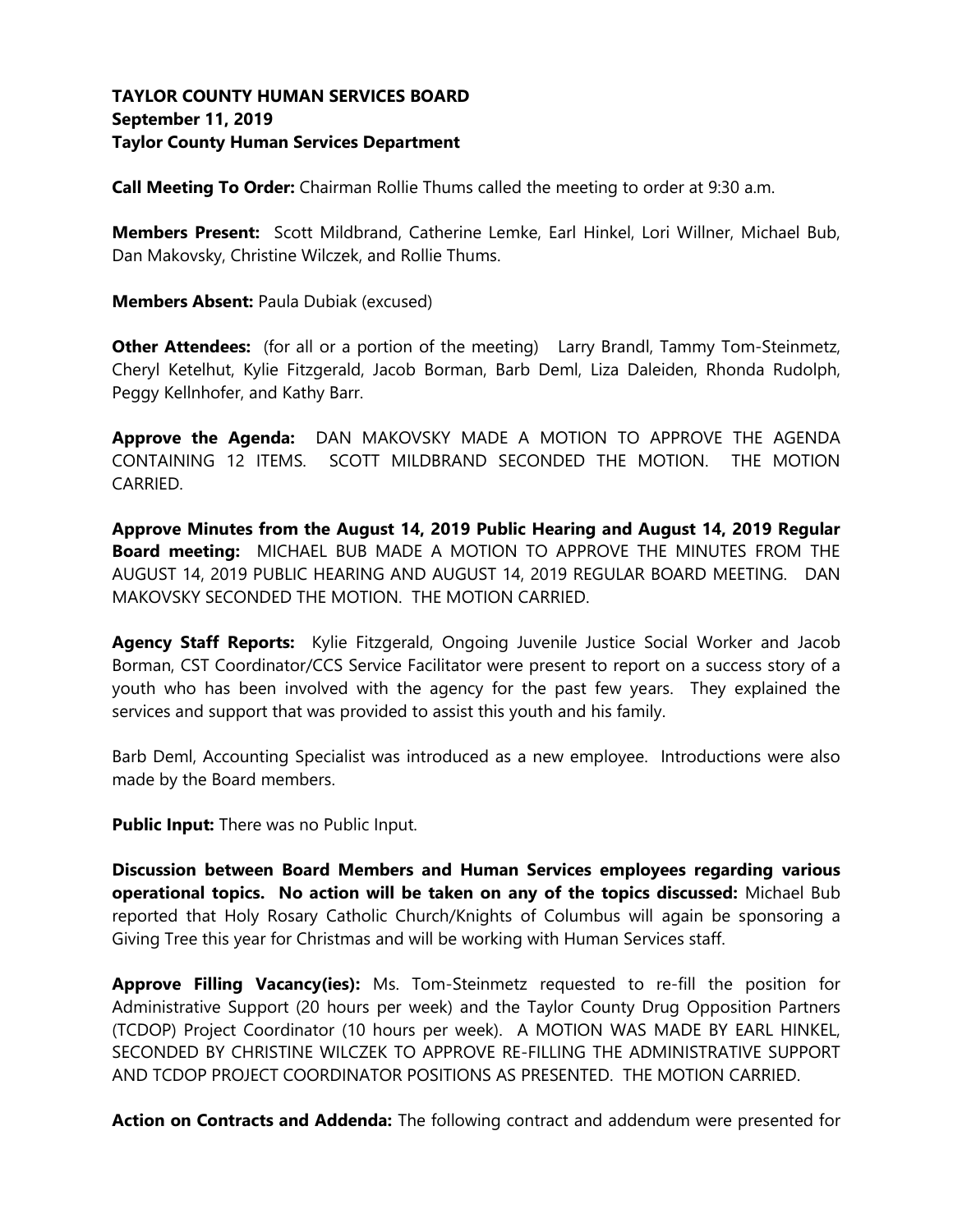Board approval.

| <b>PROVIDER</b>                                                                                                                                                                                                | <b>AMOUNT OF</b><br><b>INCREASE</b> | <b>FUNDING</b><br><b>SOURCE*</b>                                   | TOTAL          |
|----------------------------------------------------------------------------------------------------------------------------------------------------------------------------------------------------------------|-------------------------------------|--------------------------------------------------------------------|----------------|
| <b>CONTRACT</b>                                                                                                                                                                                                |                                     |                                                                    |                |
| Up There, LLC (#19-CCS-06)<br>Master's Level (CCS services)<br>Unit Rate: \$85.56/hour<br>Contract effective: 9/1/19 to 12/31/19<br>*Funding Source: CCS (Comprehensive Community Services)<br><b>ADDENDUM</b> | N/A                                 | <b>CCS</b>                                                         | \$<br>5,000.00 |
| <b>Phoenix Recovery Services, LLC</b><br>(#19-CCS-11) CBRF<br>Phoenix House I: Unit Rate: \$280/day<br>Phoenix House II: Unit Rate: \$180/day                                                                  | N/A                                 | <b>Community Mental</b><br>Health dollars<br><b>Community Aids</b> | \$222,500.00   |
| Almost Home Again: Unit Rate: \$152.65/day<br><b>Effective: 8/21/2019</b>                                                                                                                                      |                                     |                                                                    |                |

A MOTION WAS MADE BY DAN MAKOVSKY TO APPROVE THE CONTRACT AND ADDENDUM AS PRESENTED. THE MOTION WAS SECONDED BY EARL HINKEL. A ROLL CALL VOTE WAS TAKEN. THE MOTION CARRIED WITH A VOTE OF EIGHT AYES, ONE ABSENT (DUBIAK).

**Review and Approve 2020 Proposed Budget:** Business Manager Rhonda Rudolph distributed updated information on the 2020 proposed budget. The proposed county levy request for 2020 is \$1,600,000.00. This amount is \$8,000 less than in 2019. She reviewed with the Board the proposed budget for each unit: Mental Health, Developmental Disabilities, Alcohol and Other Drug Abuse, Children & Family Services, Coordinated Services Team, Long-Term Support, Child Abuse & Neglect (CANS), Youth Aids, Economic Assistance, Administration, CCS, and Crisis. Ms. Rudolph explained that some of the units will receive grant funding or state aid which helps to offset expenditures. Additionally, several new employees were hired at beginning wages, replacing employees who had retired or left the agency. This factor, along with some new employees opting out of the county's health insurance plan helped to keep costs lower. She noted that the 100% time reporting that the agency implemented has also helped to be able to more accurately budget in the individual units.

A MOTION WAS MADE BY CATHERINE LEMKE, SECONDED BY DAN MAKOVSKY TO APPROVE THE 2020 PROPOSED BUDGET. A ROLL CALL VOTE WAS TAKEN. THE MOTION CARRIED WITH A VOTE OF EIGHT AYES, ONE ABSENT (DUBIAK).

**Director's Report:** Ms. Tom-Steinmetz updated the Board as follows:

❖ The August 2019 General Relief Report was distributed to the Board.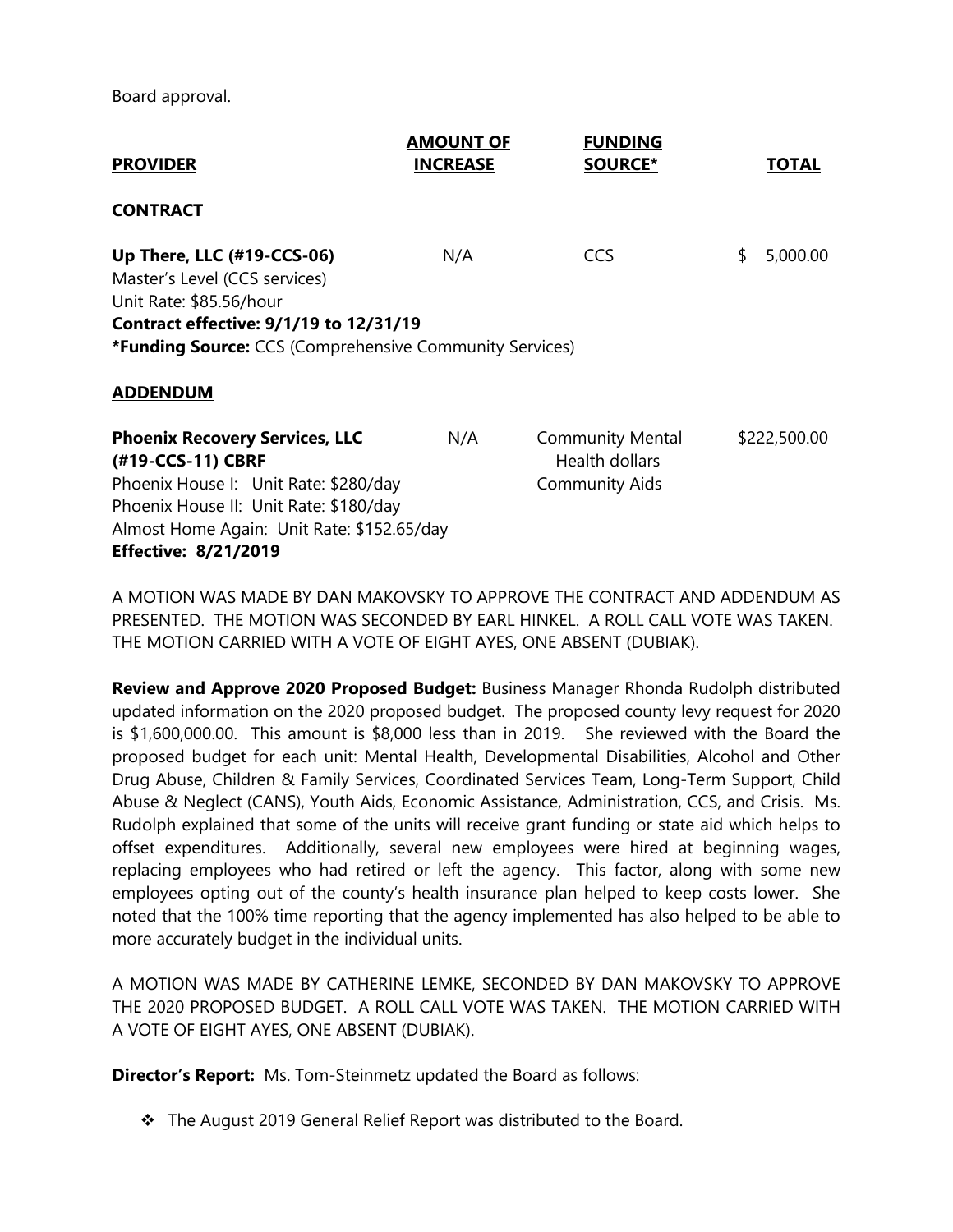- $\div$  A Safety Committee has been created consisting of agency staff to work on ways to keep staff and consumers safe. One of the recommendations was to place additional locks on doors, which has been done.
- ❖ Coordinators will be attending unit meetings to explain the services provided by their respective unit(s).
- ❖ Ms. Tom-Steinmetz reported she will periodically provide updates to the Board regarding the Organizational Effectiveness approach that is being implemented at the agency.
- ❖ Deputy Director/Children & Family Services Coordinator Liza Daleiden reported that the record destruction process continues as time allows.

**Set Next Meeting Date:** The next Human Services Board meeting is scheduled for Wednesday, October 9, 2019 at 9:30 a.m. at the Taylor County Human Services Department.

**Adjourn:** A MOTION WAS MADE BY MICHAEL BUB, SECONDED BY DAN MAKOVSKY TO ADJOURN. THE MOTION CARRIED. THE MEETING ADJOURNED AT 10:40 A.M.

Handouts distributed: Contract/Addenda List; General Relief Report for August 2019; 2020 proposed budget

Respectfully submitted: Kathy Barr for Paula Dubiak, Secretary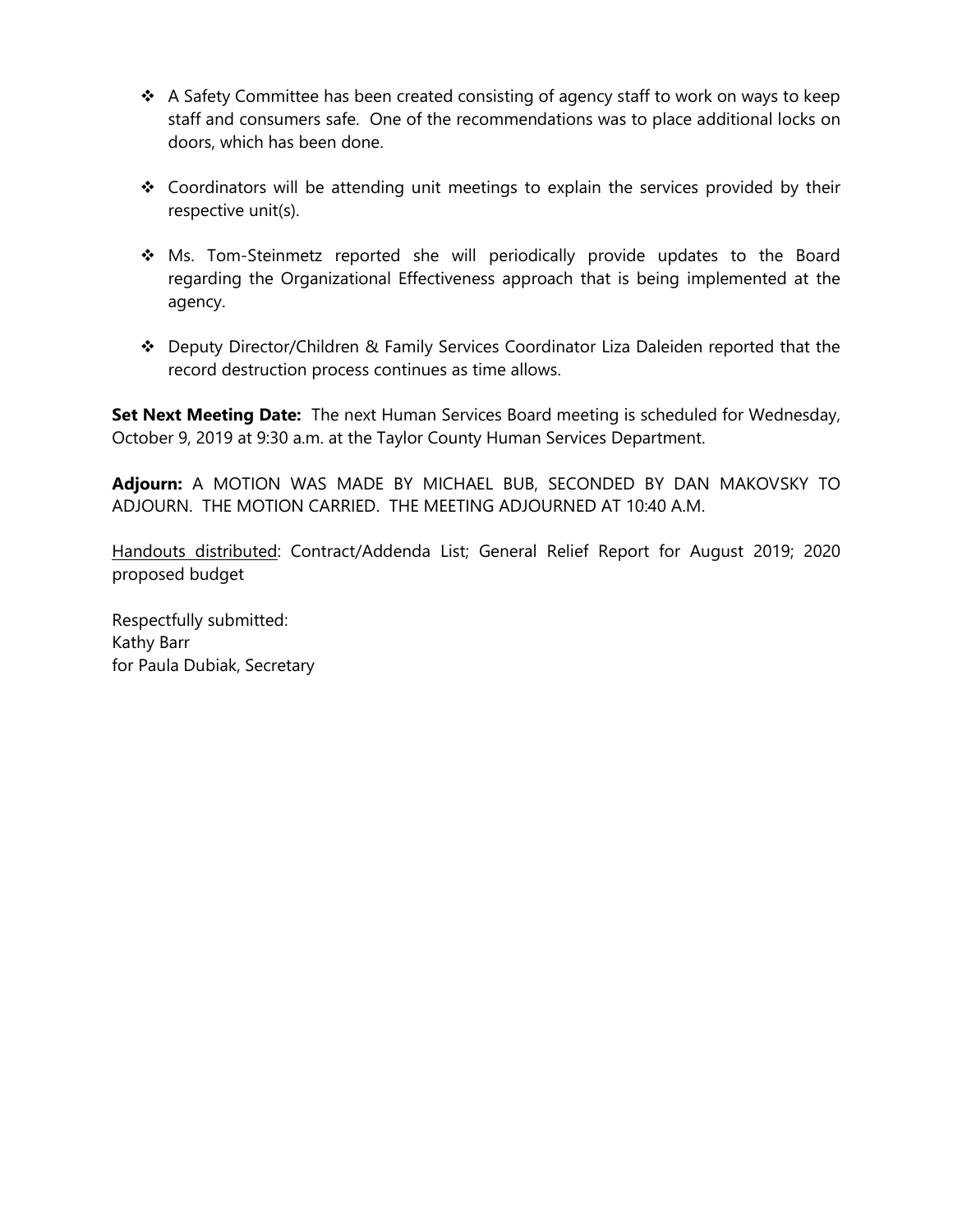# **TAYLOR COUNTY HUMAN SERVICES BOARD August 14, 2019 Taylor County Education Center**

**Call Meeting To Order:** Vice-Chairman Scott Mildbrand called the meeting to order at 1:45 p.m.

**Members Present:** Christine Wilczek, Dan Makovsky, Lori Willner, Earl Hinkel, Paula Dubiak, Catherine Lemke, Michael Bub, and Scott Mildbrand.

**Members Absent:** Rollie Thums (excused)

**Other Attendees:** (for all or a portion of the meeting) Marie Koerner, Larry Brandl, Tammy Tom-Steinmetz, Liza Daleiden, Peggy Kellnhofer, Jen Meyer, Rhonda Rudolph, and Kathy Barr.

**Approve the Agenda:** EARL HINKEL MADE A MOTION TO APPROVE THE AMENDED AGENDA CONTAINING 17 ITEMS. DAN MAKOVSKY SECONDED THE MOTION. THE MOTION CARRIED.

**Approve Minutes from the July 10, 2019 meeting:** PAULA DUBIAK MADE A MOTION TO APPROVE THE MINUTES FROM THE JULY 10, 2019 MEETING. CHRISTINE WILCZEK SECONDED THE MOTION. THE MOTION CARRIED.

**Agency Staff Reports:** Jen Meyer, Clinical Services Coordinator shared a consumer success story with the Board.

**Public Input:** There was no Public Input.

**Discussion between Board Members and Human Services employees regarding various operational topics. No action will be taken on any of the topics discussed:** Paula Dubiak**,**  Catherine Lemke and Tammy Tom-Steinmetz updated the Board on the Aging and Disability Resource Center (ADRC) of the Northwoods. They explained that the Taylor County ADRC and Aging Ad Hoc Committee have been looking at integrating the ADRC and the Taylor County Commission on Aging which, in turn, would require Taylor County to withdraw from the regional ADRC and become a sole county ADRC. According to the ADRC of the Northwoods by-laws in order to withdraw from the regional ADRC Taylor County would need to give a 16-month notice of intent to withdraw. The plan had been to present a resolution to provide notice of intent to withdraw from the ADRC of the Northwoods, which would need to be approved by several county committees before September 1 in order to meet the planned implementation date of January 1, 2021. It was then decided by the adhoc committee to delay the resolution and see if the ADRC's by-laws can be changed regarding the length of time required to give notice of intent to withdraw. It was also reported that the state is discussing a change in the funding allocations for the ADRCS. A meeting of the ADRC of the Northwoods is scheduled for the end of September.

**Approve Filling Vacancy(ies):** Ms. Tom-Steinmetz reported that an Economic Support Specialist has taken the position as part-time receptionist within the agency, and requested the Board approve re-filling the position of Economic Support Specialist. A MOTION WAS MADE BY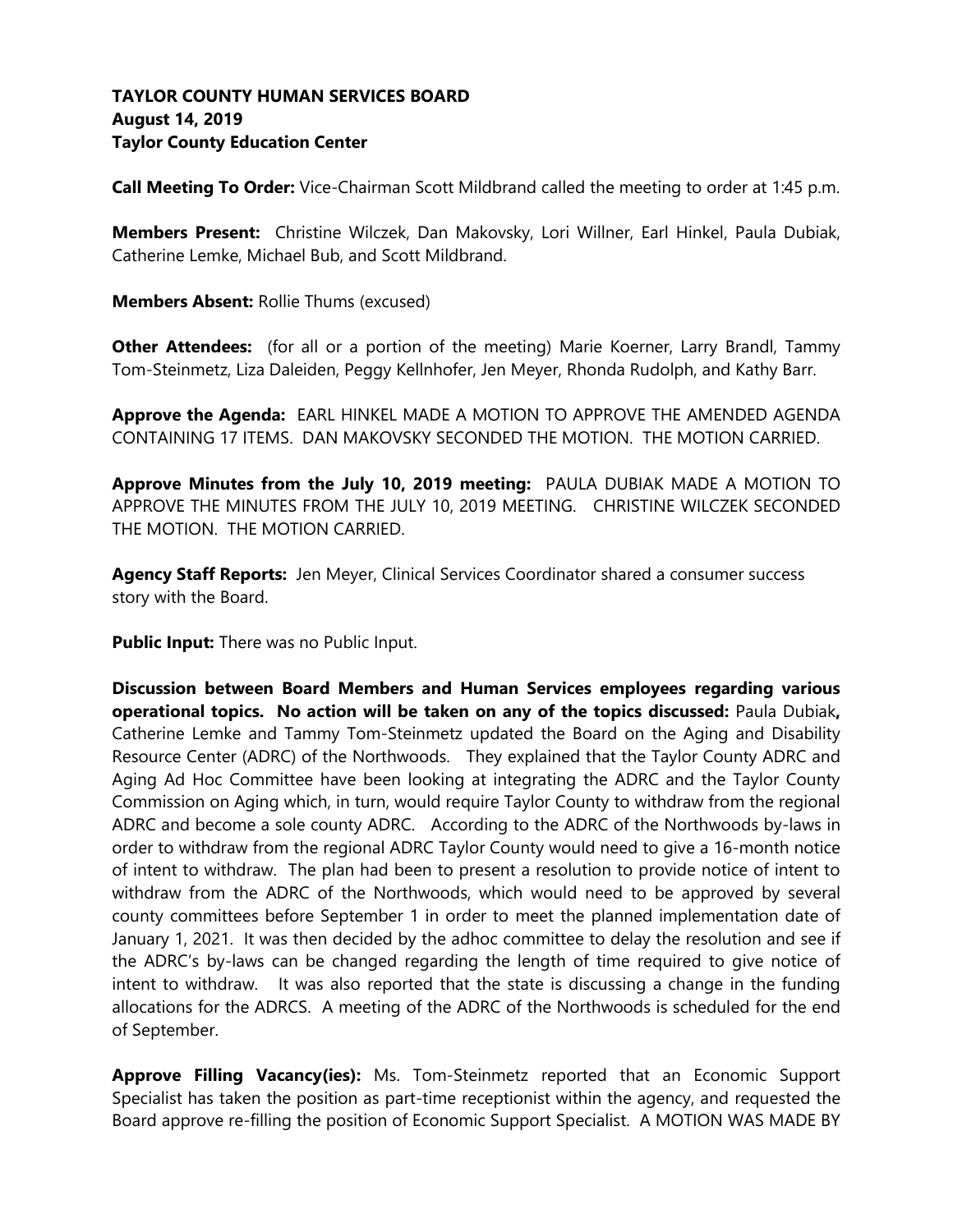MICHAEL BUB, SECONDED BY EARL HINKEL TO APPROVE FILLING THE POSITION OF ECONOMIC SUPPORT SPECIALIST. THE MOTION CARRIED.

**Review and Approve an Ordinance to Create Section 2.08(29), Nomination of Standing Committees by the Committee on Committees and Rules, County Board, Taylor County Code:** This ordinance had been amended at the July Board meeting to include that one Taylor County Board supervisor and one alternate supervisor be included in the membership of the Coordinated Services Team (CST) committee. The ordinance was then brought back to this meeting for final approval/signatures. In reviewing the ordinance, Mr. Mildbrand suggested changing "or" to "and" in the ordinance to read as follows: "The membership of the committee shall include one [1] regular Taylor County Board supervisor **and** one [1] alternate Taylor County Board supervisor." A MOTION WAS MADE BY MICHAEL BUB, SECONDED BY CATHERINE LEMKE TO APPROVE THIS CHANGE. THE MOTION CARRIED.

**Approve changing LTE positions to permanent positions:** This item had been tabled at the Board's July meeting. Ms. Tom-Steinmetz explained that she is requesting three limited-term employee (LTE) positions become permanent beginning January 1, 2020. She reported that LTEs do not receive holiday pay, and their sick, vacation/personal time is less than what a permanent employee receives, leading to morale and retention issues. Human Resource Manager Marie Koerner was also present to discuss the benefits of LTEs versus permanent positions. There was considerable discussion regarding this issue. The Board then decided to act separately on these positions:

- ❖ **Taylor County Drug Opposition Partners (TCDOP) Project Director.** A MOTION WAS MADE BY DAN MAKOVSKY, SECONDED BY CATHERINE LEMKE TO APPROVE CHANGING THE TCDOP PROJECT DIRECTOR POSITION FROM AN LTE TO A PERMANENT POSITION. A ROLL CALL VOTE WAS TAKEN. THE MOTION CARRIED WITH A VOTE OF SEVEN AYES, ONE NAY (BUB), ONE ABSENT (THUMS).
- ❖ **Taylor County Drug Opposition Partners Project Coordinator (TCDOP) – Administrative Support.** This position was reduced from half-time to quarter-time (10 hours per week) due to a decrease in the workload. A MOTION WAS MADE BY EARL HINKEL, SECONDED BY CHRISTINE WILCZEK TO APPROVE CHANGING THE TCDOP PROJECT COORDINATOR POSITION FROM AN LTE TO A PERMANENT POSITION. A ROLL CALL VOTE WAS TAKEN. THE MOTION FAILED WITH A VOTE OF THREE AYES (WILLNER, HINKEL, LEMKE), FIVE NAYES (BUB, MAKOVSKY, MILDBRAND, DUBIAK, WILCZEK), ONE ABSENT (THUMS).
- ❖ **Children and Family Services (CFS) Case Manager/Social Worker.** At last month's meeting, the Board had approved increasing this position from part-time to full-time. Ms. Tom-Steinmetz explained that the State's biennial budget does include additional funding for Children & Family Services. Liza Daleiden, Deputy Director/CFS Coordinator added that caseloads are at an all-time high, with each of her full-time workers carrying seventeen to twenty cases. The State's recommendation is that CFS workers carry no more than twelve cases. A MOTION WAS MADE BY CHRISTINE WILCZEK, SECONDED BY EARL HINKEL TO APPROVE CHANGING THE CFS CASE MANAGER/SOCIAL WORKER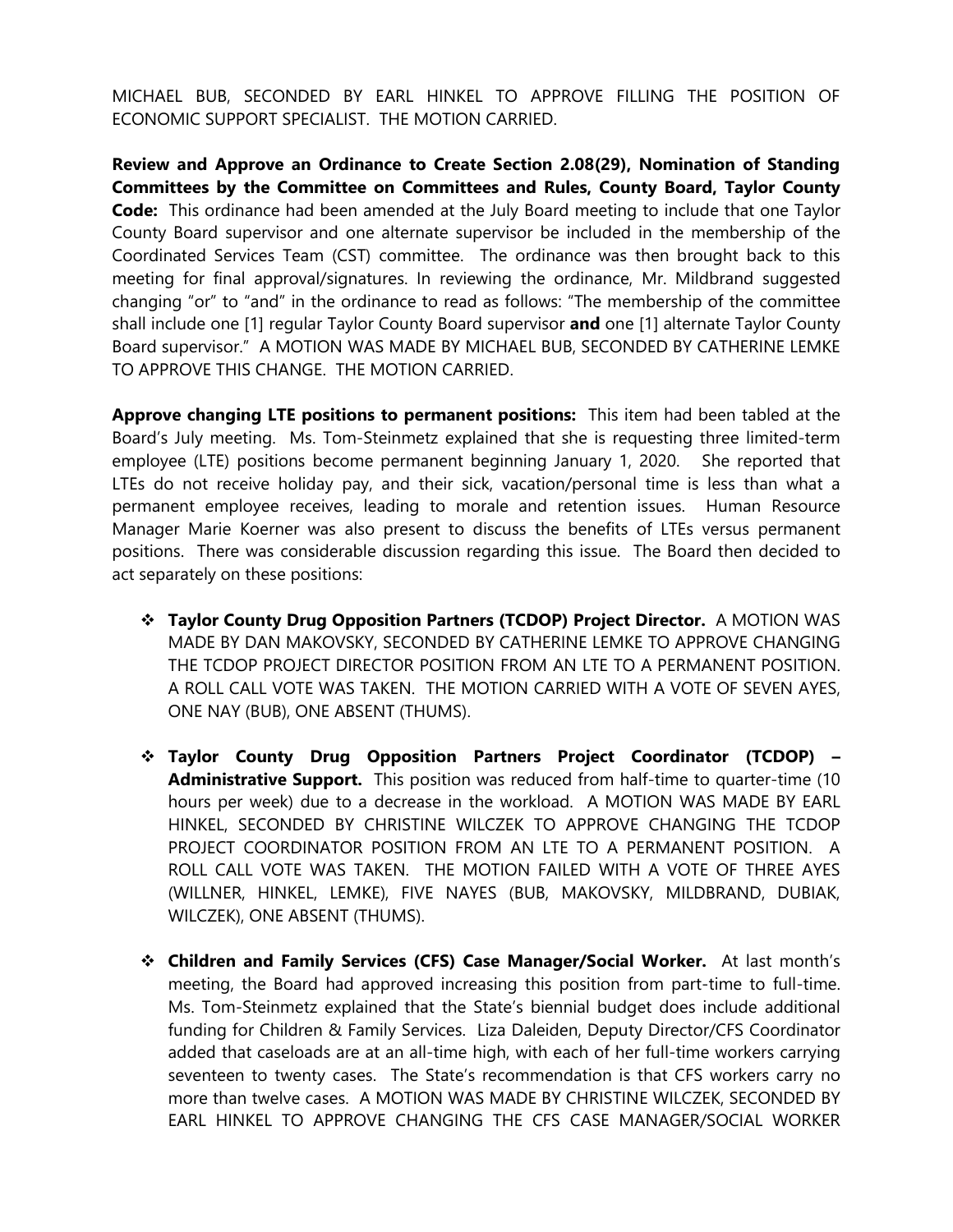POSITION FROM AN LTE TO A PERMANENT POSITION. A ROLL CALL VOTE WAS TAKEN. THE MOTION CARRIED WITH A VOTE OF SIX AYES, TWO NAYES (BUB, MILDBRAND), ONE ABSENT (THUMS).

**Review and Approve an Ordinance to Amend Section 3.035, Departmental Authorizations, Taylor County Code (Human Services Department):** As requested at last month's meeting, Business Manager Rhonda Rudolph presented a summary of the number of staff and the several funding sources paying for those positions.

Ms. Tom-Steinmetz indicated that the represented positions for the Human Services Department would be at 44.0. A MOTION WAS MADE BY EARL HINKEL, SECONDED BY PAULA DUBIAK TO APPROVE THE ORDINANCE TO AMEND SECTION 3.035, DEPARTMENTAL AUTHORIZATIONS OF THE TAYLOR COUNTY CODE (HUMAN SERVICES DEPARTMENT) WITH REPRESENTED POSITIONS AT 44.0. A ROLL CALL VOTE WAS TAKEN. THE MOTION CARRIED WITH A VOTE OF FIVE AYES, THREE NAYES (BUB, MILDBRAND, MAKOVSKY), ONE ABSENT (THUMS).

**Discussion and action regarding write-offs:** The Board was presented with a list of bad debts for inpatient and outpatient costs. A majority of these debts were several years old. Attempts have been made to collect on these debts but due to various reasons these debts were unable to be collected. Ms. Rudolph explained to the Board the processes that are in place to collect on past accounts. A MOTION WAS MADE BY MICHAEL BUB, SECONDED BY EARL HINKEL TO APPROVE WRITING OFF THE BAD DEBTS AS PRESENTED. THE MOTION CARRIED.

**Approve 2018 Annual Report (amended agenda item):** The 2018 Annual Report had been sent to the Board prior to the meeting. A MOTION WAS MADE BY MICHAEL BUB, SECONDED BY EARL HINKEL TO APPROVE THE 2018 ANNUAL REPORT. THE MOTION CARRIED.

**Action on Contracts and Addenda:** The following contracts and addenda were presented for Board approval.

| <b>PROVIDER</b>                                                                                                                     | <b>AMOUNT OF</b><br><b>INCREASE</b> | <b>FUNDING</b><br><b>SOURCE*</b> | <b>TOTAL</b> |
|-------------------------------------------------------------------------------------------------------------------------------------|-------------------------------------|----------------------------------|--------------|
| <b>CONTRACTS</b>                                                                                                                    |                                     |                                  |              |
| Lad Lake, Inc. (#19-CFS-11)<br><b>Residential Care Center</b><br>Unit Rate: \$373.48/day<br>Contract effective: 7/30/19 to 12/31/19 | N/A                                 | Youth Aids                       | \$60,000.00  |
| Tellurian, Inc. (#19-AA-05)<br>Dane County Care Center<br>(MH crisis) is residential<br>(CBRF unlocked facility):                   | N/A                                 | SABG<br><b>Community Aids</b>    | \$55,806.00  |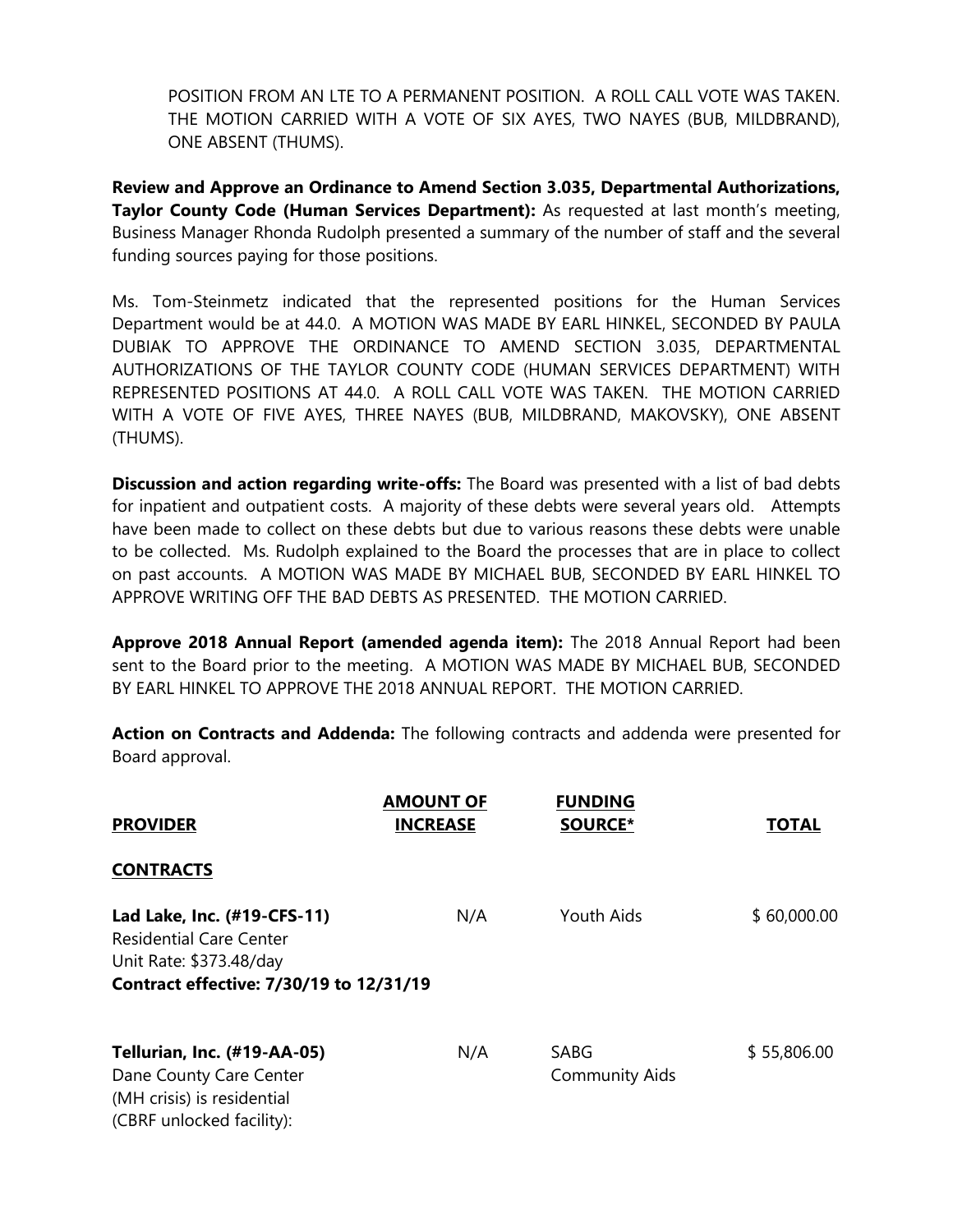Unit Rate: \$450/day (45 days (\$20,250) Adult Residential Program for Substance Abuse (CBRF, unlocked facility): Unit Rate: \$475/day (60 days)(\$28,500) Detoxification (residential, locked facility) Unit Rate: \$504/day (14 days)(\$7,056) **Contract effective: 6/24/19 to 12/31/19**

| <b>PROVIDER</b>                                                                                                                                           | <b>AMOUNT OF</b><br><b>INCREASE</b> | <b>FUNDING</b><br><b>SOURCE*</b>                | <b>TOTAL</b> |
|-----------------------------------------------------------------------------------------------------------------------------------------------------------|-------------------------------------|-------------------------------------------------|--------------|
| <b>Jody Petit Private Practice, LLC</b><br>(#19-CCS-20)<br>Master's Level CCS Services<br>Unit Rate: \$130/hour<br>Contract effective: 8/1/19 to 12/31/19 | N/A                                 | CCS funded through<br><b>Medical Assistance</b> | 5,000.00     |
| <b>ADDENDA</b>                                                                                                                                            |                                     |                                                 |              |
| <b>Aurora Community Counseling</b><br>(#19-CCS-25)<br><b>Medical Doctor</b><br>Unit Rate: \$228/hour<br>Effective: 8/1/19                                 | N/A                                 | CCS funded through<br><b>Medical Assistance</b> | \$420,000.00 |
| <b>Nicolet Staffing c/o Staffworks</b><br>Group - Wisconsin, Inc.<br>(#19-CCS-10)<br>Specialized Child Care<br>Unit Rate: \$28/hour<br>Effective: 7/1/19  | \$8400.00                           | CLTS funding                                    | \$57,880.00  |

**\*Funding Sources:** SAGB (Substance Abuse Block Grant); CCS (Comprehensive Community Services); CLTS (Children's Long-Term Support)

A MOTION WAS MADE BY PAULA DUBIAK TO APPROVE THE CONTRACTS AND ADDENDA AS PRESENTED. THE MOTION WAS SECONDED BY CHRISTINE WILCZEK. A ROLL CALL VOTE WAS TAKEN. THE MOTION CARRIED WITH A VOTE OF EIGHT AYES, ONE ABSENT (THUMS).

**Director's Report:** Ms. Tom-Steinmetz updated the Board as follows:

The General Relief Report for July 2019 was distributed to the Board.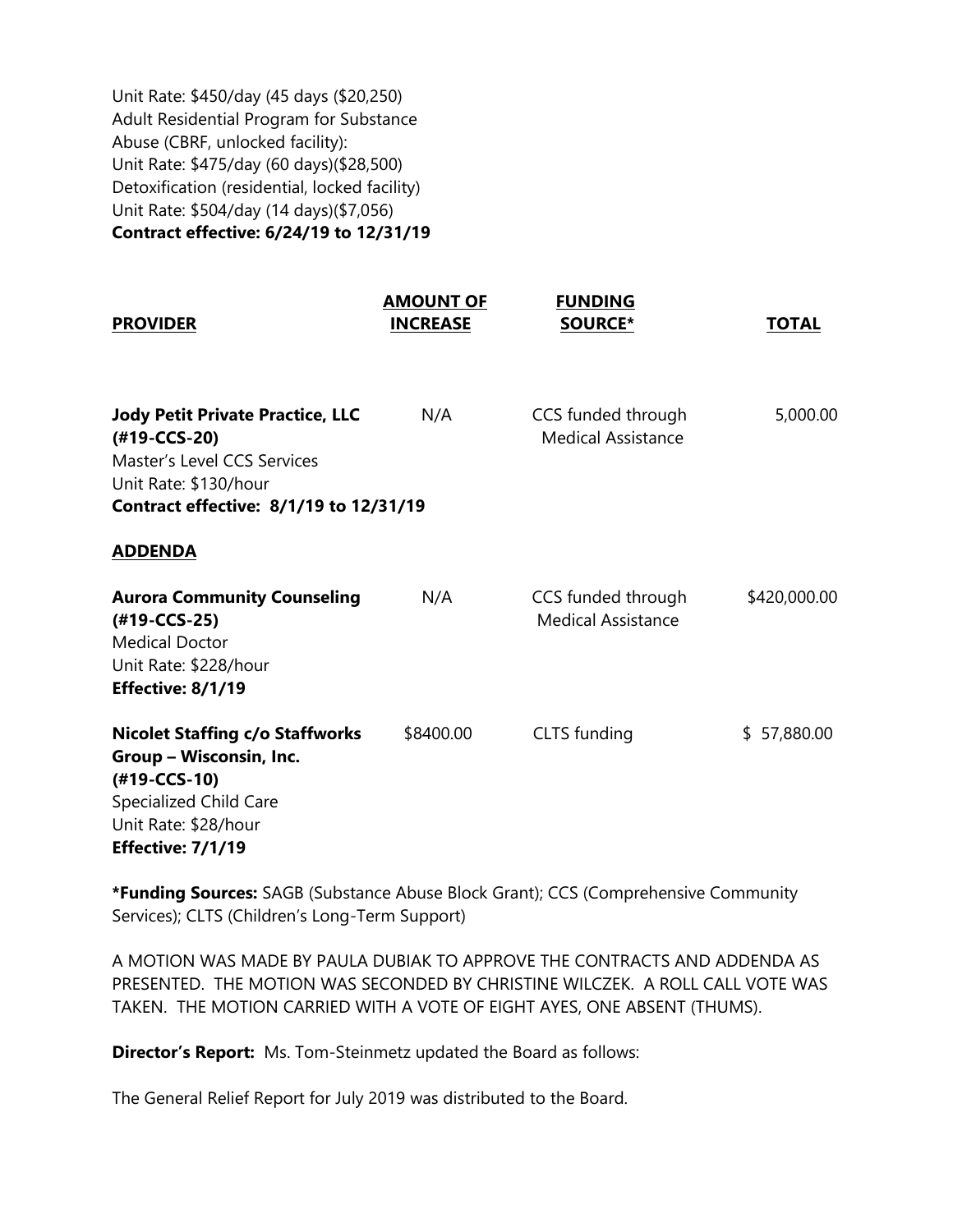The Woodland Enhanced Health Services Commission meeting will be held on August 22, 2019 at the Clark County Rehabilitation & Living Center. An agenda and draft minutes were included in the Board packet.

Ms. Tom-Steinmetz reminded Board members of a one-day event on October 18, 2019 sponsored by the Wisconsin County Human Service Association (WCHSA).

Ms. Tom-Steinmetz reported that the she, the Leadership Team, and Rollie Thums recently met with the Organizational Effectiveness Facilitator with the Wisconsin Child Welfare Professional Development System. As reported at last month's meeting this process is to assist the agency with priorities, roles/responsibilities, safety, etc. The next step will be to ask for approximately 10 to 12 volunteers from the agency to meet to address challenges/concerns and create workable solutions.

A few counties have shown interest in joining the CAN (Child Abuse & Neglect) Reporting Partnership.

**Set Next Meeting Date:** The next Human Services Board meeting is scheduled for Wednesday, September 11, 2019 at 9:30 a.m. at the Taylor County Human Services Department.

**Adjourn:** A MOTION WAS MADE BY EARL HINKEL, SECONDED BY CATHERINE LEMKE TO ADJOURN. THE MOTION CARRIED. THE MEETING ADJOURNED AT 3:30 P.M.

**Handouts distributed**: Contract/Addenda List; General Relief Report for July 2019; summary of positions and funding sources; 2019 list of bad debts

Respectfully submitted: Kathy Barr for Paula Dubiak, Secretary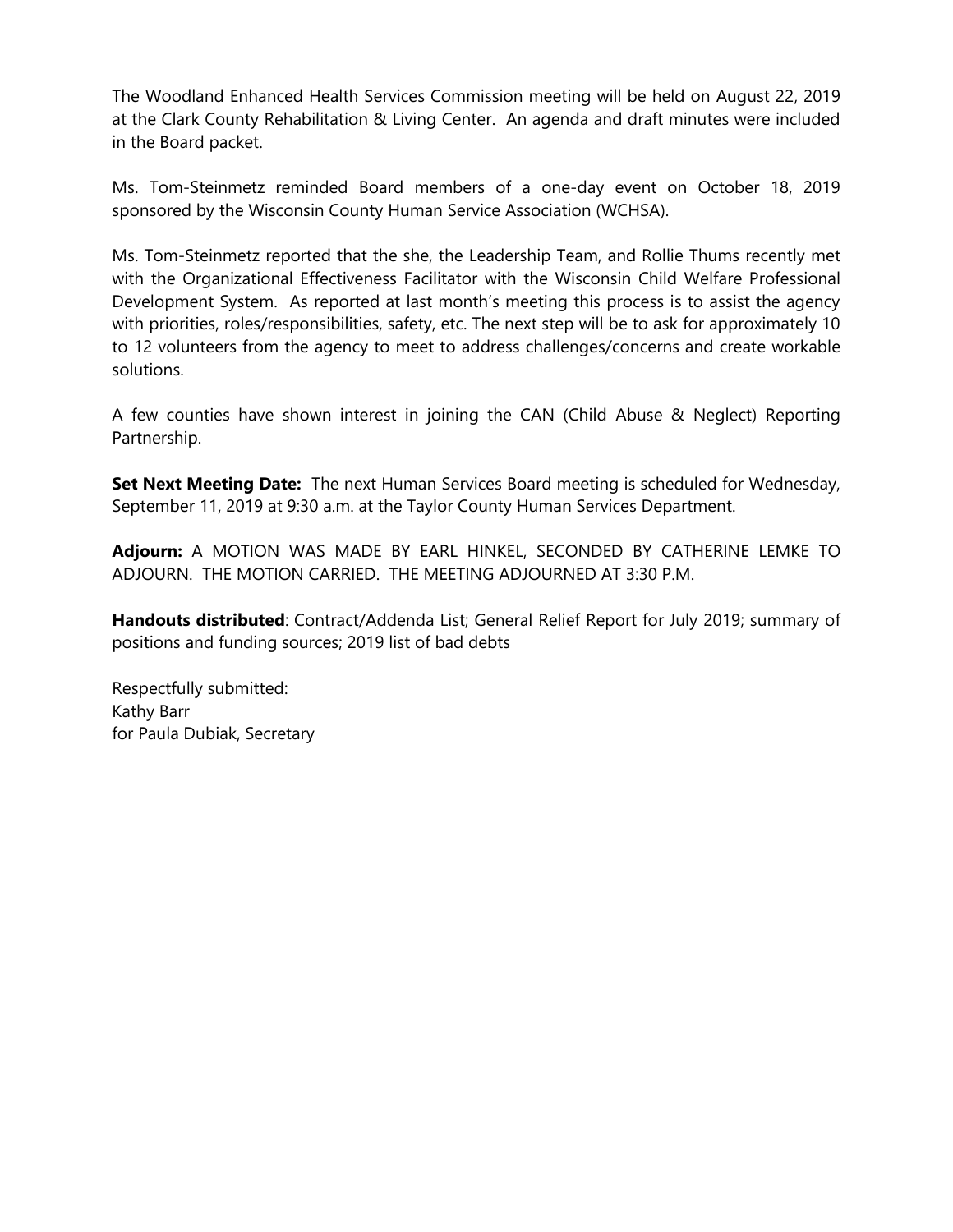# **TAYLOR COUNTY HUMAN SERVICES BOARD - PUBLIC HEARING August 14, 2019 Taylor County Education Center**

**Call Meeting to Order:** The Public Hearing on the 2020 Plan and Budget for the Taylor County Human Services Department was held on Wednesday, August 14, 2019 at the Taylor County Education Center. The public hearing was called to order by Vice-Chairman Scott Mildbrand at 1:06 p.m.

**Members Present:** Members in attendance were Catherine Lemke, Earl Hinkel, Christine Wilczek, Michael Bub, Lori Willner, Paula Dubiak and Scott Mildbrand.

**Members Absent:** Rollie Thums (Excused), Dan Makovsky

**Human Services staff:** Rhonda Rudolph, Peggy Kellnhofer, Jen Meyer, Tammy Tom-Steinmetz, Liza Daleiden, Laurie Hoffman, Jacob Borman, Jasmin Skerven, Staci Rothamer, Debbie Merkel, and Kathy Barr.

**Introduction to Public Hearing – Tammy Tom-Steinmetz Human Services Director and Rollie Thums, Human Services Board Chair:** Human Services Director Tammy Tom-Steinmetz and Vice-Chairman Scott Mildbrand welcomed the individuals in attendance. Introductions were made by the Board members.

**Human Services Conducts Public Hearing for Year 2020 Plan and Budget:** Next, Vice-Chairman Mildbrand read the names of the individuals who indicated they wished to give oral testimony. Those that provided oral testimony were: Don Everhard, Esther, Karen, Tina, Kyle, Otto, Lisa, Bill, and Amber Fallos.

The oral testimony provided support for funding of programs for Community Comprehensive Services (CCS), Black River Industries services, and overall support of the Human Services Department staff.

Mr. Mildbrand read the written testimony that had been received from Dr. Randall Cullen, Audra, Kim, and Lori.

The Human Services Board was thanked for their continued support for funding and the Human Services staff was also thanked for their work with consumers.

**Closing Comments –** Vice**-**Chairman Mildbrand stated he appreciated those providing testimony and thanked everyone for coming to the hearing.

VICE-CHAIRMAN MILDBRAND ADJOURNED THE PUBLIC HEARING AT 1:32 P.M.

Respectfully submitted: Kathy Barr for Paula Dubiak, Secretary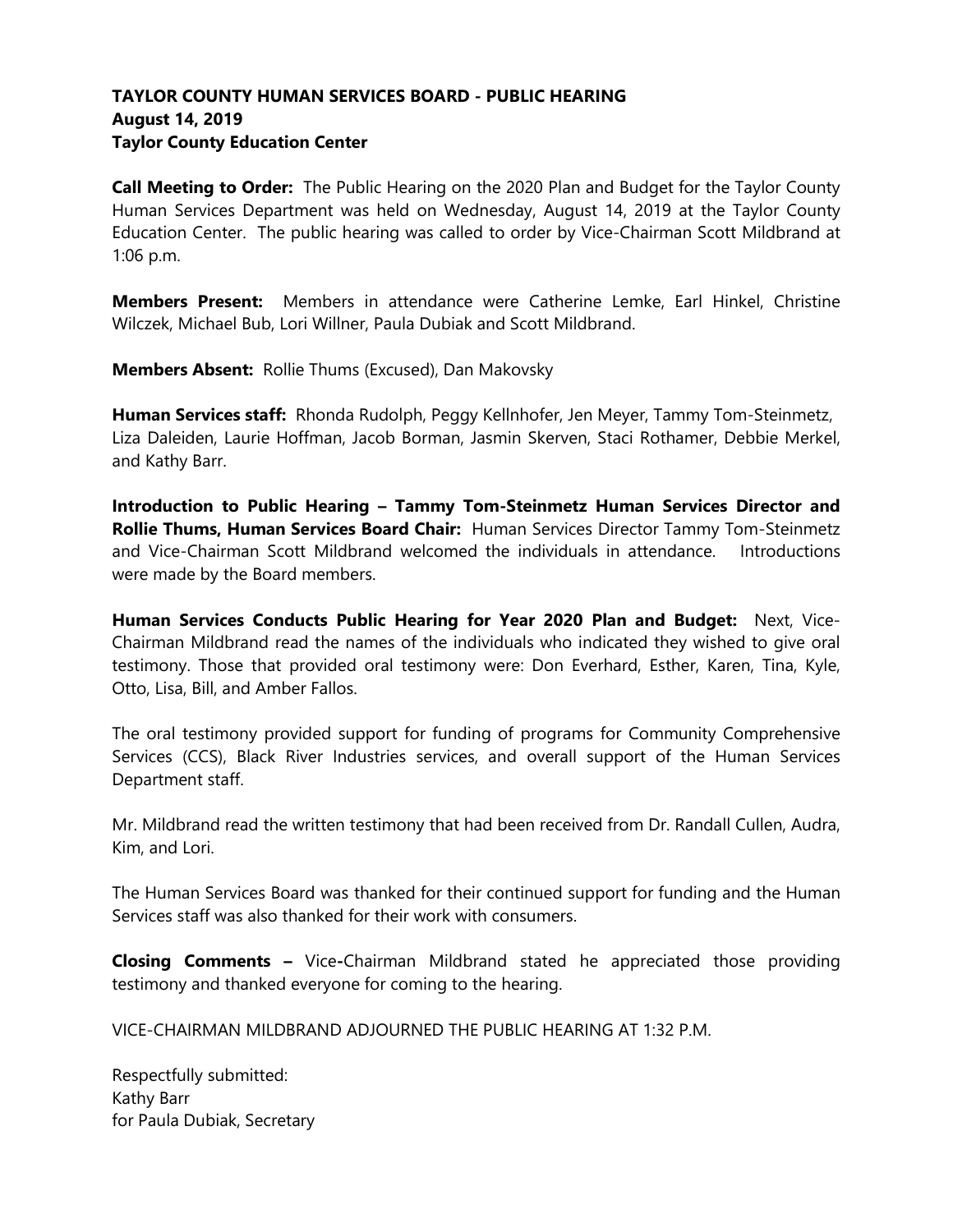## **TAYLOR COUNTY HUMAN SERVICES BOARD July 10, 2019 Taylor County Human Services Department**

**Call Meeting To Order:** Chairman Rollie Thums called the meeting to order at 9:32 a.m.

**Members Present:** Michael Bub, Catherine Lemke, Dan Makovsky, Lori Willner, Scott Mildbrand, Earl Hinkel, Paula Dubiak, and Rollie Thums.

**Members Absent:** Christine Wilczek (excused)

**Other Attendees:** (for all or a portion of the meeting) Linda Yanak, Lexy Belter, Jacob Borman, Tammy Tom-Steinmetz, Peggy Kellnhofer, Jen Meyer, Cheryl Ketelhut, and Kathy Barr.

**Approve the Agenda:** DAN MAKOVSKY MADE A MOTION TO APPROVE THE AGENDA CONTAINING 16 ITEMS. EARL HINKEL SECONDED THE MOTION. THE MOTION CARRIED.

**Approve Minutes from the June 12, 2019 meeting:** PAULA DUBIAK MADE A MOTION TO APPROVE THE MINUTES FROM THE JUNE 12, 2019 MEETING. CATHERINE LEMKE SECONDED THE MOTION. THE MOTION CARRIED.

**Agency Staff Reports:** Introductions were exchanged between Board members and new employees Lexy Belter, mental health case manager/therapist and Linda Yanak, mental health therapist.

Cheryl Ketelhut, CCS Coordinator/NCR-CCS Administrator reported on the successful transition of a consumer from Mental Health services to Comprehensive Community Services (CCS) who has overcome many obstacles.

**Public Input:** There was no Public Input.

**Discussion between Board Members and Human Services employees regarding various operational topics. No action will be taken on any of the topics discussed:** Rollie Thums reported that the bench dedication for Dave Krug on June 24, 2019 went very well.

There was also a brief discussion on the Aging and Disability Resource Center (ADRC).

**Approve Filling Vacancy(ies):** Ms. Tom-Steinmetz reported there were no vacancies at this time.

**Review and Approve an Ordinance to Create Section 2.08(29), Nomination of Standing Committees by the Committee on Committees and Rules, County Board, Taylor County Code:** The Board reviewed the ordinance that they had received earlier regarding the Coordinated Services Team (CST) committee. Ms. Tom-Steinmetz explained that the CST committee has been a committee for a couple of years, and it has been determined that the committee should be a standing subcommittee of the Taylor County Board of Supervisors which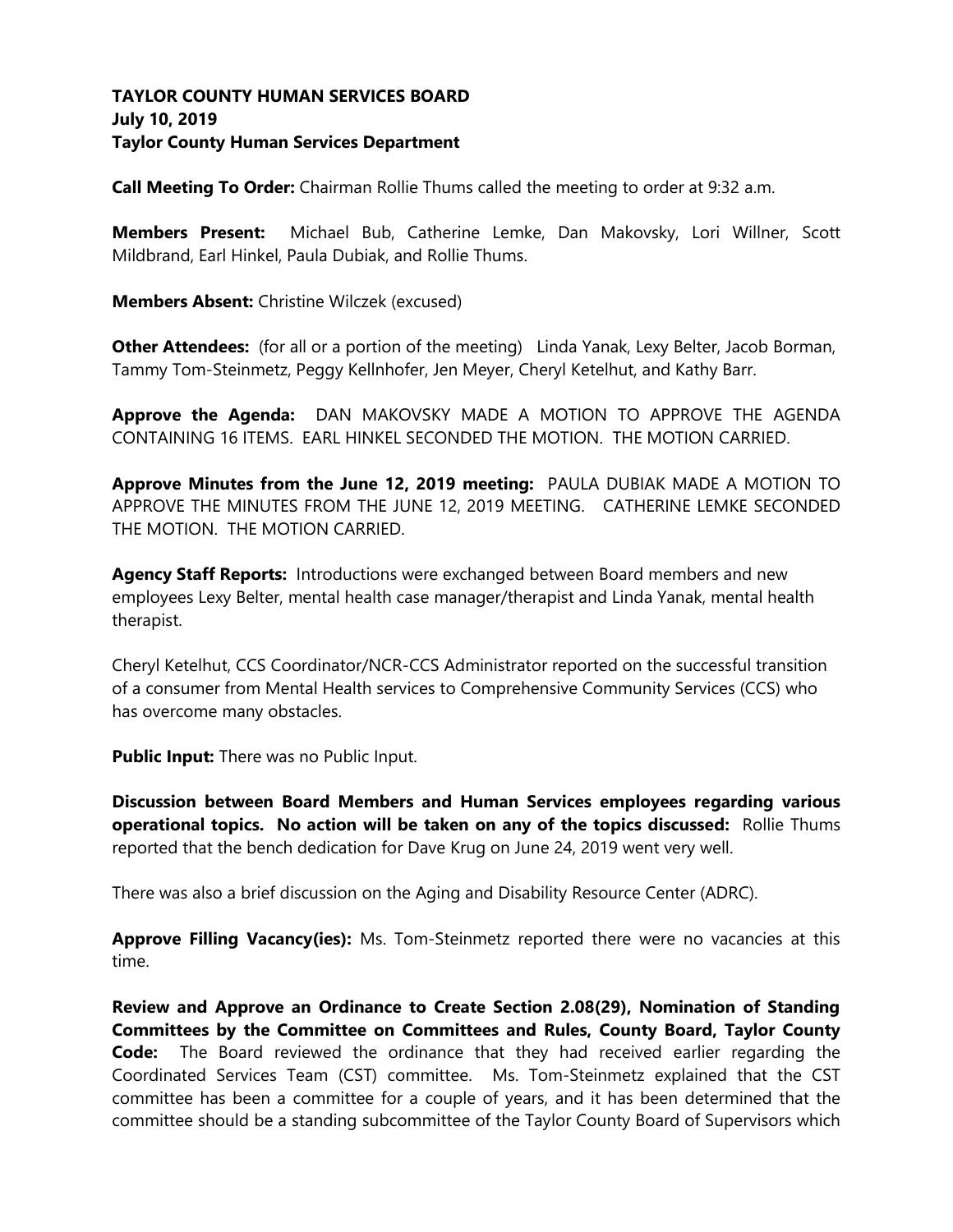would require an ordinance. Mr. Bub asked if a county board supervisor was a member of this committee. There was also some question on whether or not a standing committee is required to be chaired by a county board supervisor. Jacob Borman, CST Coordinator was asked to join the meeting. He indicated there was no county board supervisor on the CST committee, which consisted of approximately eight members. Mr. Makovsky volunteered to be on the committee. MR. MILDBRAND MADE A MOTION TO AMEND THE ORDINANCE TO READ AS FOLLOWS: "THE MEMBERSHIP OF THE COMMITTEE SHALL INCLUDE ONE COUNTY BOARD MEMBER AND ONE ALTERNATE." MR. BUB SECONDED THE MOTION. THE MOTION CARRIED. After some discussion, A MOTION WAS MADE BY MR. MILDBRAND, SECONDED BY EARL HINKEL, TO APPROVE THE ORDINANCE AS AMENDED. THE MOTION CARRIED.

**Approve increasing part-time CFS position to full-time**: Ms. Tom-Steinmetz asked for approval to increase the case manager/social worker position in the Children and Family Services (CFS) unit from part-time to full-time, beginning on 1/1/2020. She reiterated that this part-time position had been approved by the Board a year or two ago, at which time money received from the State of Wisconsin was used to fund the position. Ms. Tom-Steinmetz reported that Governor Evers has signed the biennial budget with increased funding for Children & Family Services. She is hopeful that some of this money can be used to increase this position to full-time. A MOTION WAS MADE BY EARL HINKEL, SECONDED BY DAN MAKOVSKY TO APPROVE INCREASING THE PART-TIME CFS POSITION TO FULL-TIME, CONTINGENT UPON RECEIVING STATE FUNDING. A ROLL CALL VOTE WAS TAKEN. THE MOTION CARRIED WITH A VOTE OF FIVE AYES, THREE NAYES (BUB, MAKOVSKY, MILDBRAND), ONE ABSENT (WILCZEK).

**Approve changing LTE positions to permanent positions:** Ms. Tom-Steinmetz distributed an organizational chart for 2019 and information on the number of staff positions in the department from 2015 to 2019, and proposed positions for 2020. She explained that the Taylor County Drug Opposition Partners project director and project coordinator and the half-time CFS position are limited-term employee (LTE) positions. Ms. Tom-Steinmetz requested that the three LTE positions become permanent positions beginning 1/1/2020, as LTE's receive less vacation and no holiday pay. Mr. Mildbrand was concerned that this could set precedence for the other county departments and could cost the county more money. Mr. Bub also questioned if LTE's were at will employees. If approved for 2020, these positions and the lead position in the Clinical Services Unit (approved by the Board last month) would increase the represented positions at the Human Services Department from 41.0 to 44.5 (LTE positions are not included in the represented positions). An ordinance that the Board had received earlier was reviewed amending Taylor County Code relating to Departmental Authorizations. In addition, Ms. Tom-Steinmetz reported that the Hybrid Court Coordinator position is also a limited-term employee; however, in 2020 this position will be relocated to the Taylor County District Attorney's office as it was decided this position would be more suitable in that office. After a lengthy discussion, A MOTION WAS MADE BY MICHAEL BUB, SECONDED BY CATHERINE LEMKE TO TABLE THE AGENDA ITEM REQUESTING CHANGING THE LTE POSITIONS TO PERMANENT POSITIONS, AND TO TABLE APPROVING THE ORDINANCE AMENDING SECTION 3.035, DEPARTMENTAL AUTHORIZATIONS OF THE TAYLOR COUNTY CODE (HUMAN SERVICES DEPARTMENT). THE MOTION CARRIED. Ms. Tom-Steinmetz indicated she will contact Human Resource Manager Marie Koerner for more information on the benefits for a limited-term employee versus permanent employee.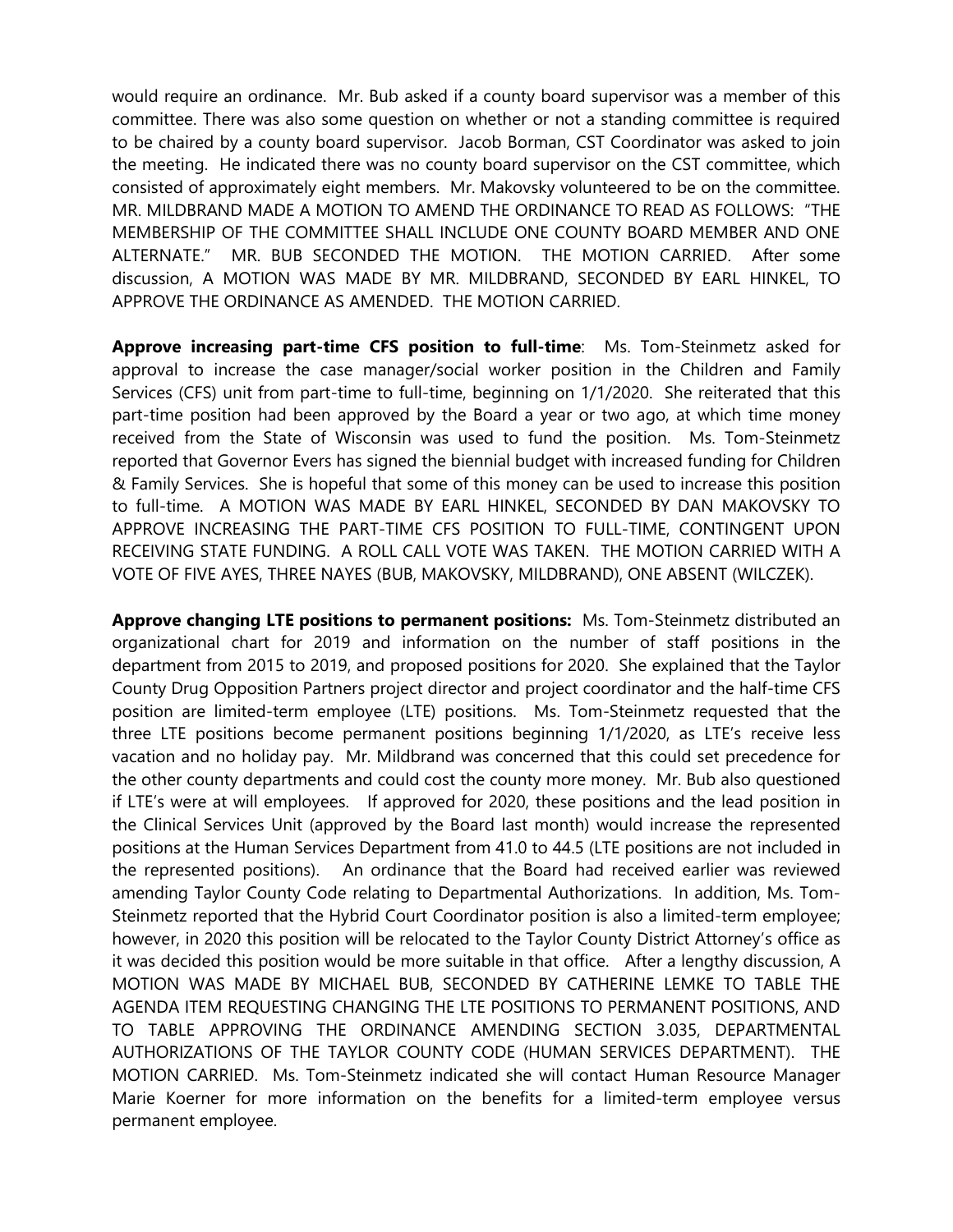**Review and Approve an Ordinance to Amend Section 3.035, Departmental Authorizations, Taylor County Code (Human Services Department):** Please refer to the above paragraph.

**Approve 2020 Plan for Budget and Planning Process:** The Board reviewed the Public Participating Planning Process for the 2020 Budget which had been sent prior to the meeting. This form shows a timeline of the public hearing and budget process. A MOTION WAS MADE BY SCOTT MILDBRAND, SECONDED BY MICHAEL BUB TO APROVE THE 2020 PLAN FOR BUDGET AND PLANNING PROCESS. THE MOTION CARRIED. The Public Hearing was set for Wednesday, August 14, 2019 beginning at 1 p.m. at the Taylor County Education Center.

**Action on Contracts and Addenda:** The following addenda were presented for Board approval.

| <b>PROVIDER</b>                                                                                                                                                                                                                                                                                                                                                               | <b>AMOUNT OF</b><br><b>INCREASE</b> | <b>FUNDING</b><br><b>SOURCE*</b>    | <b>TOTAL</b> |
|-------------------------------------------------------------------------------------------------------------------------------------------------------------------------------------------------------------------------------------------------------------------------------------------------------------------------------------------------------------------------------|-------------------------------------|-------------------------------------|--------------|
| <u>ADDENDA</u>                                                                                                                                                                                                                                                                                                                                                                |                                     |                                     |              |
| CESA #10 (#19-CCS-08)<br>Early Childhood Teacher<br>(ECSE/IMH)<br>Unit Rate: \$77.00/hour (# of clients vary)<br><b>Effective: 7/1/2019</b>                                                                                                                                                                                                                                   | \$5,000.00                          | Community<br>Aids<br>Birth-To-Three | \$119,000.00 |
| <b>Nicolet Staffing c/o Staffworks</b><br>Group - Wisconsin, Inc.<br>(#19-CCS-10)<br><b>Supportive Home Care:</b><br>Low care level: \$28/hour<br>Medium care level: \$32/hour<br>Respite Care:<br>Low care level: \$28/hour<br>Medium care level: \$32/hour<br>Daily Living Skills:<br>\$22/hour<br>Specialized Transportation:<br>\$0.58/mile<br><b>Effective: 7/1/2019</b> | None                                | <b>CLTS</b> waivers                 | \$49,480.00  |
| <b>Midstate Independent Living</b><br>Choices, Inc. (#19-CCS-09)<br><b>Supportive Home Care:</b><br>Low care level: \$28/hour<br>Medium care level: \$32/hour<br>High care level: \$36/hour<br>Respite Care:<br>Low care level: \$7.00/15 minutes                                                                                                                             | None                                | <b>CLTS</b> waivers                 | \$36,400.00  |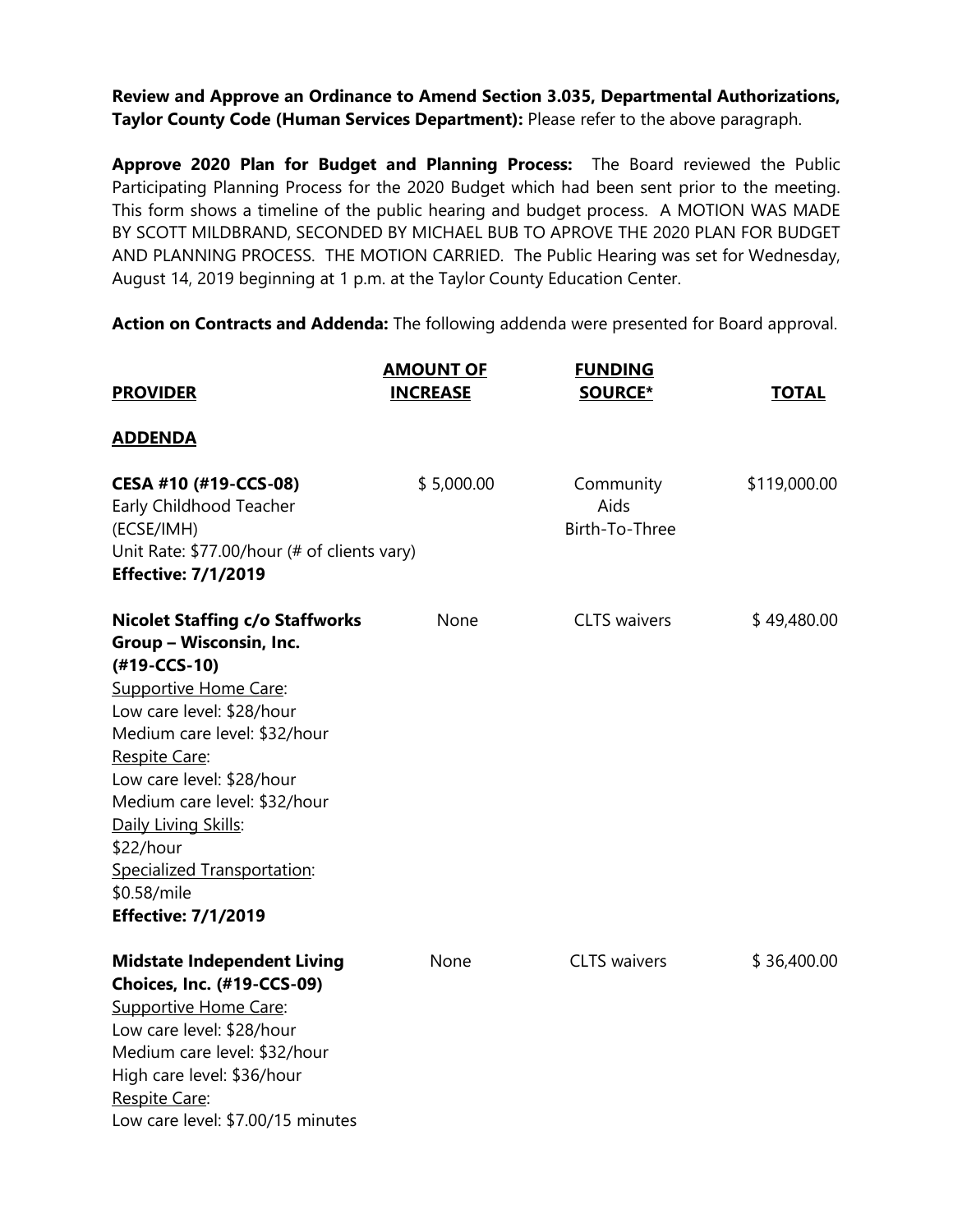Medium care level: \$8.00/15 minutes High care level: \$9.00/15 minutes Daily Living Skills: \$22/hour **Effective: 7/1/2019 \*Funding Sources:** CLTS (Children's Long-Term Support) waiver

A MOTION WAS MADE BY MICHAEL BUB, SECONDED BY CATHERINE LEMKE TO APPROVE THE ADDENDA AS PRESENTED. A ROLL CALL VOTE WAS TAKEN. THE MOTION CARRIED WITH A VOTE OF EIGHT AYES, ONE ABSENT (WILCZEK).

**Director's Report:** Ms. Tom-Steinmetz updated the Board as follows:

- $\triangleright$  There is money remaining after the purchase of the bench for Dave Krug, and she asked the Board how the money should be used. It was the consensus of the Board to give the money to the foster care closet.
- ➢ The agency will be working with Wisconsin Child Welfare Professional Development System (WCWPDS) UW-Madison School of Social Work to facilitate a process called Organizational Effectiveness. This process will start with a meeting of the Leadership Team and Chairman Thums. This process will assist the agency to work on priorities, roles/responsibilities, safety, etc. and will help with several issues that confront human services.
- ➢ The June 2019 General Relief Report and the Intake Referrals report for June 2019 were distributed. The June referral numbers for Children and Family Services are not accurate, since the information has not yet been received from the CAN Reporting Partnership.
- ➢ The Active shooter training was held by the Taylor County Sheriff's Department on June 27, 2019. It went well and several recommendations were made by the Sheriff's Department on improving safety at the agency.
- ➢ Wednesdays during the month of July staff will be allowed to wear blue-jeans. This is permitted for three months out of the year when staff can wear blue-jeans for a donation of \$1.00 donated to a charitable cause. In July, the money collected will be given to the all-inclusive playground at the Medford City Park.
- ➢ Clerical staff continues to work on sorting through old files to be shredded. This project is located at the Taylor County Education Center.
- $\triangleright$  Interviews will be held in the near future for the part-time receptionist position.

**Set Next Meeting Date:** The next Human Services Board meeting is scheduled for Wednesday, August 14, 2019 following the Public Hearing, which is scheduled for 1 p.m. The meetings will be held at the Taylor County Education Center.

**Adjourn:** A MOTION WAS MADE BY EARL HINKEL, SECONDED BY DAN MAKOVSKY TO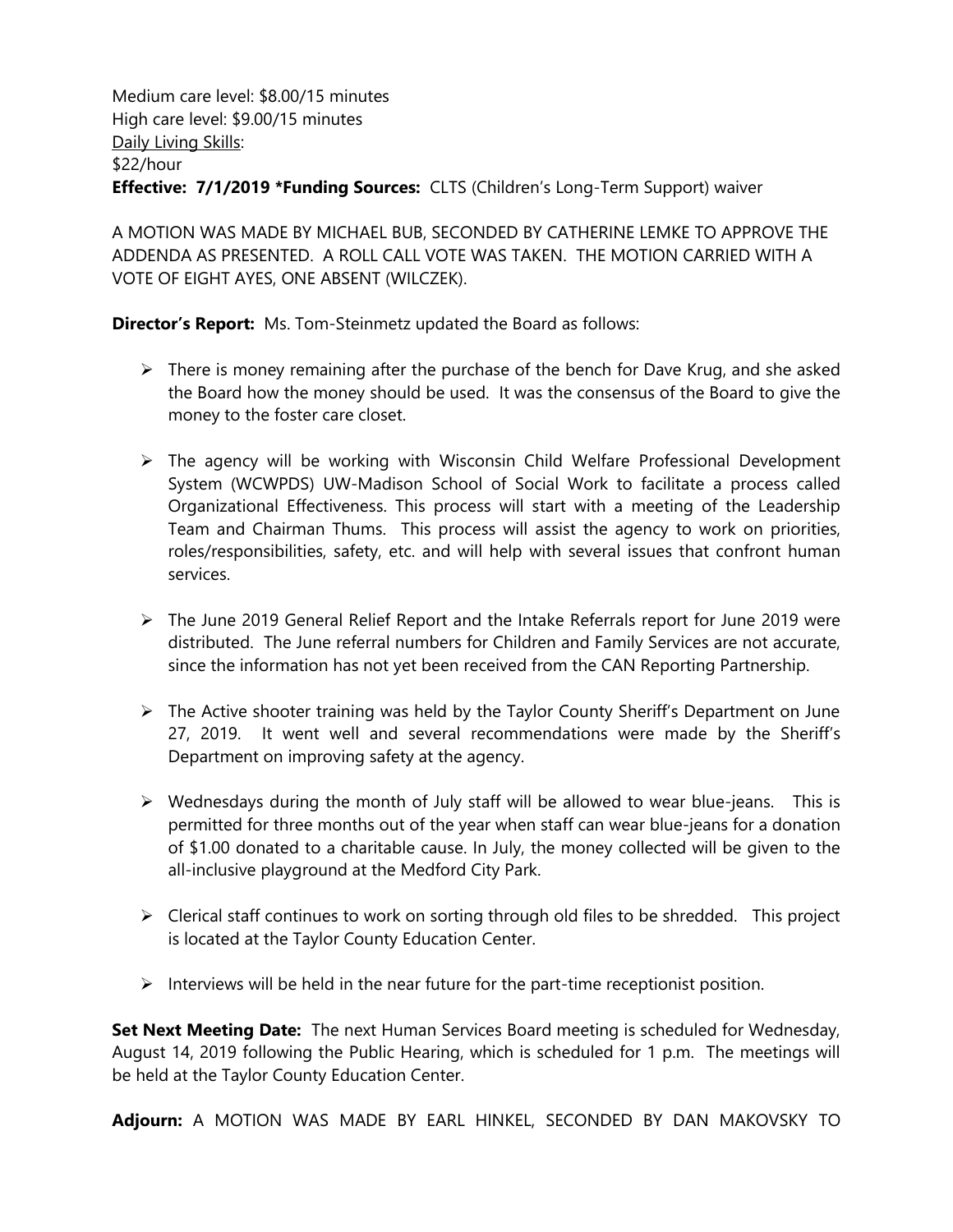ADJOURN. THE MOTION CARRIED. THE MEETING ADJOURNED AT 11:26 A.M.

Handouts distributed: Contract/Addenda List; General Relief Report for June 2019; Intake Referrals report for June 2019; 2019 organizational chart and staffing statistics from 2015 to 2020

Respectfully submitted: Kathy Barr for Paula Dubiak, Secretary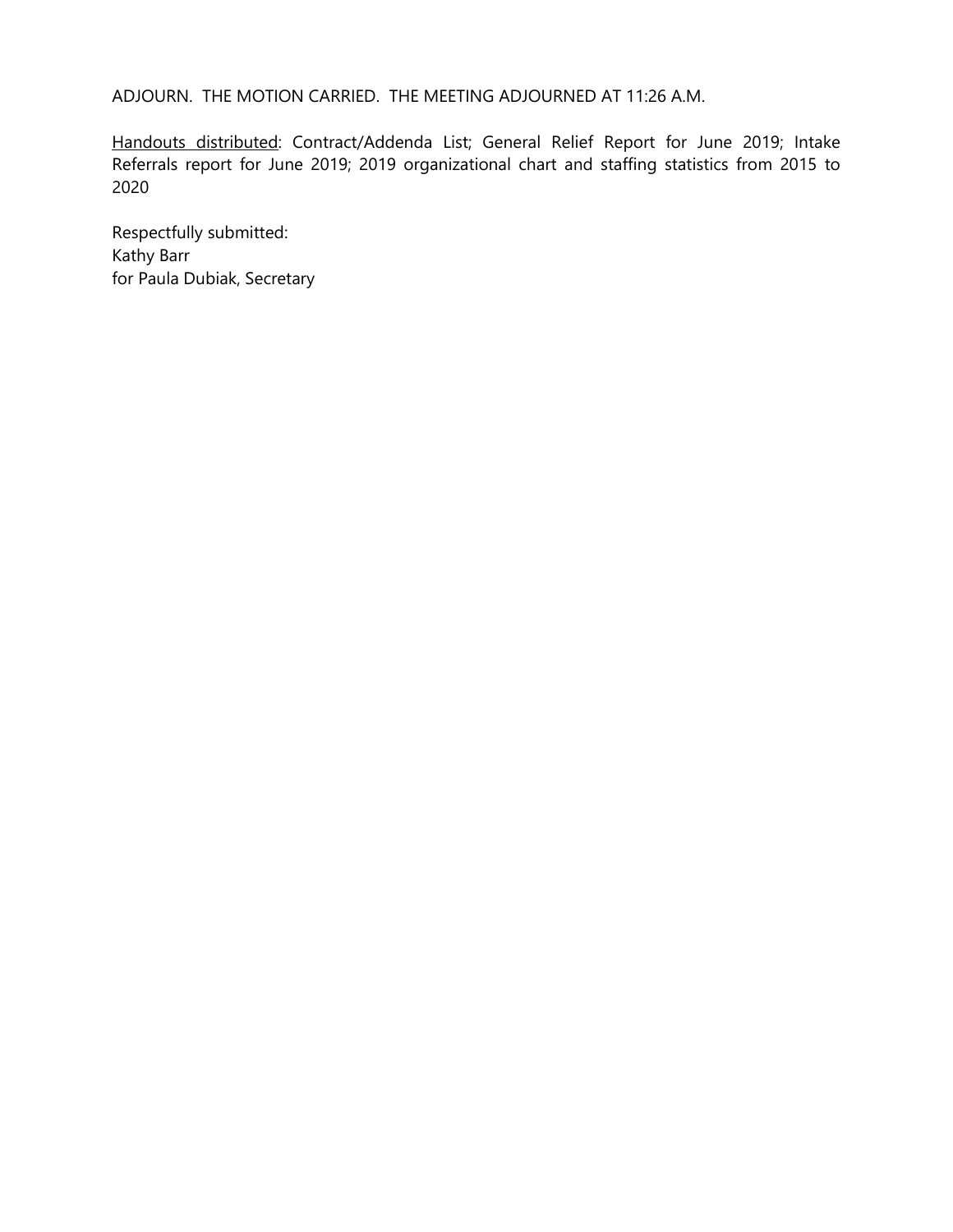## **TAYLOR COUNTY HUMAN SERVICES BOARD June 12, 2019 Taylor County Human Services Department**

**Call Meeting To Order:** Chairman Rollie Thums called the meeting to order at 9:31 a.m.

**Members Present:** Scott Mildbrand, Earl Hinkel, Chris Wilczek, Dan Makovsky, Lori Willner, Catherine Lemke, Michael Bub, Paula Dubiak, and Rollie Thums.

#### **Members Absent:** None

**Other Attendees:** (for all or a portion of the meeting) Julie Goldschmidt, Tammy Tom-Steinmetz, Peggy Kellnhofer, Jen Meyer, Rhonda Rudolph, Cheryl Ketelhut, and Kathy Barr.

**Approve the Agenda:** DAN MAKOVSKY MADE A MOTION TO APPROVE THE AGENDA CONTAINING 15 ITEMS. EARL HINKEL SECONDED THE MOTION. THE MOTION CARRIED.

**Approve Minutes from the May 8, 2019 meeting:** PAULA DUBIAK MADE A MOTION TO APPROVE THE MINUTES FROM THE MAY 8, 2019 MEETING. EARL HINKEL SECONDED THE MOTION. THE MOTION CARRIED.

**Agency Staff Reports:** Julie Goldschmidt, Economic Support Specialist in the Northern Income Maintenance Consortium shared a success story with the Board members.

**Public Input:** There was no Public Input.

**Discussion between Board Members and Human Services employees regarding various operational topics. No action will be taken on any of the topics discussed:** There was discussion on the dedication of the bench for Dave Krug. A tentative date and time has been set for Monday, June 24, 2019 at 10 a.m. at the Commission on Aging office.

Paula Dubiak and Tammy Tom-Steinmetz reported on the Aging and Disability Resource Center (ADRC). As part of the adhoc committee for Taylor County Ms. Tom-Steinmetz stated meetings have centered on integrating the ADRC of the Northwoods with Taylor County's Aging Department, and the possibility of Taylor County becoming a stand-alone ADRC. Currently, Taylor County and Forest County are together as an ADRC, serving residents of those counties. The adhoc committee has compiled information from various sources to assist with this process. According to Ms. Tom-Steinmetz, if the ADRC of the Northwoods and the Taylor County Aging Department were to integrate, Taylor County would be required to become a stand-alone ADRC. She indicated, however, that if this occurs the tentative date would not be until January 1, 2021.

**Review and Approve Director's Expense Summary:** The Board reviewed the Director's expense summary for the past six months in the amount of \$162.56.A MOTION WAS MADE BY SCOTT MILDBRAND, SECONDED BY DAN MAKOVSKY TO APPROVE THE DIRECTOR'S EXPENSE SUMMARY AS PRESENTED. A ROLL CALL VOTE WAS TAKEN. THE MOTION CARRIED WITH A VOTE OF NINE AYES.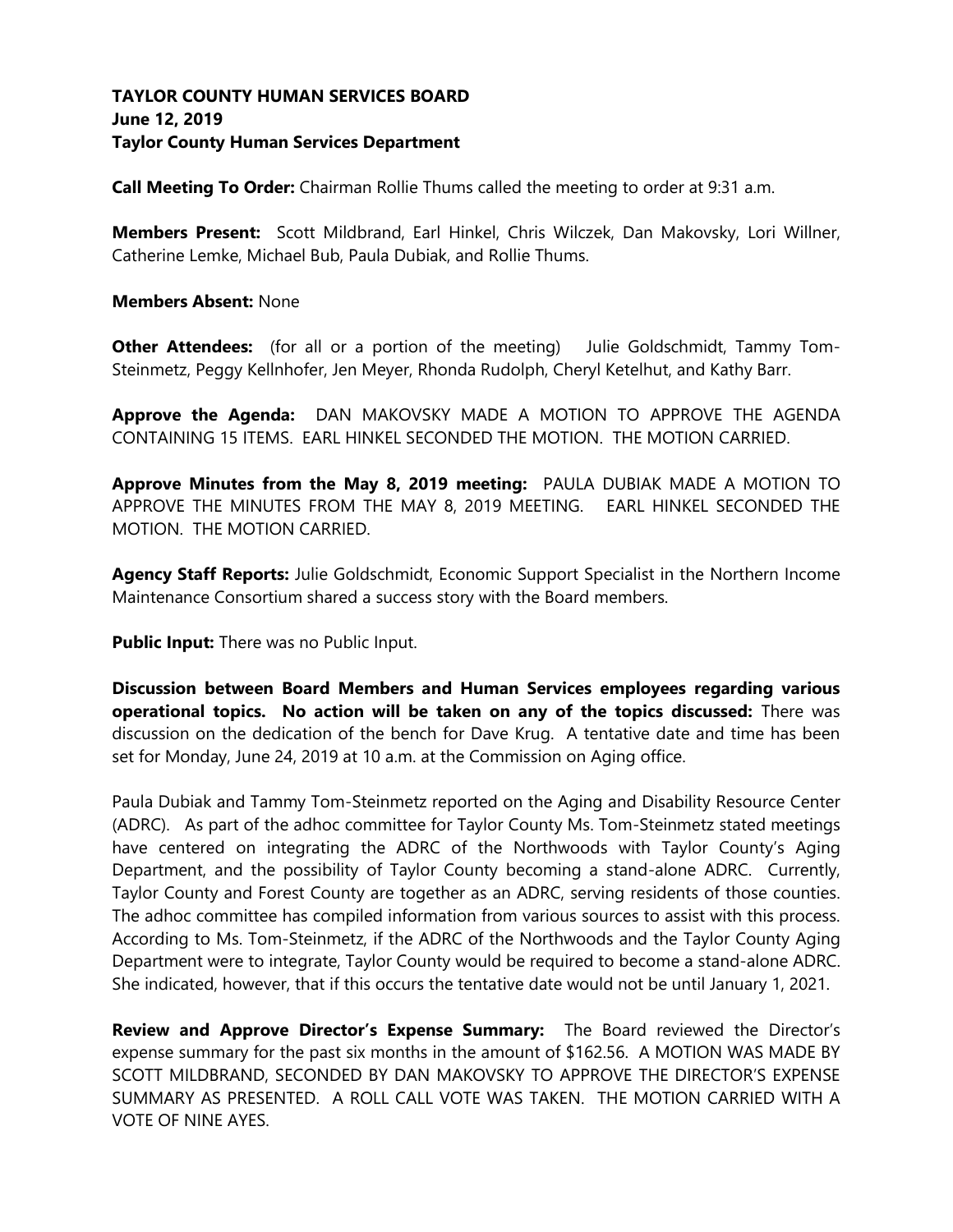**Approve Filling Vacancy(ies):** Ms. Tom-Steinmetz requested to fill two existing positions that recently became vacant by staff resignations. The positions are Accounting Specialist and Project Director for the Taylor County Drug Opposition Partners (TCDOP). A MOTION WAS MADE BY SCOTT MILDBRAND, SECONDED BY CATHERINE LEMKE TO APPROVE FILLING THE POSITIONS OF ACCOUNTING SPECIALIST AND PROJECT DIRECTOR FOR THE TAYLOR COUNTY DRUG OPPOSITION PARTNERS. THE MOTION CARRIED.

**Approve New Lead Position in Clinical Services Unit:** Ms. Tom-Steinmetz distributed a summary of the Clinical Services Unit staff and programs from 2013-2019. She explained that new programs have been added and staff caseloads are well above the recommended levels. The Lead Position in the Clinical Services Unit (this unit includes mental health as well as alcohol and other drug abuse programs) would assist the Clinical Services Coordinator. Ms. Tom-Steinmetz stated she was requesting this position in 2019 as she felt it was needed before next year. A lengthy discussion ensued with Board members generally supporting the position but concerned about funding it. Ms. Tom-Steinmetz explained that the position would have billable duties whereby revenue could be recouped through billing Medicaid and other insurances. Additionally, block grant money would also be available to help fund the position. If approved, she estimated the cost to the county for the remainder of 2019 would be approximately \$28,000. A MOTION WAS MADE BY CHRIS WILCZEK, SECONDED BY CATHERINE LEMKE TO APPROVE THE NEW LEAD POSITION IN THE CLINICAL SERVICES UNIT. A ROLL CALL VOTE WAS TAKEN. THE MOTION CARRIED WITH A VOTE OF SEVEN AYES, TWO NAYES (MAKOVSKY, MILDBRAND). The request will be sent on to the Personnel Committee.

**Review and Approve Job Description:** A copy of the job description for the Clinical Services Lead position was distributed. A MOTION WAS MADE BY MICHAEL BUB, SECONDED BY LORI WILLNER TO APPROVE THE JOB DESCRIPTION FOR THE CLINICAL SERVICES LEAD POSITION. THE MOTION CARRIED.

**Review and Approve Updated Clinical Services Unit Policy:** A copy of the updated Clinical Services Unit policy was distributed. Ms. Tom-Steinmetz and Jen Meyer explained the updates to the policy with the majority of the updates relating to general and psychiatric medication management no show policy, medication administration, and medication management after consumer case closure. A MOTION WAS MADE BY EARL HINKEL, SECONDED BY CHRIS WILCZEK TO APPROVE THE UPDATED CLINICAL SERVICES UNIT POLICY AS PRESENTED. THE MOTION CARRIED.

**Action on Contracts and Addenda:** The following contract was presented for Board approval.

| <b>PROVIDER</b>                                                                   | <b>AMOUNT OF</b><br><b>INCREASE</b> | <b>FUNDING</b><br><b>SOURCE*</b> | <b>TOTAL</b> |
|-----------------------------------------------------------------------------------|-------------------------------------|----------------------------------|--------------|
| <b>CONTRACTS</b>                                                                  |                                     |                                  |              |
| <b>Brotoloc Health Care Systems,</b><br>Inc. d.b.a. Brotoloc North<br>(#19-MH-06) | None                                | Community<br>Aids                | \$40,000.00  |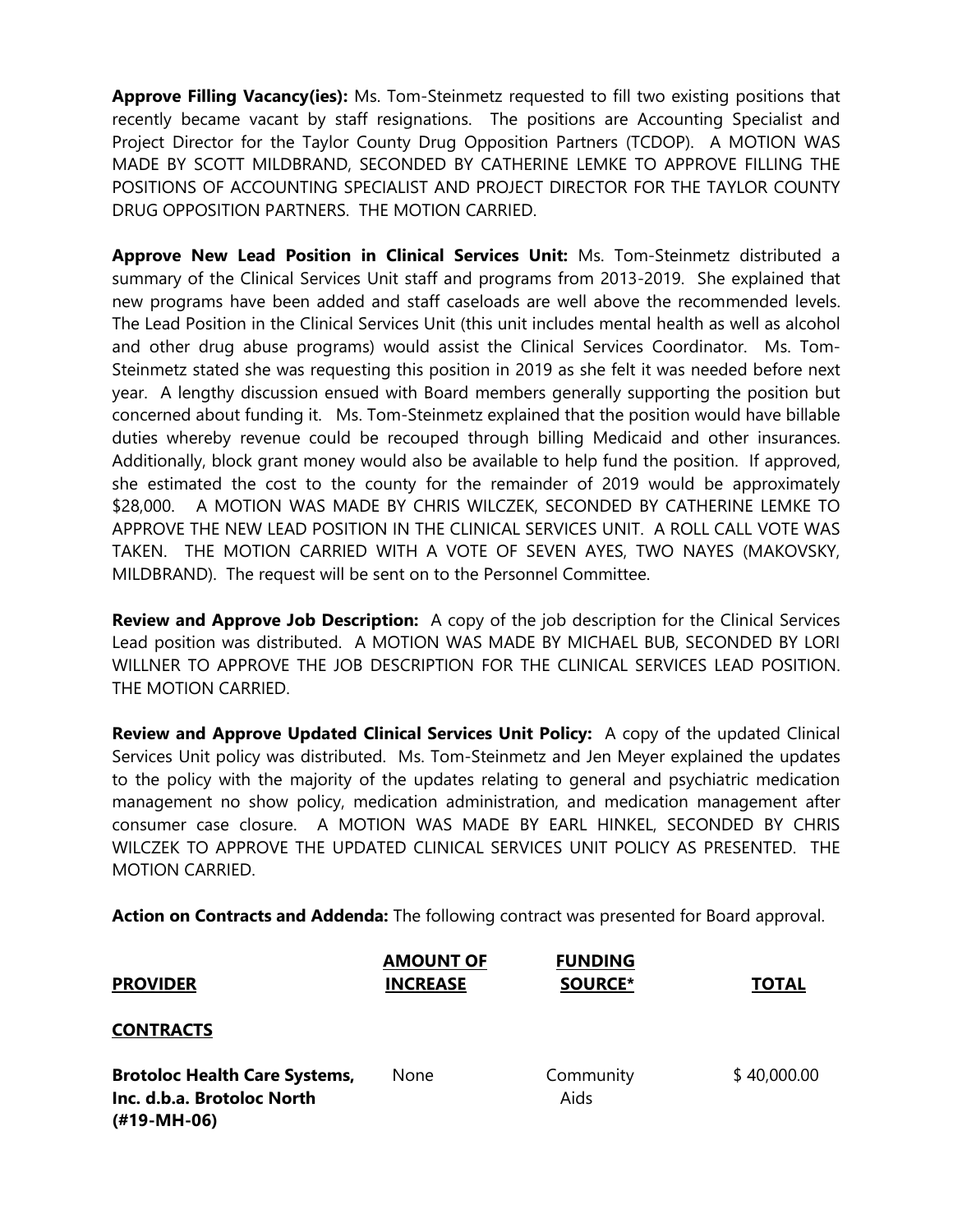## Community-Based Residential Facility Unit Rate: \$217.50/day **Contract Effective: 4/15/2019 to 12/31/2019**

A MOTION WAS MADE BY SCOTT MILDBRAND, SECONDED BY EARL HINKEL TO APPROVE THE CONTRACT AS PRESENTED. A ROLL CALL VOTE WAS TAKEN. THE MOTION CARRIED WITH A VOTE OF NINE AYES.

**Director's Report:** The May 2019 General Relief Report and the Intake Referrals report for May 2019 were distributed.

Ms. Tom-Steinmetz informed the Board that Chippewa County has given notice to withdraw from the Child Abuse & Neglect (CAN) Reporting Partnership. This will take effect on December 31, 2020. Counties remaining in the partnership include Taylor, Monroe, and Pepin. She indicated that the consortium will be seeking counties to join the partnership which is the centralized access for reporting child maltreatment in these counties.

The active shooter training will be conducted for staff by the Taylor County Sheriff's Department at Human Services on June 27, 2019.

**Set Next Meeting Date:** The next Human Services Board meeting is scheduled for Wednesday, July 10, 2019 at 9:30 a.m. at the Human Services Department.

**Adjourn:** A MOTION WAS MADE BY CATHERINE LEMKE, SECONDED BY PAULA DUBIAK TO ADJOURN. THE MOTION CARRIED. THE MEETING ADJOURNED AT 11:17 A.M.

Handouts distributed: Contract/Addenda List; General Relief Report for May 2019; Intake Referrals report for May 2019; Job Description for Clinical Services Lead; Updated Clinical Services Unit policy; Summary of Clinical Services Unit staff/programs

Respectfully submitted: Kathy Barr for Paula Dubiak, Secretary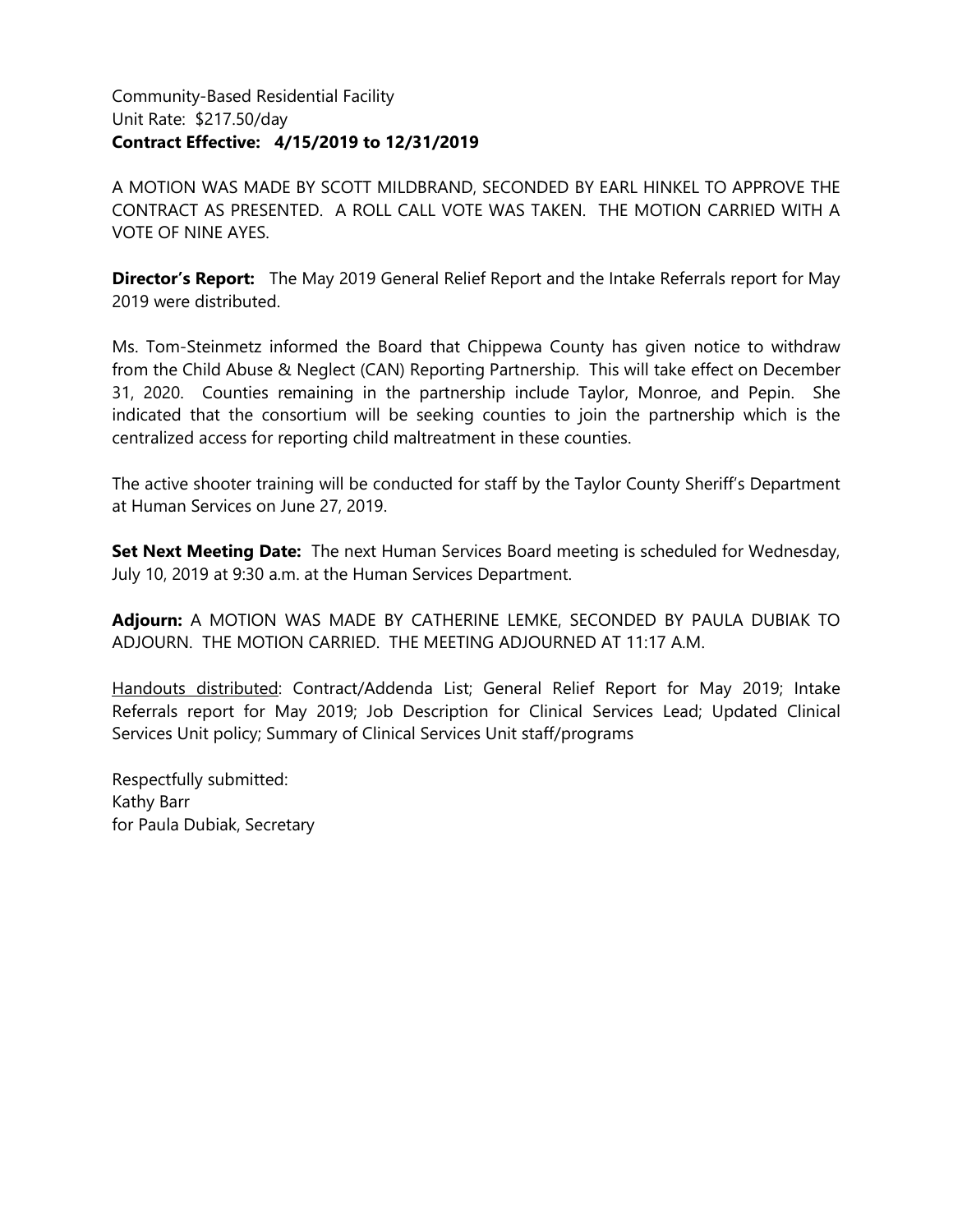## **TAYLOR COUNTY HUMAN SERVICES BOARD May 8, 2019 Taylor County Human Services Department**

**Call Meeting To Order:** Chairman Rollie Thums called the meeting to order at 8:30 a.m.

**Members Present:** Michael Bub, Catherine Lemke, Dan Makovsky, Chris Wilczek, Scott Mildbrand, Earl Hinkel, Paula Dubiak, and Rollie Thums.

### **Members Absent:** Lori Willner

**Other Attendees:** (for all or a portion of the meeting) Sandy Schreiner, Carrie Mahner, Michelle Deml, Larry Brandl, Jim Metz, Tammy Tom-Steinmetz, Liza Daleiden, Rhonda Rudolph, Cheryl Ketelhut, and Kathy Barr.

**Approve the Agenda:** DAN MAKOVSKY MADE A MOTION TO APPROVE THE AGENDA CONTAINING 12 ITEMS. EARL HINKEL SECONDED THE MOTION. THE MOTION CARRIED.

**Approve Minutes from the April 10, 2019 meeting:** PAULA DUBIAK MADE A MOTION TO APPROVE THE MINUTES FROM THE APRIL 10, 2019 MEETING. CATHERINE LEMKE SECONDED THE MOTION. THE MOTION CARRIED.

Three new employees were introduced to the Board: Michelle Deml is the Intake Specialist, and Sandy Schreiner and Carrie Mahner have been hired as Accounting Specialists. Introductions were also made by the Board members.

**End-of-year Financial Report (2018) – Larry Brandl and Rhonda Rudolph:** Finance Director Larry Brandl and Business Manager Rhonda Rudolph distributed information on revenues and expenditures from 2016, 2017, and 2018. The 2018 budget shows an operations deficit of \$247,292.42. Ms. Rudolph reviewed with the Board several reasons for the deficit. Some of the highest costs in 2018 were for placements at the mental health institutes, institute for mental disease (IMD), and mental health transitional living. Youth Aids was also over-budget in the areas of treatment foster care, foster care, child caring institutions, youth group homes, and corrections. Ms. Rudolph indicated that a majority of these placements continue to be unpredictable and uncontrollable, with placements tending to be for a longer period of time and involving younger individuals. She explained the agency is trying to lower these costs by increasing utilization of the crisis line, referring more consumers to the Comprehensive Community Services (CCS) program which promotes and supports recovery, using voluntary placements rather than Chapter 51 detentions when possible, and utilizing a new youth assessment tool. There was also some discussion on Family Care, which the county is required to contribute \$160,621 annually. Although the budget deficit is less than the past two years, Mr. Brandl recommended that the Board increase the funding in the 2020 budget to assist in these particular areas. Ms. Rudolph did report that salary/personnel costs were under-budget for 2018.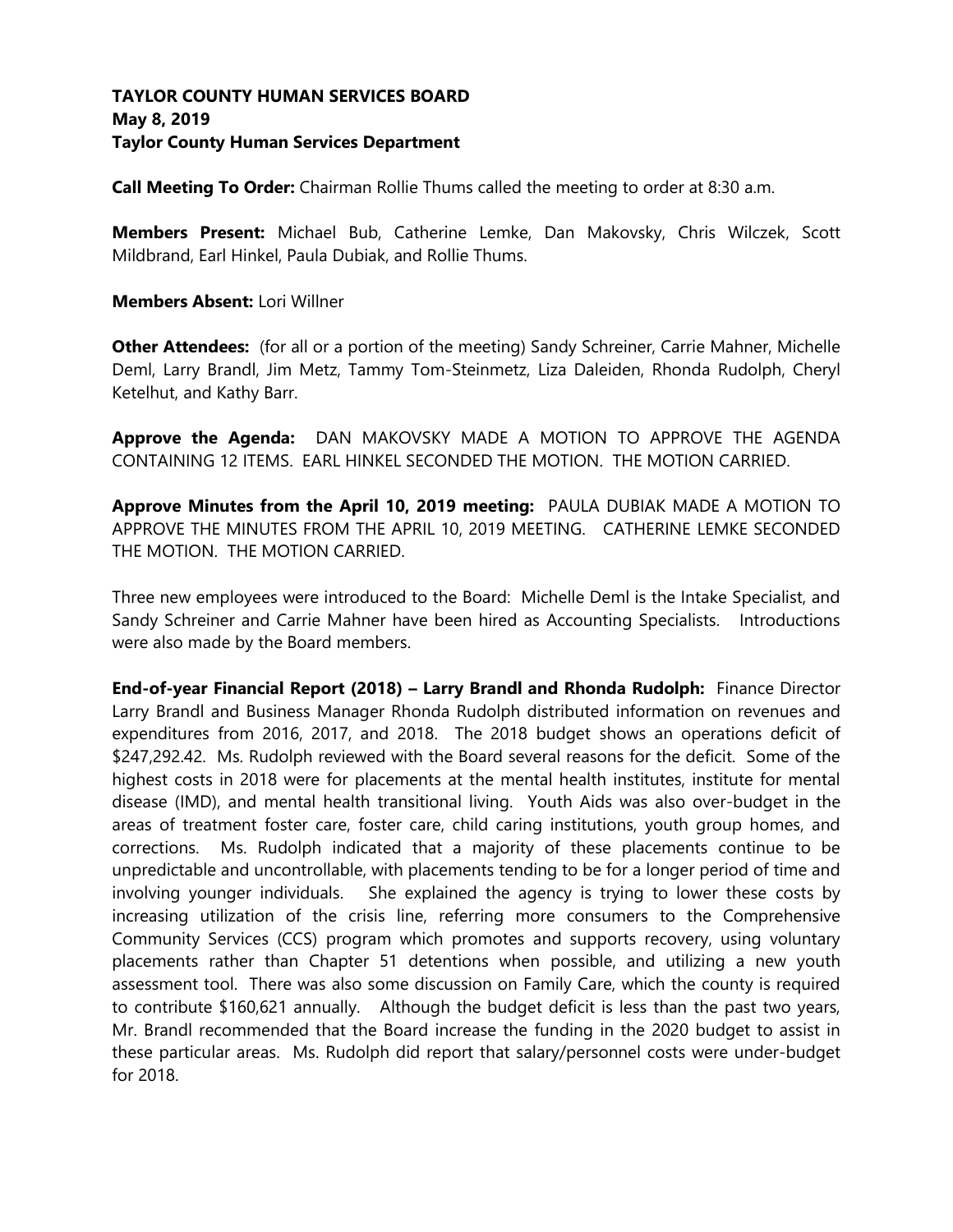**Agency Staff Reports:** Tammy Tom-Steinmetz gave the success story for this month which was from the Clerical unit. She reported that although the computer servers stopped working and several files were destroyed, the purchase of service contracts were completed in a timely manner. There was some discussion on why the servers failed, and Mr. Bub explained how this occurred and the steps that have been taken to prevent this from happening again.

**Public Input:** There was no Public Input.

**Discussion between Board Members and Human Services employees regarding various operational topics. No action will be taken on any of the topics discussed:** Paula Dubiak, reported that the last Aging and Disability Resource Center (ADRC) Board meeting had been cancelled. Ms. Tom-Steinmetz stated that she is part of the adhoc committee for Taylor County and shared some information from their meetings. The committee is discussing the feasibility of integrating the ADRC of the Northwoods and the Aging Department, and also whether Taylor County should be a stand-alone ADRC. She reported that the adhoc committee has sent out surveys to several counties in the state to gather more information on their structures.

**Approve Filling Vacancy(ies):** Ms. Tom-Steinmetz reported that the Administrative Assistant for the Alcohol & Other Drug Abuse (AODA) unit has recently retired. She indicated that this is a part-time position, and the current receptionist is interested in assuming these duties but would like to remain a full-time employee. Ms. Tom-Steinmetz explained that this employee would continue part-time as receptionist and part-time as AODA Administrative Assistant. She then requested Board approval for a part-time receptionist position. A MOTION WAS MADE BY MICHAEL BUB, SECONDED BY EARL HINKEL TO APPROVE A PART-TIME RECEPTIONIST POSITION. THE MOTION CARRIED.

**Action on Contracts and Addenda:** The following contracts and addenda were presented for Board approval.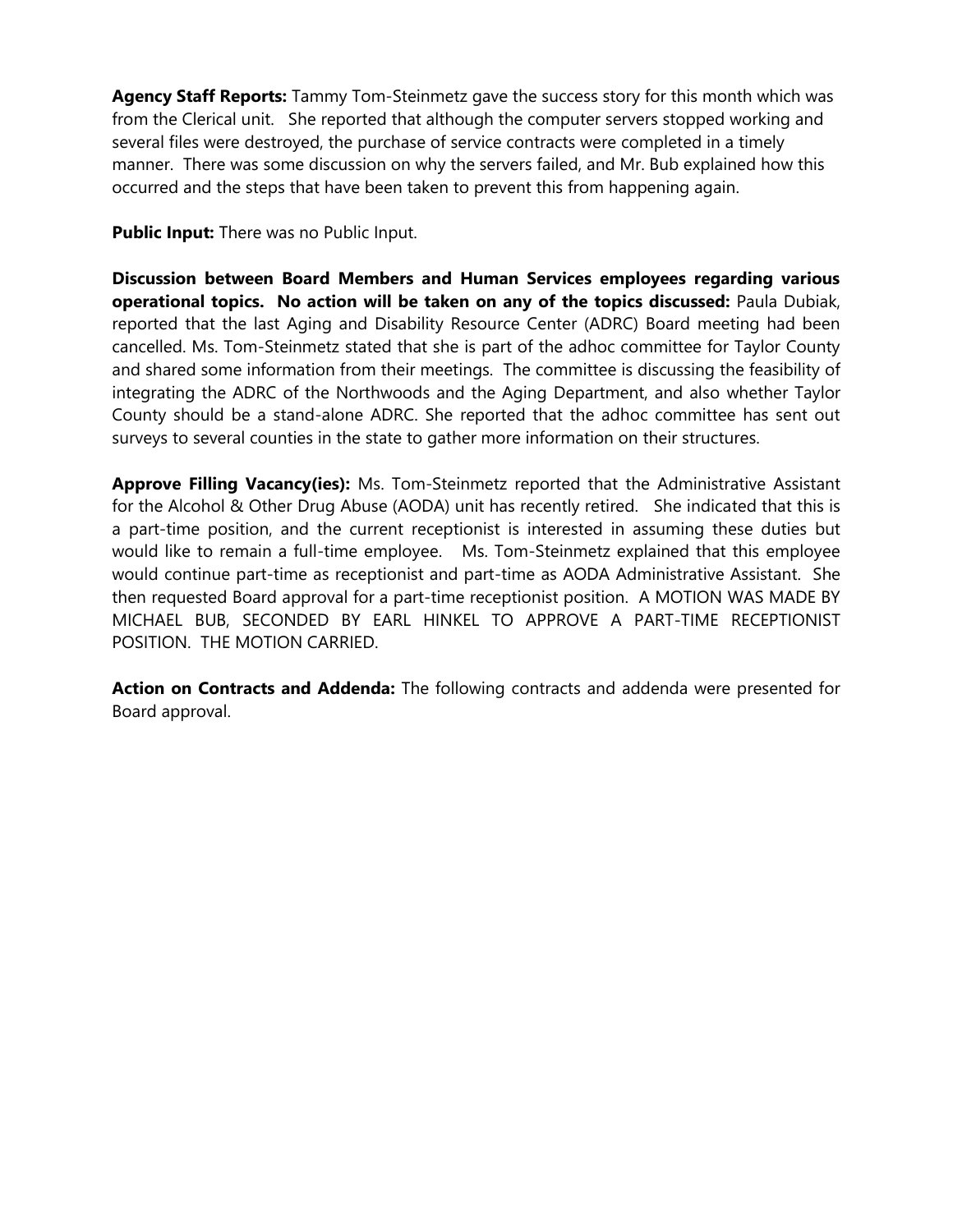| <b>AMOUNT OF</b><br><b>INCREASE</b>                                                          | <b>FUNDING</b><br>SOURCE*                   | <b>TOTAL</b>                                                                                                                                                                                          |
|----------------------------------------------------------------------------------------------|---------------------------------------------|-------------------------------------------------------------------------------------------------------------------------------------------------------------------------------------------------------|
|                                                                                              |                                             |                                                                                                                                                                                                       |
| None                                                                                         | Community<br>Aids; County Levy              | \$50,000.00                                                                                                                                                                                           |
|                                                                                              |                                             |                                                                                                                                                                                                       |
| None<br>Unit Rate: \$156.33/hour (\$50,000)<br><b>Contract Effective: 5/1/19 to 12/31/19</b> | <b>CCS</b>                                  | \$84,325.00                                                                                                                                                                                           |
|                                                                                              |                                             |                                                                                                                                                                                                       |
| <b>AMOUNT OF</b><br><b>INCREASE</b>                                                          | <b>FUNDING</b><br><b>SOURCE*</b>            | <b>TOTAL</b>                                                                                                                                                                                          |
| <b>Aurora Residential Alternatives, Inc.</b><br>None                                         | CCS                                         | \$41,500.00                                                                                                                                                                                           |
| Advanced Practice Nurse Prescriber (APNP):                                                   |                                             |                                                                                                                                                                                                       |
| None<br>Advanced Practice Nurse Prescriber (APNP):                                           | <b>CCS</b>                                  | \$420,000.00                                                                                                                                                                                          |
|                                                                                              | Community-Based Residential Facility (CBRF) | Unit Rate: \$170/day; Contract Effective: 4/29/19 to 12/31/19<br>Unit Rate: \$120/hour (increased hourly rate from previous rate)<br>Unit Rate: \$120/hour (increased hourly rate from previous rate) |

**\*Funding Sources:** CCS (Comprehensive Community Services)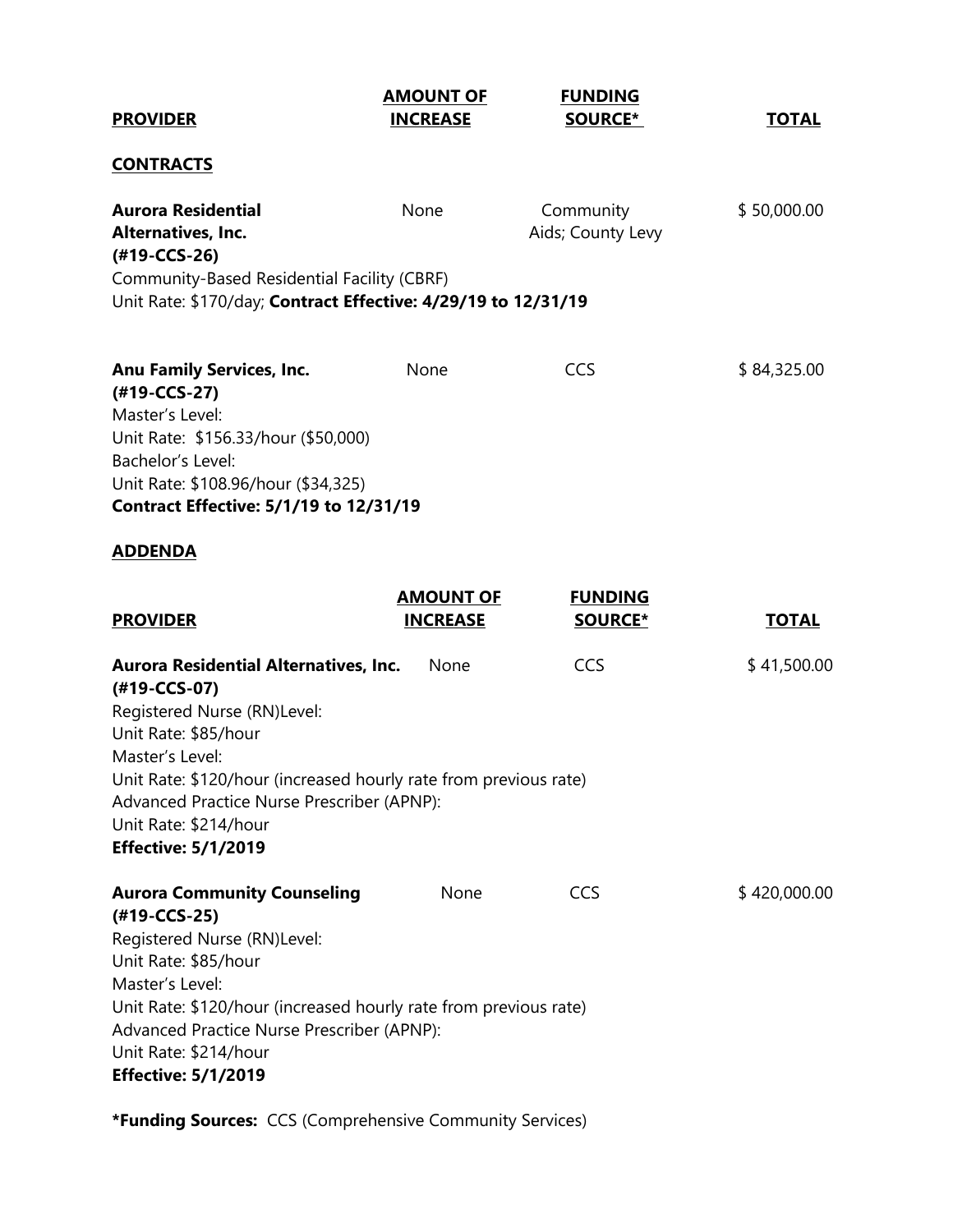# **ADDENDA**

The CCS Exhibit has been revised and replaces the previous CCS Exhibit that had been attached to the following contracts. **NO ADDITIONAL SERVICES OR RATE CHANGES.**

Woodland Youth & Family – Rock'n P Ranch (#19-CCS-22): Revised CCS Exhibit is effective: 2/1/2019

Revised CCS Exhibit is effective on 1/1/2019 for the contracts below:

Innovative Services, Inc. (#19-CCS-21) Stable Reins, LLC (#19-CCS-19) Counseling Connection of Medford, LLC (#19-CCS-18) Northland Counseling Services (#19-CCS-16) Black River Industries, Inc. (#19-CCS-13) Phoenix Recovery Services, LLC (#19-CCS-11)

# **ADDENDA**

Midstate Independent Living Choices, Inc. (#19-CCS-09) Trempealeau County Health Care Center (#19-CCS-05) Rehabilitation House, Inc. (#19-CCS-03)

Mr. Bub was excused from the meeting at 9:40 a.m.

# **Director's Report:**

- ❖ Ms. Tom-Steinmetz distributed and briefly reviewed Intake Referral reports for the months of January, February, March and April 2019. Liza Daleiden noted that the Children and Family Services referral numbers for the months of March and April were not accurate, as she had not yet received the information from the CAN Reporting Partnership.
- ❖ The General Relief Report for the month of April 2019 was distributed.
- ❖ Ms. Tom-Steinmetz passed out a copy of a Proclamation from the Governor's Office of the State of Wisconsin's proclaiming the week of April 29, 2019 as Economic Support Specialist and Case Manager's Week.
- ❖ Ms. Tom-Steinmetz shared with the Board a Certificate of Excellence for Child Care award for 2018 for Taylor County/Northern Income Maintenance Consortium. This award recognizes the consortium for outstanding achievement in meeting and exceeding performance standards for child care.
- ❖ She distributed a letter from the State of Wisconsin notifying Human Services that Taylor County's Birth-to-Three Program as reported in the State's Program Participation had no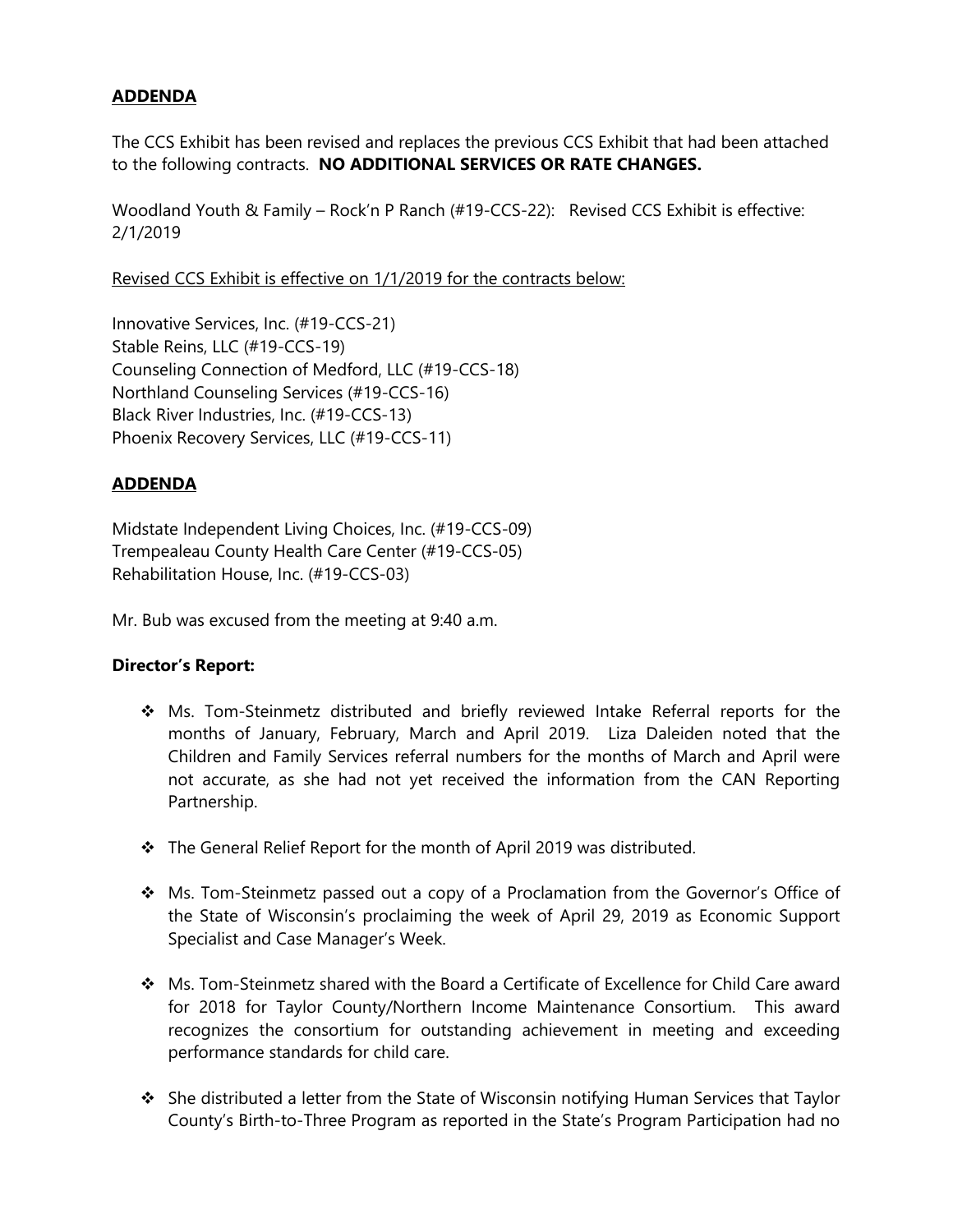Findings of Non-compliance (FNC) for Federal Fiscal Year data from January through March 2018. Cheryl Ketelhut, CCS Coordinator/NCR-CCS Administrator credited this finding due to the work of Laura Holmes, Taylor County Birth-to-Three Program Coordinator.

**Set Next Meeting Date:** The next Human Services Board meeting is scheduled for Wednesday, June 12, 2019 at 9:30 a.m. at the Human Services Department.

**Adjourn:** A MOTION WAS MADE BY PAULA DUBIAK, SECONDED BY CHRIS WILCZEK TO ADJOURN. THE MOTION CARRIED. THE MEETING ADJOURNED AT 9:45 A.M.

Handouts distributed: Contract/Addenda List; General Relief Report for April 2019; Budget information; Proclamation of Economic Support Specialist and Case Manager's Week; Intake Referrals report for January, February, March, and April 2019; Birth-to-Three letter from the State of WI

Respectfully submitted: Kathy Barr for Paula Dubiak, Secretary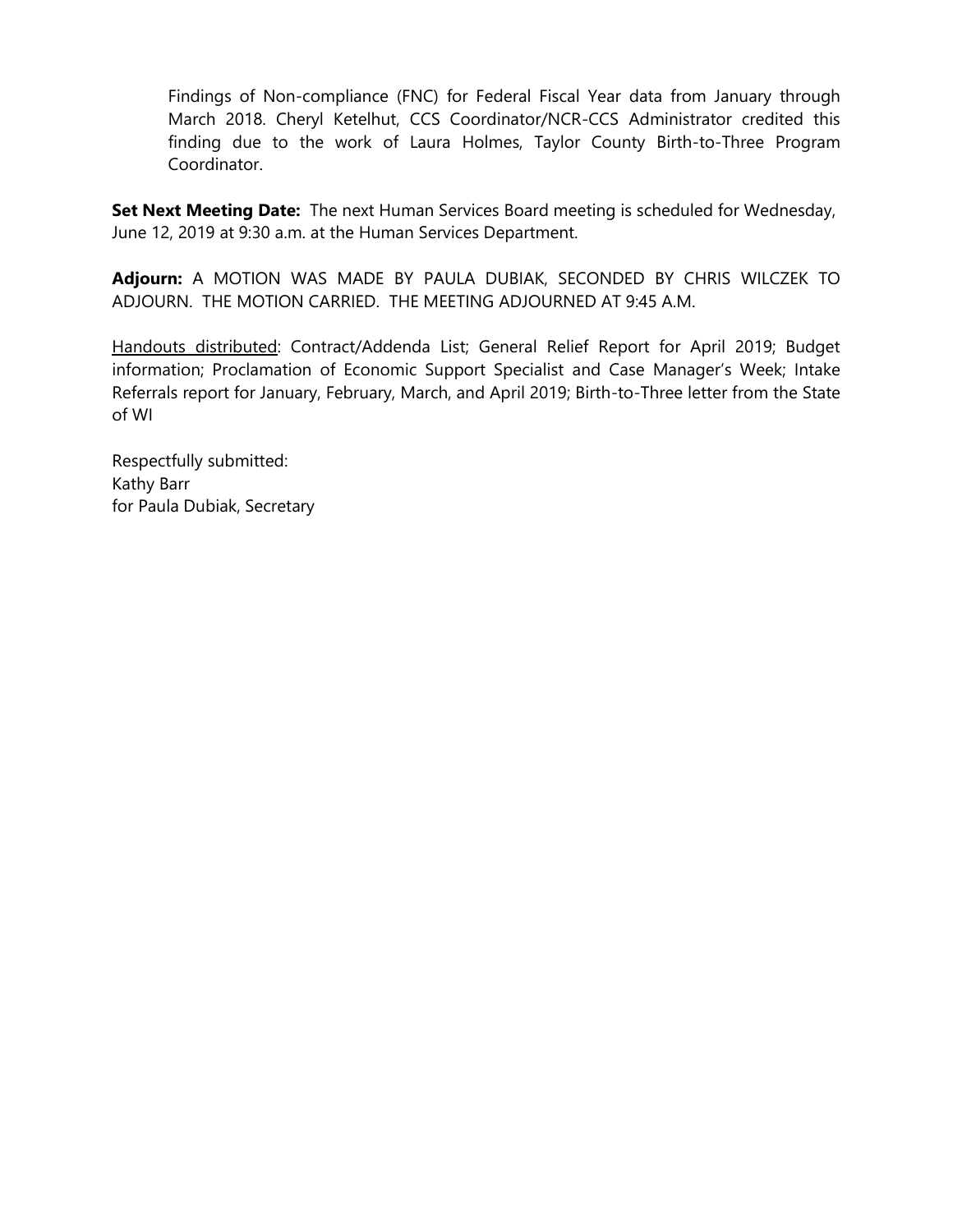# **TAYLOR COUNTY HUMAN SERVICES BOARD April 10, 2019 Taylor County Human Services Department**

**Call Meeting to Order:** Chairman Rollie Thums called the meeting to order at 9:30 a.m.

**Members Present:** Lori Willner, Michael Bub, Catherine Lemke, Dan Makovsky, Chris Wilczek, Earl Hinkel, Scott Mildbrand, Paula Dubiak and Rollie Thums.

### **Members Absent**: None

**Other Attendees:** (for all or a portion of the meeting) Tammy Tom-Steinmetz, Liza Daleiden, Peggy Kellnhofer, Jen Meyer, Rhonda Rudolph, Cheryl Ketelhut, Staci Rothamer and Michelle Stone.

**Approve the Agenda:** EARL HINKEL MADE A MOTION TO APPROVE THE AGENDA CONTAINING 13 ITEMS. DAN MAKOVSKY SECONDED THE MOTION. THE MOTION CARRIED.

**Approve Minutes from the March 13, 2019 meeting:** CATHERINE LEMKE MADE A MOTION TO APPROVE MINUTES FROM THE FEBRUARY 13, 2019 MEETING. PAULA DUBIAK SECONDED THE MOTION. THE MOTION CARRIED.

**Agency Staff Reports:** Liza Daleiden, Children and Families Coordinator shared the progress being made with the foster care closet being funded by a foster care support grant. Introduced two new Taylor County Employees, Michelle Stone with Mental Health and AODA and Staci Rothamer with Economic Support.

**Public Input:** There was no Public Input.

**Discussion between Board Members and Human Services employees regarding various operational topics. No action will be taken on any of the topics discussed:** Paula Dubiak, ADRC board member, discussed the ADRC of the Northwoods and moving towards becoming a stand-alone ADRC or the integration of the ADRC and Aging. Currently Forest County and the Potawatomi Tribe are part of the ADRC of the Northwoods. Discussion followed regarding the purpose of the ADRC in the community.

**Review/Approve Updated Job Description(s):** REVIEWED THE NEW CCS FACILITATOR JOB DESCRIPTION, MICHAEL BUB MADE A MOTION TO APPROVE THE JOB DESCRIPTION, DAN MAKOVSKY SECONDED. MOTION CARRIED.

**Approve increasing energy Assistance Worker's hours through the summer months:**  TAMMY TOM-STEINMETZ PRESENTED THE BUDGET SAVINGS THIS YEAR WITH RECENT STAFF CHANGES, ALLOWING AN INCREASE IN THE ENERGY ASSISTANCE WORKER'S HOURS OVER THE SUMMER TO ASSIST WITH OLD FILE DESTRUCTION. DISCUSSION ENSUED BETWEEN TAMMY AND BOARD MEMBERS. TAMMY SHARED A SPREADSHEET OF AGENCY STAFF SALARIES AND OF MONEY SAVED DUE TO STAFF CHANGES. TAMMY EXPLAINED THAT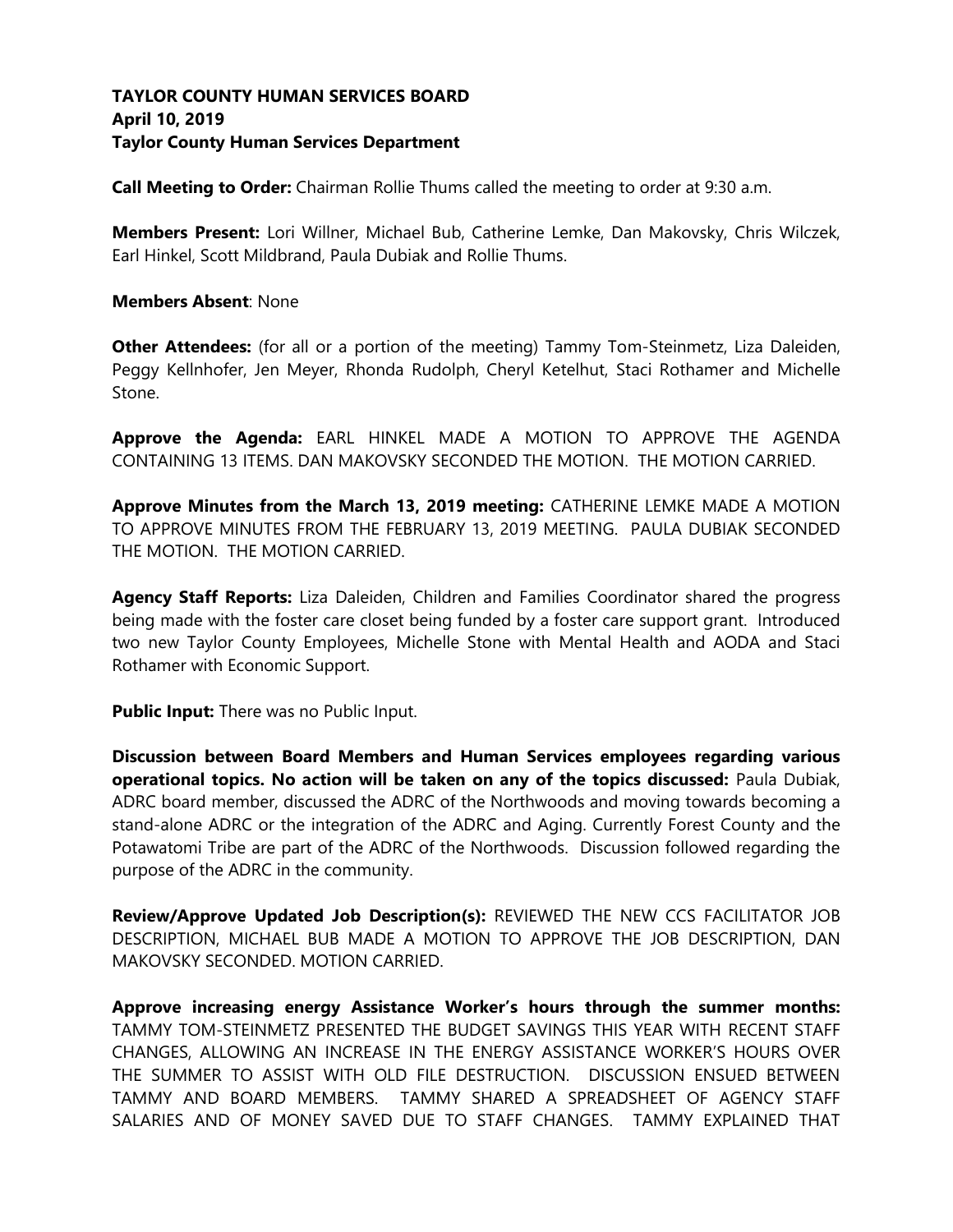ENERGY ASSISTANCE HOURS TYPICALLY REDUCE OVER THE SUMMER BUT WITH THIS MONEY SAVED THAT THIS WORKER COULD CONTINUE AT 35 HOURS PER WEEK TO ASSIST WITH RECORD DESTRUCTION AND FRONT DESK DUTIES. A DISCUSSION OF RECORD DESTRUCTION ENSUED. TAMMY SHARED THAT AN INTERN WAS ALSO GOING TO BE INTERVIEWED AND HIRED TO ASSIST WITH THIS PROCESS AS IT IS A BIG PROJECT. EARL HINKEL MADE A MOTION TO INCREASE THE ENERGY ASSISTANCE WORKER'S HOURS FOR ONE YEAR AND CATHERINE LEMKE SECONDED THE MOTION. ROLL CALL VOTE WAS TAKEN. THE MOTION CARRIED WITH A VOTE OF NINE AYES.

**Approve filling vacancy (ies):** TAMMY TOM-STEINMETZ SHARED THAT JAYNE STRAMA, ACCOUNTS PAYABLE, IS RETIRING AFTER 38 YEARS WITH THIS AGENCY. TAMMY STATED THAT SHE WOULD LIKE TO FILL HER POSITION SOON TO ALLOW FOR A WEEK OR TWO OF TRAINING IF POSSIBLE.

MICHAEL BUB MADE A MOTION TO FILL THIS POSITION AND EARL HINKEL SECONDED. ROLL CALL VOTE WAS TAKEN. THE MOTION CARRIED WITH A VOTE OF NINE AYES.

**Action on contracts and addenda:** Two contracts and three addenda were presented for board approval.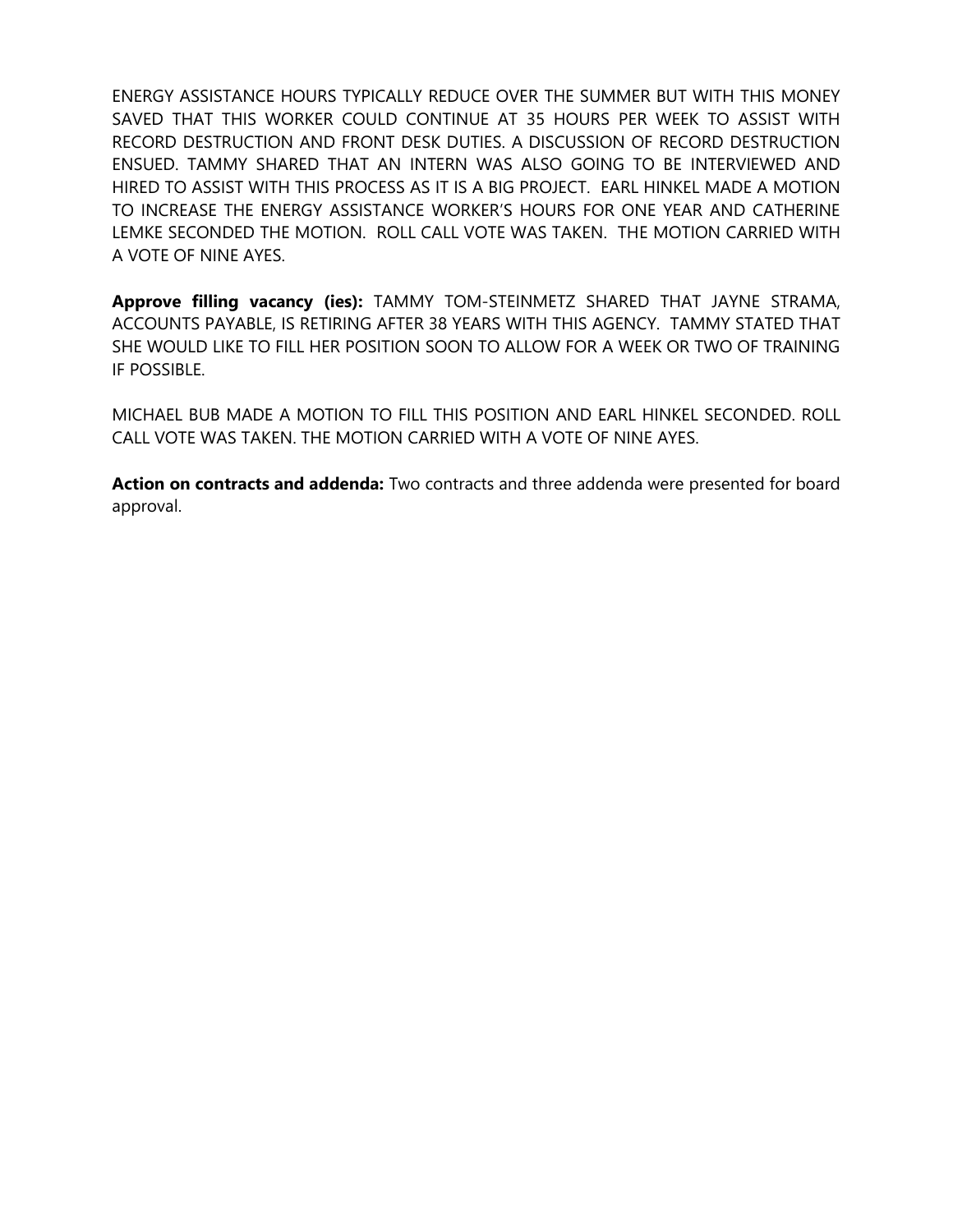| <b>PROVIDER</b>                                                                                                                                                                                                    | <b>AMOUNT OF INCREASE</b> | <b>FUNDING SOURCE</b>                      | <b>TOTAL</b> |
|--------------------------------------------------------------------------------------------------------------------------------------------------------------------------------------------------------------------|---------------------------|--------------------------------------------|--------------|
| <u>ADDENDA (2018)</u>                                                                                                                                                                                              |                           |                                            |              |
| <b>Family Works Programs, Inc.</b><br>(#18-CFS-10)<br><b>Treatment Foster Care</b>                                                                                                                                 | \$19,160.00               | <b>Community Aids</b><br><b>Youth Aids</b> | \$62,319.00  |
| ADDENDA (2019)                                                                                                                                                                                                     |                           |                                            |              |
| <b>Aurora Residential</b><br>Alternatives, Inc.<br>(#19-CCS-07)<br>Bachelor's & Master's Level<br>Unit Rate: \$80/hour<br><b>Effective: 04/01/2019</b>                                                             | \$25,000.00               | CCS                                        | \$41,500.00  |
| <b>Price County Health &amp;</b><br><b>Human Services</b><br>$(#19-CCS-15)$<br>Master's Level<br>Unit Rate: \$104/hour<br><b>Effective: 04/01/2019</b>                                                             | 5,000.00<br>\$            | CCS                                        | \$111,000.00 |
| <b>CONTRACTS</b>                                                                                                                                                                                                   |                           |                                            |              |
| <b>River Centre Counseling LLC</b><br>(#19-CCS-24)<br>Master's Level<br>Unit Rate: \$100/hour<br>Contract effective: 04/01/2019 to 12/31/2019                                                                      | N/A                       | CCS                                        | \$15,000.00  |
| <b>Aurora Community Counseling</b><br>(#19-CCS-25)<br>Bachelor's Level:<br>Unit Rate: \$80/hour (\$300,000)<br>Master's Level:<br>Unit Rate: \$80/hour (\$120,000)<br>Contract effective: 04/01/2019 to 12/31/2019 | N/A                       | CCS                                        | \$420,000.00 |

**\*Funding Sources:** CCS (Comprehensive Community Services)

A MOTION WAS MADE BY CATHERINE LEMKE, SECONDED BY DAN MAKOVSKY TO APPROVE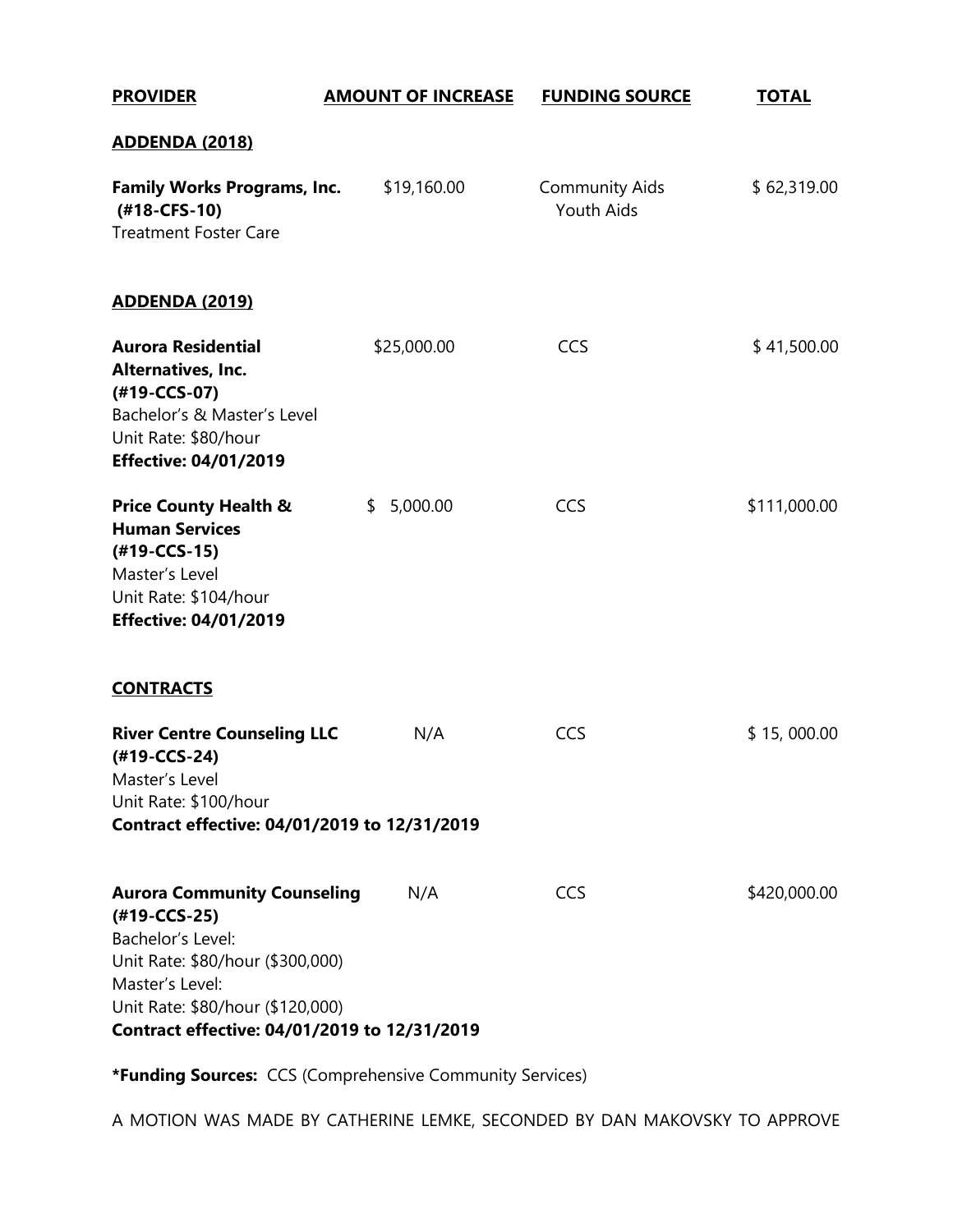THE CONTRACTS AND ADDENDA AS PRESENTED. ROLL CALL VOTE WAS TAKEN. THE MOTION CARRIED WITH A VOTE OF 9 AYES.

## **Director's Report:**

The General Relief report was distributed. There was no General Relief used this past month.

Tammy reported attending a WCA Health and Human Services Steering Committee meeting in Stevens Point. Tammy spoke about an upcoming change to ADRC funding which should equalize the funding for these agencies across the state.

With the biennium State budget being discussed, Tammy shared with the board members the white papers that provide information for the state regarding the underfunded areas in Human Services. Each Coordinator spoke about their specific budget funding requests. Discussion ensued regarding these requests. Tammy encouraged each board member to speak to Senator Petrowski and Representative Edming to encourage support of these funding requests. Tammy reported having attended a listening session with the Senator and Representative where she did present these funding needs and requests.

The board and Tammy also discussed the bench that has been delivered and how to move forward with the presentation of this bench.

**Set next meeting date:** The next Human Services Board meeting is scheduled for Wednesday, May 8, 2019 at 8:30 a.m. at the Human Services Department. The earlier time is to allow the 2018 final budget report by Larry Brandl and Rhonda Rudolph to be first on the agenda as both of these workers then need to travel to a Financial Manager's meeting in La Crosse on this same date.

**Adjourn:** A MOTION WAS MADE BY CATHERINE LEMKE TO ADJOURN; IT WAS SECONDED BY DAN MAKOVSKY. MOTION CARRIED. THE MEETING ADJOURNED AT 11:13 A.M.

Handouts distributed: Staff Salary Report, Contract/Addenda List, General Relief Report for March, 2019, and WHCSA/WCA funding request reports.

Respectfully Submitted;

Liza Daleiden For Paula Dubiak, Secretary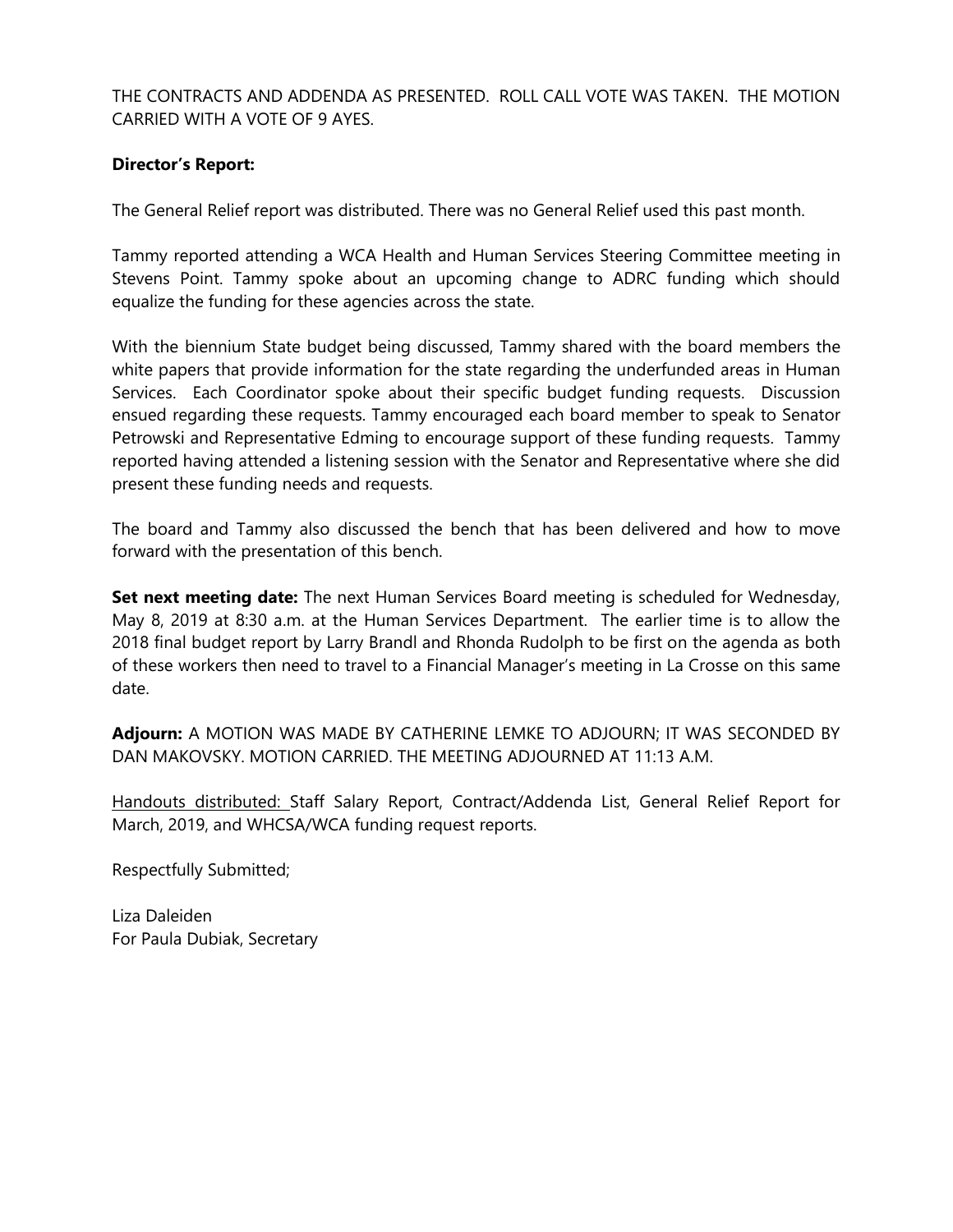## **TAYLOR COUNTY HUMAN SERVICES BOARD March 13, 2019 Taylor County Human Services Department**

**Call Meeting To Order:** Chairman Rollie Thums called the meeting to order at 9:30 a.m. **Members Present:** Lori Willner, Michael Bub, Catherine Lemke, Dan Makovsky, Chris Wilczek, Earl Hinkel, and Rollie Thums.

**Members Absent:** Paula Dubiak, Scott Mildbrand (both excused)

**Other Attendees:** (for all or a portion of the meeting) Tammy Tom-Steinmetz, Liza Daleiden, Peggy Kellnhofer, Jen Meyer, Rhonda Rudolph, Cheryl Ketelhut, and Kathy Barr.

**Approve the Agenda:** DAN MAKOVSKY MADE A MOTION TO APPROVE THE AMENDED AGENDA CONTAINING 12 ITEMS. EARL HINKEL SECONDED THE MOTION. THE MOTION CARRIED.

**Approve Minutes from the February 13, 2019 meeting:** CATHERINE LEMKE MADE A MOTION TO APPROVE THE MINUTES FROM THE FEBRUARY 13, 2019 MEETING. DAN MAKOVSKY SECONDED THE MOTION. THE MOTION CARRIED.

**Public Input:** There was no Public Input.

Agency Staff Reports: Jen Meyer, Clinical Services Coordinator shared a success story on an individual who had received services from the Clinical Services Unit.

**Discussion between Board Members and Human Services employees regarding various operational topics. No action will be taken on any of the topics discussed:** Catherine Lemke, Board member of the ADRC of the Northwoods reported that the adhoc committee meeting that had been scheduled in February had been cancelled.

**Approve Filling Vacancy(ies):** Ms. Tom-Steinmetz stated that the current Mental Health Counselor is planning to retire at the end of May and she requested approval to fill this position. She explained that they have not yet been able to fill the other Mental Health Counselor position, which has been vacant for some time. Ms. Tom-Steinmetz noted that in a rural area often times it is hard to recruit individuals for these positions. A MOTION WAS MADE MICHAEL BUB, SECONDED BY EARL HINKEL TO APPROVE FILLING THE POSITION OF MENTAL HEALTH COUNSELOR. THE MOTION CARRIED.

**Review/Approve Updated Job Description(s) (Amended Item):** Prior to the meeting the Board had been sent copies of the updated job descriptions for Accounting Specialist, Children and Family Services Coordinator, Foster Care Specialist, Birth to 3 Specialist/Case Manager, Economic Support Coordinator, Clinical Services Coordinator, Social Worker/Case Manager (Child Protective Services), and Social Worker/Case Manager (Clinical Services Unit). A MOTION WAS MADE BY EARL HINKEL, SECONDED BY CHRIS WILCZEK TO APPROVE THE JOB DESCRIPTIONS. THE MOTION CARRIED.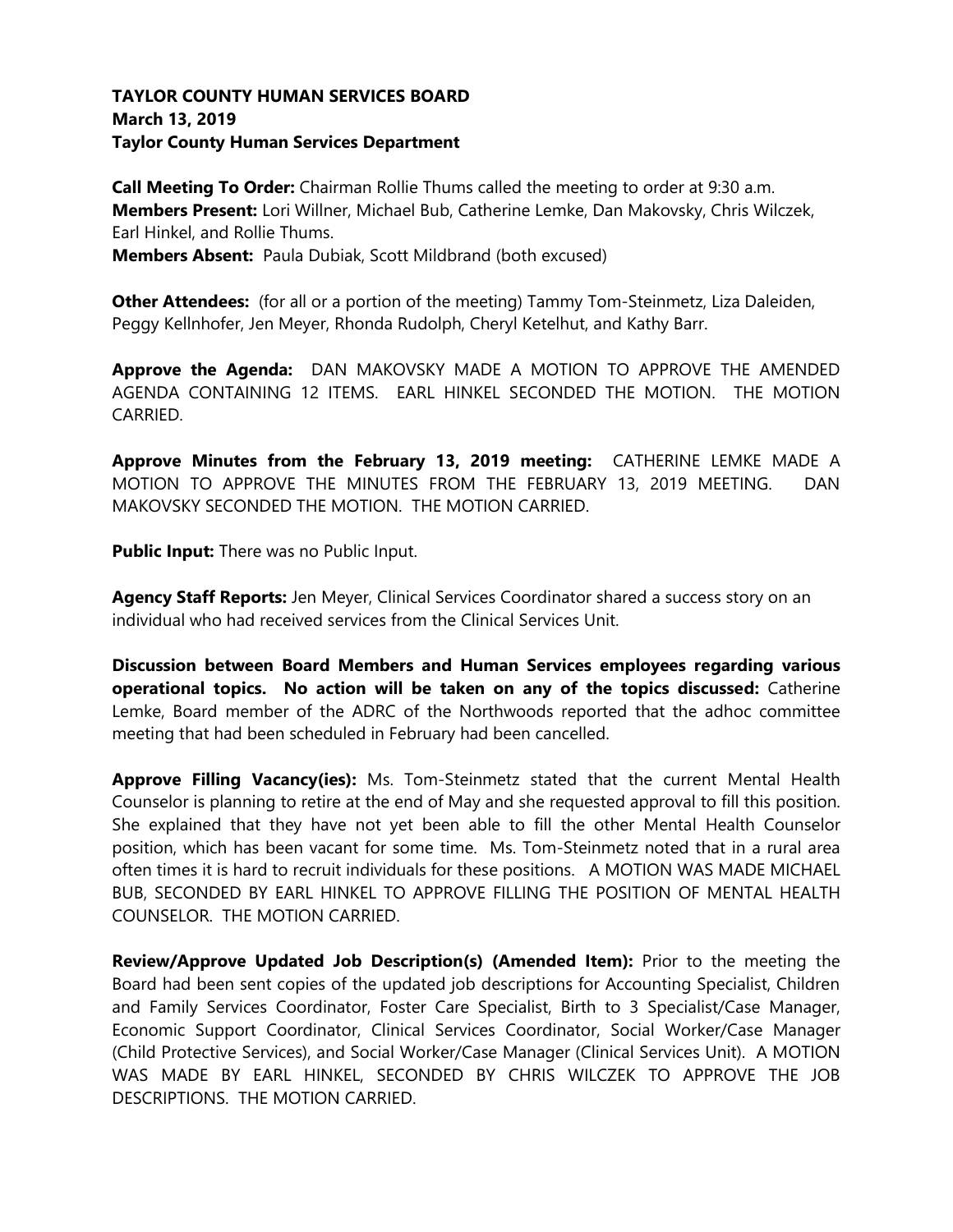**Action on Contracts and Addenda:** One contract and five addenda were presented for Board approval.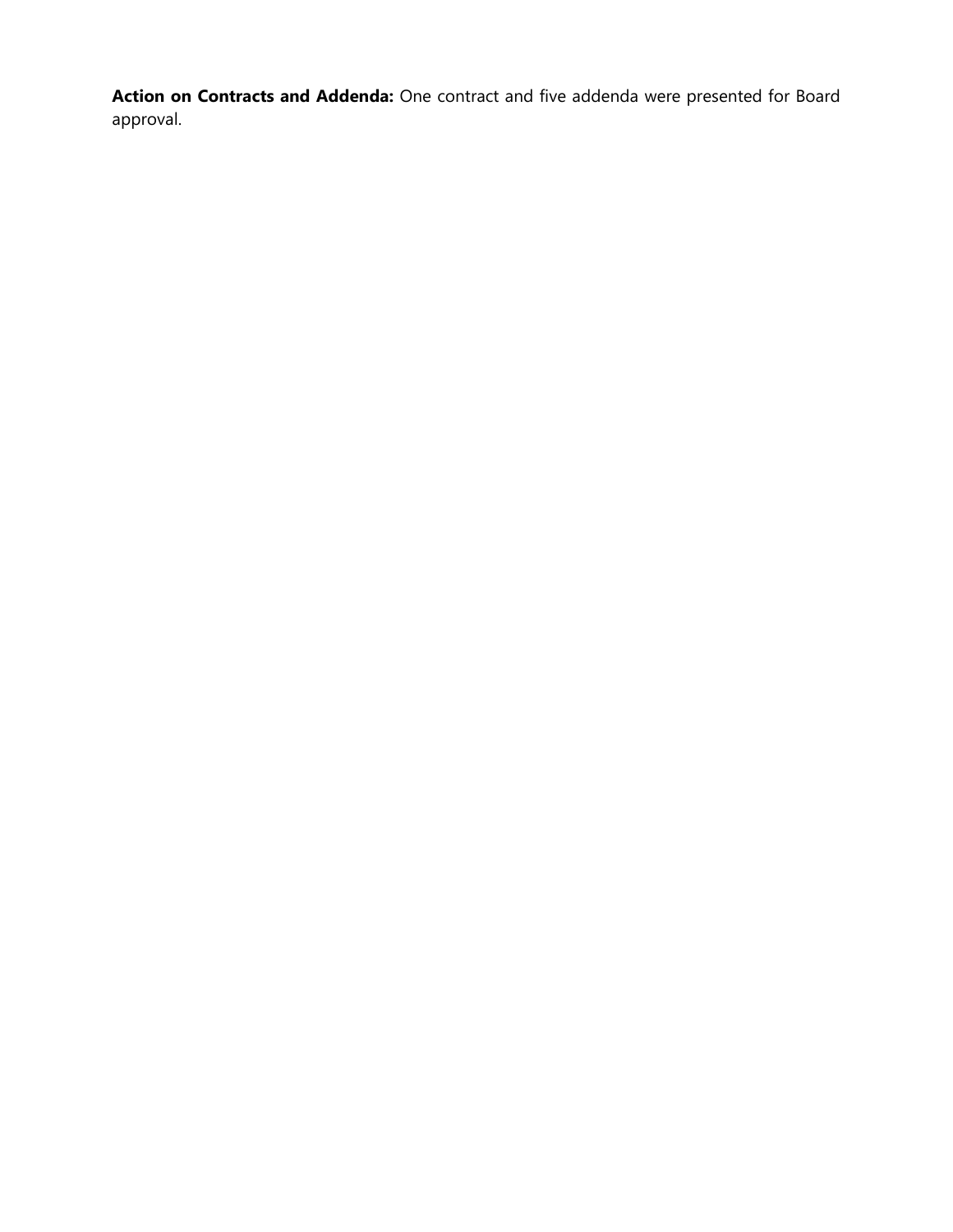| <b>PROVIDER</b>                                                                                                                                                                                                                                                                                                                                | <b>AMOUNT OF</b><br><b>INCREASE</b> | <b>FUNDING</b><br><b>SOURCE*</b>                 | <b>TOTAL</b> |
|------------------------------------------------------------------------------------------------------------------------------------------------------------------------------------------------------------------------------------------------------------------------------------------------------------------------------------------------|-------------------------------------|--------------------------------------------------|--------------|
| <b>CONTRACT</b>                                                                                                                                                                                                                                                                                                                                |                                     |                                                  |              |
| Hope Haven-Rebos United, Inc.<br>$(#19 - AA - 04)$<br>Primary Residential (AODA)<br>Unit Rate: \$260/day<br>Contract effective: 02/01/2019                                                                                                                                                                                                     | N/A                                 | <b>Community Aids</b><br><b>AODA Block Grant</b> | \$39,000.00  |
| <b>ADDENDA</b>                                                                                                                                                                                                                                                                                                                                 |                                     |                                                  |              |
| <b>Midstate Independent</b><br><b>Living Choices, Inc.</b><br>(#19-CCS-09)<br>Unit rate increase to \$21/hour for: Supportive Home Care; Respite                                                                                                                                                                                               | No increase                         | CLTS funds                                       | \$36,400.00  |
| Daily Living Skills Training (new service)<br><b>Effective: 02/12/2019</b>                                                                                                                                                                                                                                                                     |                                     |                                                  |              |
| New Horizons North, Inc.<br>(#19-CCS-01)<br><b>CCS Service Array</b><br>MD (Medical Doctor) Unit Rate: \$52.25/15 minutes (Previous rate was listed as hourly)<br><b>Effective: 01/14/2019</b>                                                                                                                                                 | No increase                         | CCS funds                                        | \$666,798.30 |
| <b>Nicolet Staffing c/o</b><br><b>Staffworks Group -</b><br>Wisconsin, Inc. (#19-CCS-10)<br>Unit Rate increase for:<br>Children's Services: Daily Living Skills: Unit Rate: \$6.00/15 minutes (\$5000)<br>Respite: Unit Rate: \$7.00/15 minutes<br>Supportive Home Care: Unit Rate: \$7.00/15 minutes (\$4000)<br><b>Effective: 03/01/2019</b> | \$9,000.00                          | <b>CLTS</b> funds                                | \$49,480.00  |
| <b>Trempealeau County Health</b><br>Care Center (#19-CCS-05)<br><b>Adult Family Home</b><br>Unit Rate: \$261/day (previous rate did not include room & board)<br><b>Effective: 03/01/2019</b>                                                                                                                                                  | No increase                         | <b>Community Aids</b>                            | \$381,138.00 |
| <b>Sawyer County Health &amp;</b><br>Human Services (#19-CCS-17) No increase<br>Master's Level Provider:<br>Unit Rate: \$150/hour (previous rate was incorrect)<br><b>Effective: 01/01/2019</b>                                                                                                                                                |                                     | CCS funds                                        | \$350,000.00 |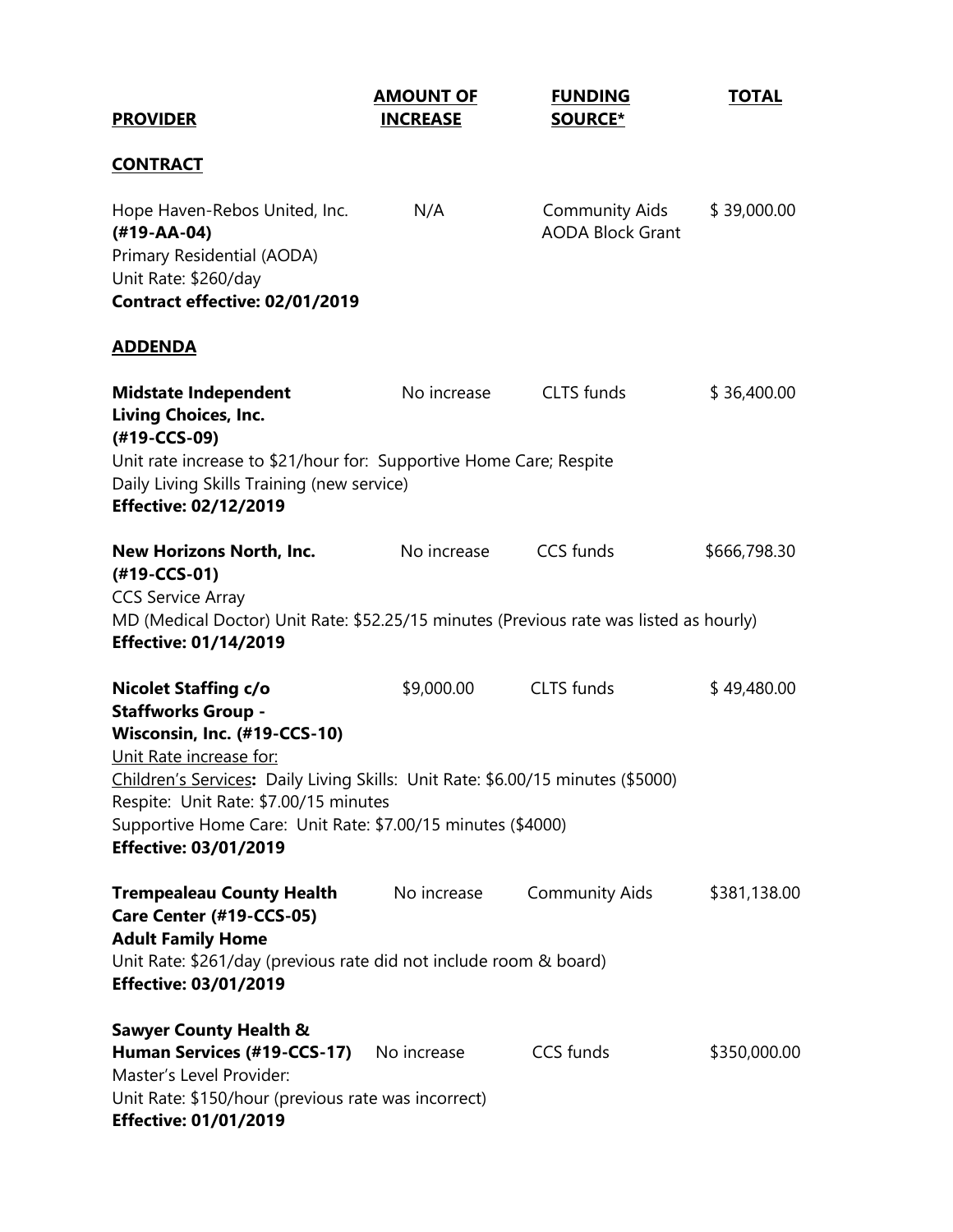A MOTION WAS MADE BY CATHERINE LEMKE, SECONDED BY EARL HINKEL TO APPROVE THE CONTRACT AND ADDENDA AS PRESENTED. A ROLL CALL VOTE WAS TAKEN. THE MOTION CARRIED WITH A VOTE OF SEVEN AYES, TWO ABSENT.

## **Director's Report:**

- $\triangleright$  Ms. Tom-Steinmetz reported that the Accounting Specialist position has been filled. Interviews continue to be conducted for Intake Worker, Certified Substance Abuse Counselor and Economic Support Specialist.
- $\triangleright$  At last month's meeting, Ms. Tom-Steinmetz informed the Board that she had made application to the La Follette School of Public Affairs at UW-Madison to review the organization and administration of the Taylor County Human Services Department. She felt that this could be of value, especially since the transition to Family Care and among other changes within the agency. Ms. Tom-Steinmetz reported that a survey has been sent to Human Services staff and the Board will be updated when the results become available.
- $\triangleright$  Ms. Tom-Steinmetz reported that the bench honoring former County Board member David Krug should be arriving in the near future. Some discussion took place on the bench dedication.
- ➢ Ms. Tom-Steinmetz pointed out information in the Board packet from Woodland Enhanced Health Services (WEHS) Commission. A meeting of the commission was recently held on February 28th. Taylor County has full membership in the WEHS Commission and is represented by Chairman Thums. Currently, Taylor County has five residents who are protectively placed at Clark County Rehabilitation and Living Center through an agreement/contract with the WEHS Commission.
- ➢ The General Relief Report for the month of February 2019 was distributed.

**Set Next Meeting Date:** The next Human Services Board meeting is scheduled for Wednesday, April 10, 2019 at 9:30 a.m. at the Human Services Department.

**Adjourn:** A MOTION WAS MADE BY EARL HINKEL, SECONDED BY DAN MAKOVSKY TO ADJOURN. THE MOTION CARRIED. THE MEETING ADJOURNED AT 10:15 A.M.

Handouts distributed: Contract/Addenda List; General Relief Report for February 2019

Respectfully submitted:

Kathy Barr for Paula Dubiak, Secretary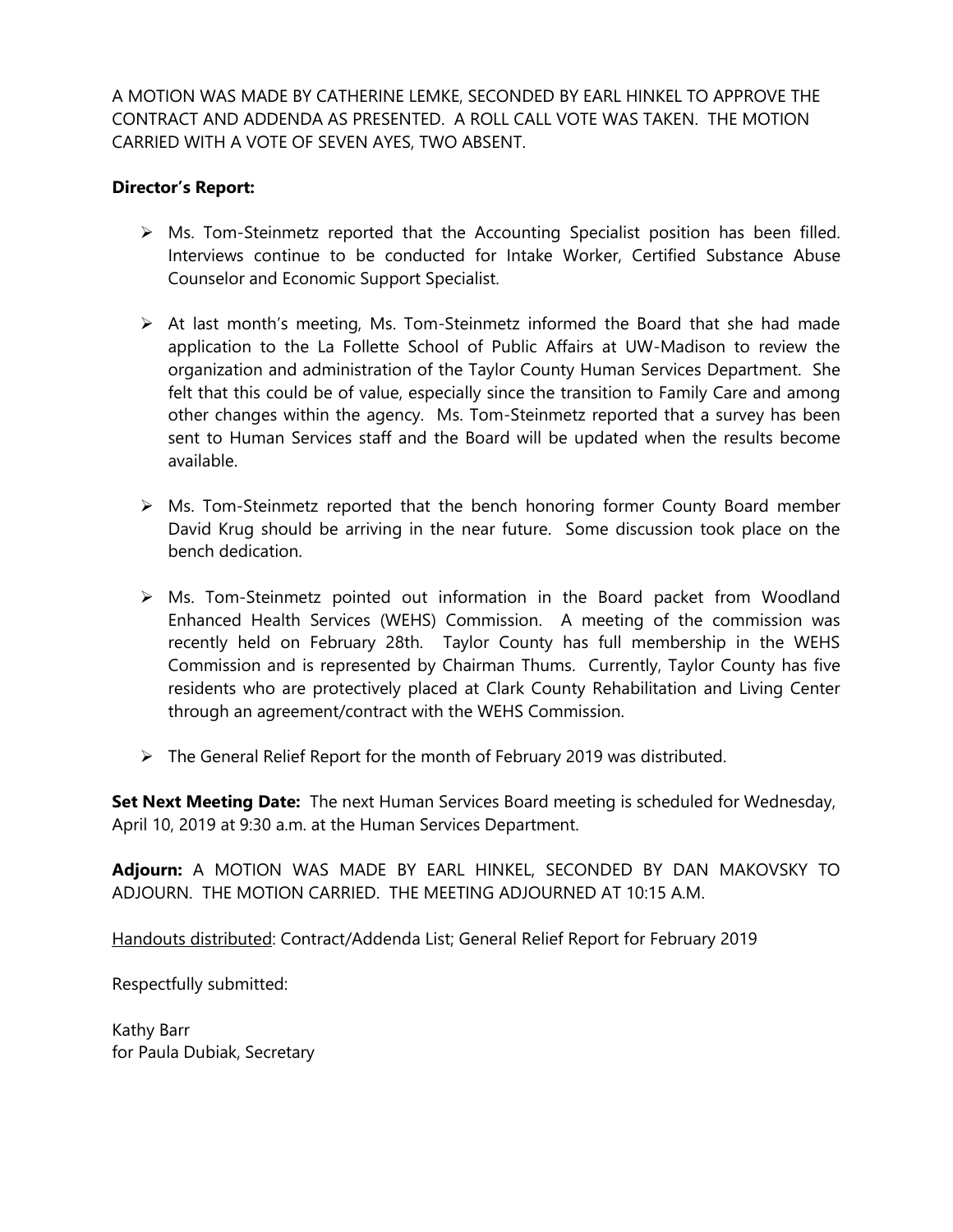# **TAYLOR COUNTY HUMAN SERVICES BOARD February 13, 2019 Taylor County Human Services Department**

**Call Meeting To Order:** Chairman Rollie Thums called the meeting to order at 9:30 a.m.

**Members Present:** Paula Dubiak, Earl Hinkel, Chris Wilczek, Dan Makovsky, Catherine Lemke, Michael Bub, Scott Mildbrand, and Rollie Thums.

**Members Absent:** Lori Willner (excused)

**Other Attendees:** (for all or a portion of the meeting) Tori Borman, Laura Holmes, Tammy Tom-Steinmetz, Liza Daleiden, Cheryl Ketelhut, Rhonda Rudolph, Jen Meyer, Peggy Kellnhofer, and Kathy Barr.

**Approve the Agenda:** EARL HINKEL MADE A MOTION TO APPROVE THE AGENDA CONTAINING 13 ITEMS. DAN MAKOVSKY SECONDED THE MOTION. THE MOTION CARRIED.

**Approve Minutes from the January 23, 2019 meeting:** PAULA DUBIAK MADE A MOTION TO APPROVE THE MINUTES FROM THE JANUARY 23, 2019 MEETING. EARL HINKEL SECONDED THE MOTION. THE MOTION CARRIED.

Agency Staff Reports: Tori Borman introduced herself to the Board. She was recently hired as an Economic Support Specialist.

Laura Holmes, Birth-to-Three Coordinator/Case Manager/Back-up Intake Specialist reported on a couple of success stories in the Birth-to-Three unit and in Intake.

**Public Input:** There was no Public Input.

**Discussion between Board Members and Human Services employees regarding various operational topics. No action will be taken on any of the topics discussed:** Paula Dubiak, ADRC of the Northwoods Board member reported that the full Board of the ADRC of the Northwoods is scheduled to meet on Friday, February 15, 2019 at 1 p.m. Tammy Tom-Steinmetz added that she is also part of a group that will meet later this month to discuss possible options for ADRC of the Northwoods structuring.

**Approve Filling Vacancy(ies):** Ms. Tom-Steinmetz reported there were three vacancies, and she requested the Board approve filling the positions of Economic Support Specialist, Accounting Specialist, and Intake Specialist. A MOTION WAS MADE BY SCOTT MILDBRAND, SECONDED BY EARL HINKEL TO APPROVE FILLING THE POSITIONS OF ECONOMIC SUPPORT SPECIALIST, ACCOUNTING SPECIALIST, AND INTAKE SPECIALIST. THE MOTION CARRIED.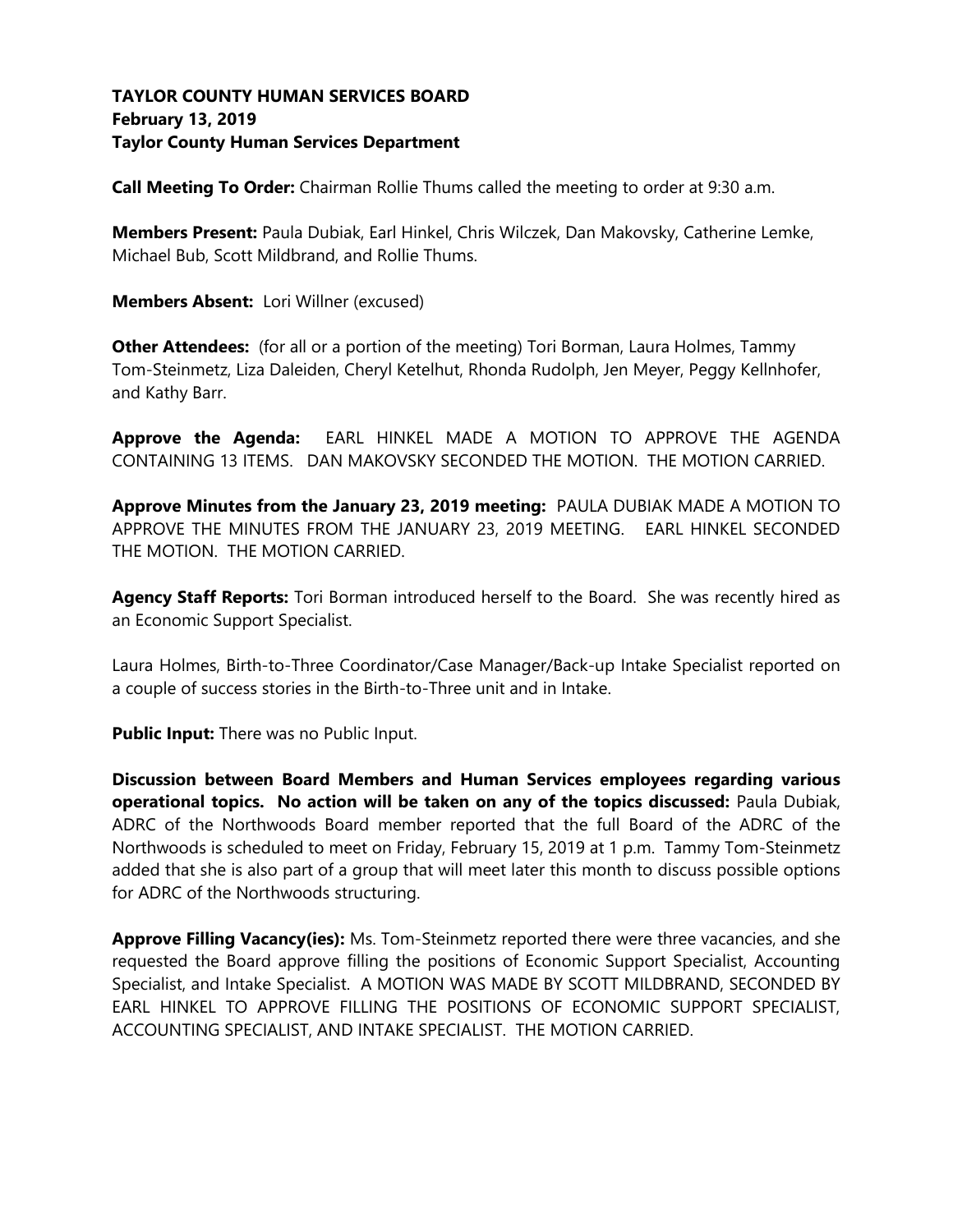**Approve Hiring a Limited-Term Employee (LTE):** Ms. Tom-Steinmetz asked the Board for permission to hire a limited-term employee (LTE) to assist in various departments as needed due to current vacancies and workload. She added that the number of total staff at Human Services would not increase with this position, and the LTE would not work over 40 hours per week.

A MOTION WAS MADE BY DAN MAKOVSKY, SECONDED BY EARL HINKEL TO APPROVE HIRING A LIMITED-TERM EMPLOYEE (LTE) WITHOUT INCREASING THE NUMBER OF STAFF AT HUMAN SERVICES, REMAIN WITHIN THE APPROVED BUDGET AND FOR THE LTE TO WORK UP TO 40 HOURS PER WEEK. THE MOTION CARRIED. The Board then requested they be provided with updates on the LTE position.

**Review/Approve Job Description(s):** Ms. Tom-Steinmetz requested that this item be tabled at this time. She reported that she is currently working with the Human Resource Department regarding possible changes in the standard language of the job descriptions. The Board was in agreement with tabling this item.

**Action on Contracts and Addenda:** Three contracts and one addendum were presented for Board approval.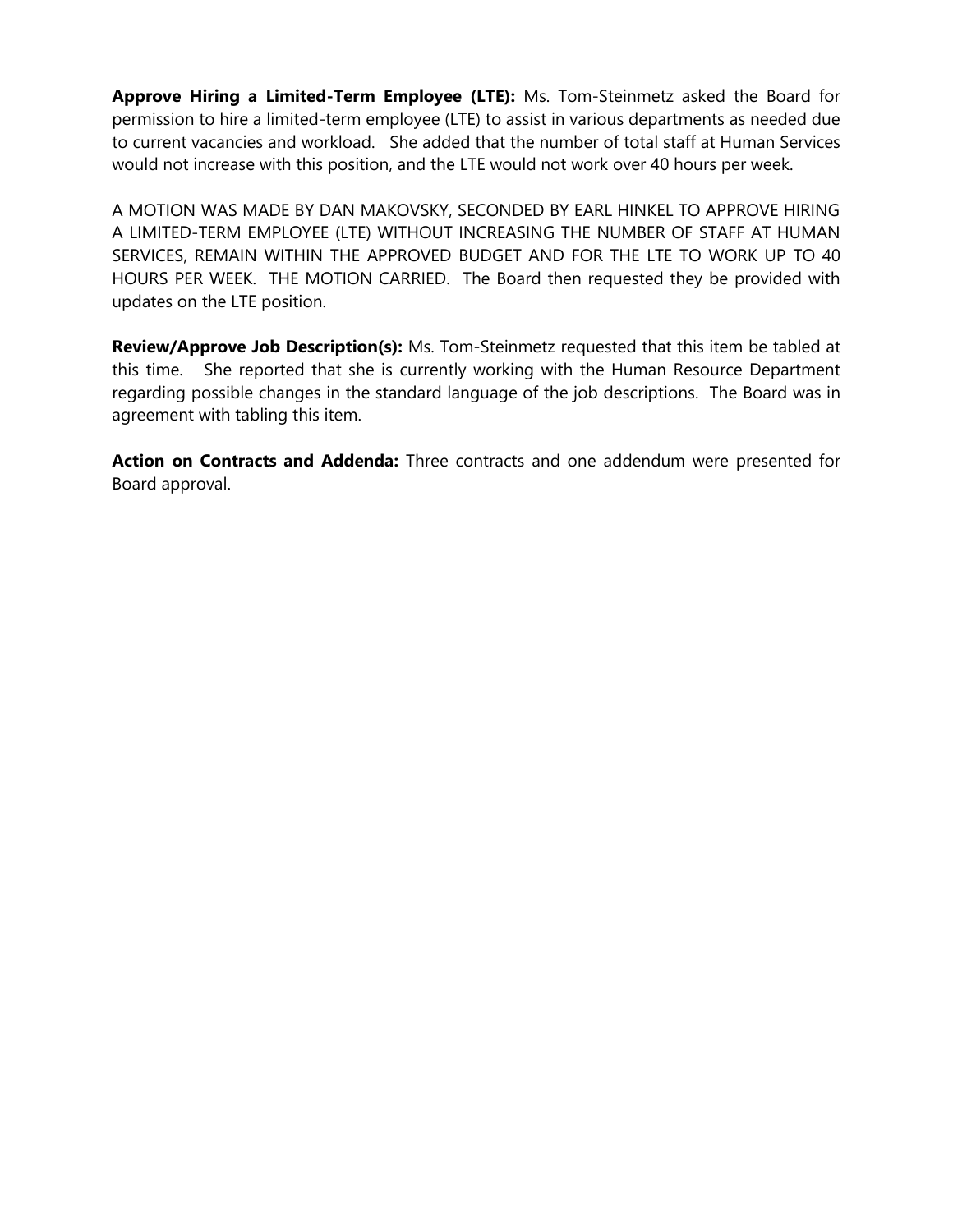| <b>PROVIDER</b>                                                                                                                                                                                         | <b>AMOUNT OF</b><br><b>INCREASE</b> | <b>FUNDING</b><br><b>SOURCE*</b>     | <b>TOTAL</b>   |
|---------------------------------------------------------------------------------------------------------------------------------------------------------------------------------------------------------|-------------------------------------|--------------------------------------|----------------|
| <b>CONTRACT</b>                                                                                                                                                                                         |                                     |                                      |                |
| <b>Woodland Youth &amp; Family -</b><br>Rock'n P Ranch (#19-CCS-22)<br>CCS Service Array -<br>Master's Level: Unit Rate: \$60/hour<br>Contract effective: 02/1/2019                                     | N/A                                 | <b>CCS funds</b>                     | \$50,000.00    |
| Attorney Steven L. Miller -<br><b>Miller Appellate Practice LLC</b><br>(#19-CFS-14)<br>Legal representation for a TPR appeal<br>Unit Rate: \$100/hour (80 hours)<br><b>Contract effective: 2/1/2019</b> | N/A                                 | <b>Community Aids</b><br>County Levy | 8,000.00<br>\$ |
| <b>Living Well Mental Health</b><br><b>Clinic, LLC</b><br>(#19-CCS-23)<br>Doctorate Level<br>Unit Rate: \$270/hour<br>Contract effective: 1/14/2019<br><b>ADDENDUM</b>                                  | N/A                                 | <b>CCS Funds</b>                     | \$10,000.00    |
| New Horizons North, Inc.<br>$(#19-CCS-01)$<br>CCS Service Array -<br>MD (Medical Doctor)<br>Unit Rate: \$52.25/hour<br><b>Effective: 01/14/2019</b>                                                     | \$25,000.00                         | <b>CCS</b> funds                     | \$666,798.30   |

A MOTION WAS MADE BY MICHAEL BUB, SECONDED BY EARL HINKEL TO APPROVE THE CONTRACTS AND ADDENDUM AS PRESENTED. A ROLL CALL VOTE WAS TAKEN. THE MOTION CARRIED WITH A VOTE OF EIGHT AYES, ONE ABSENT (WILLNER).

### **Director's Report:**

- ❖ Ms. Tom-Steinmetz updated the Board on the current vacancies.
- ❖ She distributed a handout from Donald Everhard, after-hours crisis worker summarizing his crisis on-calls for 2018. There were fewer total crisis calls in 2018 compared to the past three years. Overall, since 2002, detentions have steadily decreased by almost half.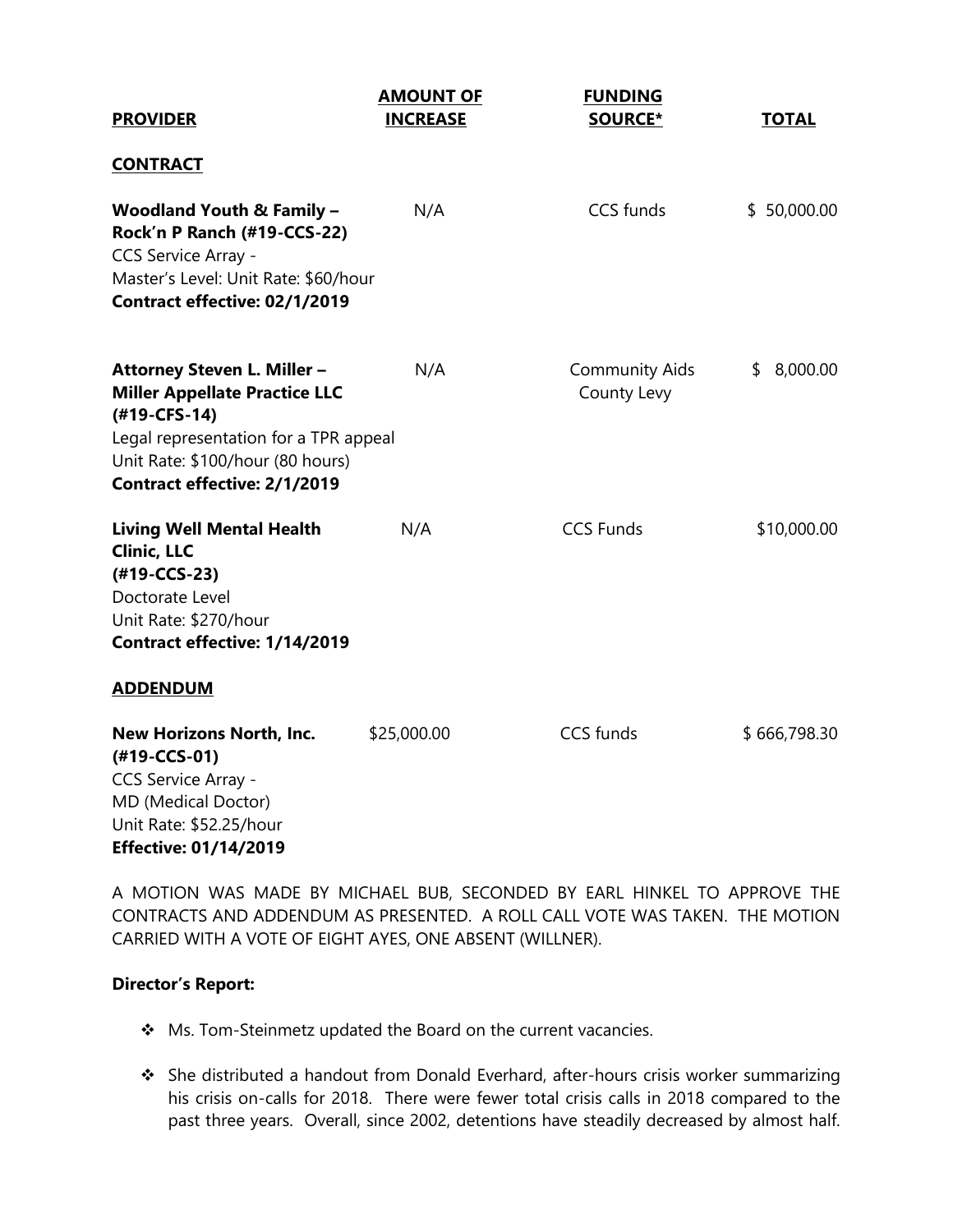Jen Meyer, Clinical Services Coordinator did report that there has been an increase in crisis on-calls during regular business hours.

- ❖ Ms. Tom-Steinmetz reported that there have been some additional computer problems at the agency. IT continues to work with outside providers on recovering the files that have been lost.
- ❖ Ms. Tom-Steinmetz told the Board that La Follette School of Public Affairs at UW-Madison has contacted her regarding if there is interest in having an intern from their school review the program structure and management of Human Services after the transition into the Family Care Program. She indicated that she had sent the school an application and believed that it could be beneficial to have an objective analysis of the department.
- ❖ The January 2019 General Relief Report was distributed and reviewed.

**Set Next Meeting Date:** The next Human Services Board meeting is scheduled for Wednesday, March 13, 2019 at 9:30 a.m. at the Human Services Department.

**Adjourn:** A MOTION WAS MADE BY MICHAEL BUB, SECONDED BY SCOTT MILDBRAND TO ADJOURN. THE MOTION CARRIED. THE MEETING ADJOURNED AT 10:37 A.M.

Handouts distributed: Contract/Addenda List; General Relief Report for January 2019; On-Call/Crisis Calls Report for 2018 from Don Everhard

Respectfully submitted:

Kathy Barr for Paula Dubiak, Secretary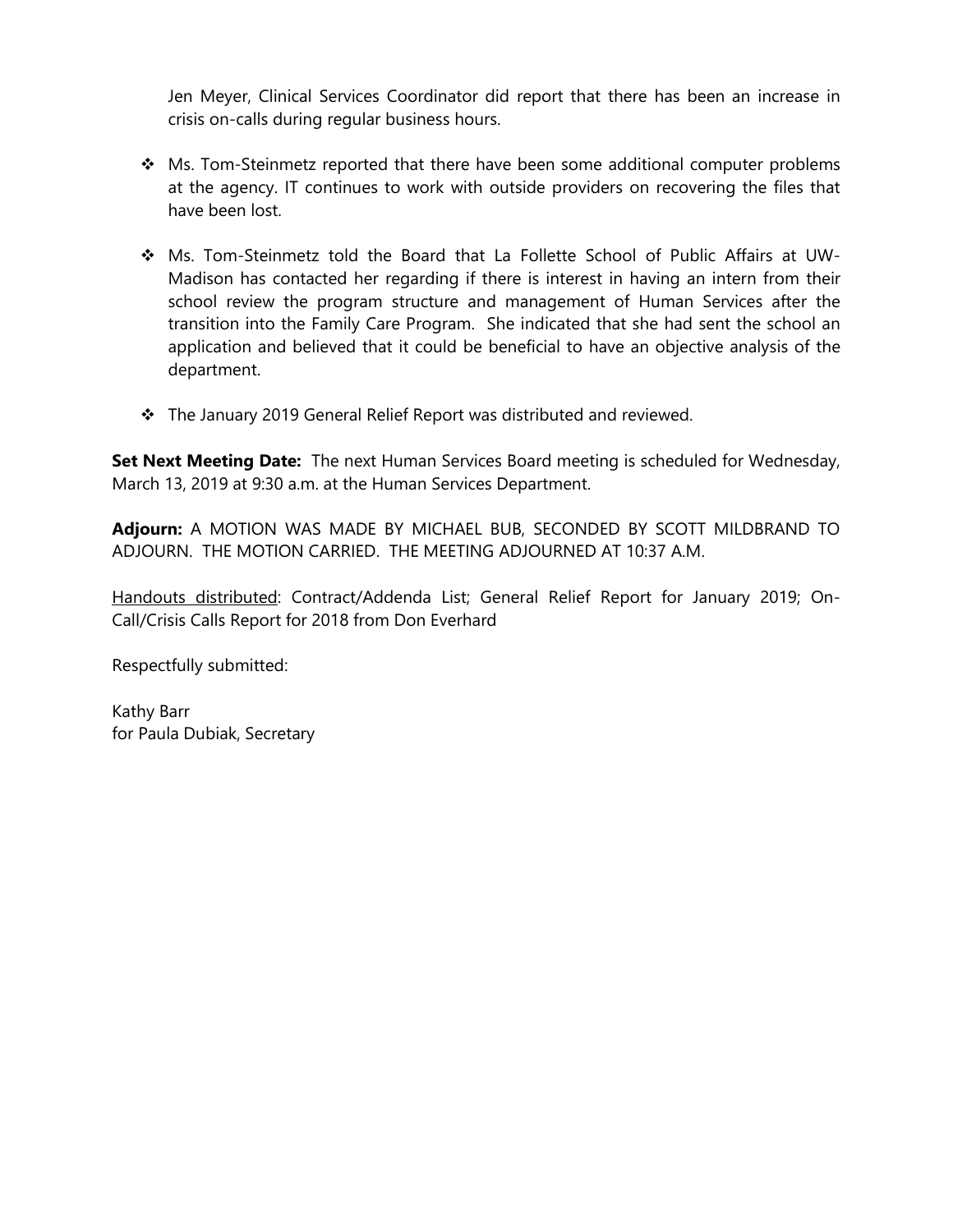# **TAYLOR COUNTY HUMAN SERVICES BOARD January 23, 2019 Taylor County Human Services Department**

**Call Meeting To Order:** Chairman Rollie Thums called the meeting to order at 9:30 a.m.

**Members Present:** Scott Mildbrand, Lori Willner, Michael Bub, Chris Wilczek, Dan Makovsky, Earl Hinkel, Paula Dubiak, and Rollie Thums.

**Members Absent:** Catherine Lemke (excused)

**Other Attendees:** (for all or a portion of the meeting) Deb Tom, Liza Daleiden, Jen Meyer, Peggy Kellnhofer, Rhonda Rudolph, Cheryl Ketelhut, and Kathy Barr.

**Approve the Agenda:** DAN MAKOVSKY MADE A MOTION TO APPROVE THE AGENDA CONTAINING 14 ITEMS. EARL HINKEL SECONDED THE MOTION. THE MOTION CARRIED.

**Approve Minutes from the December 12, 2018 meeting:** PAULA DUBIAK MADE A MOTION TO APPROVE THE MINUTES FROM THE DECEMBER 12, 2018 MEETING. EARL HINKEL SECONDED THE MOTION. THE MOTION CARRIED.

**Introduction of New Board Member:** Chris Wilczek was welcomed as the new Board member. Introductions were then made by those in attendance.

**Agency Staff Reports:** Deb Tom, Economic Support Specialist shared a success story with the Board.

**Public Input:** There was no Public Input.

**Discussion between Board Members and Human Services employees regarding various operational topics. No action will be taken on any of the topics discussed:** Paula Dubiak, ADRC of the Northwoods Board member reported that the State has approved the ADRC budget; however, there is still uncertainty on the joint membership of Taylor and Forest County. Ms. Dubiak also stated that the ADRC of the Northwoods will be scheduling a meeting in Taylor County in February; once this date is known she will inform the Board members.

**Approve Filling Vacancy(ies):** Tammy Tom-Steinmetz was unable to attend the meeting; therefore, Deputy Director/Children & Family Services Coordinator Liza Daleiden reported there were no vacancies at this time.

**Review/Approve Change in Hours for OWI Court Coordinator (LTE) Position:** Chairman Thums reported that this item had already been approved by the Personnel Committee.The OWI Court Coordinator works 1200 hours annually and 20 hours per week. A request had been made to allow the coordinator to have more flexibility with her weekly hours by letting her work more or less than 20 hours per week, yet, keeping below the 1200 hours per year.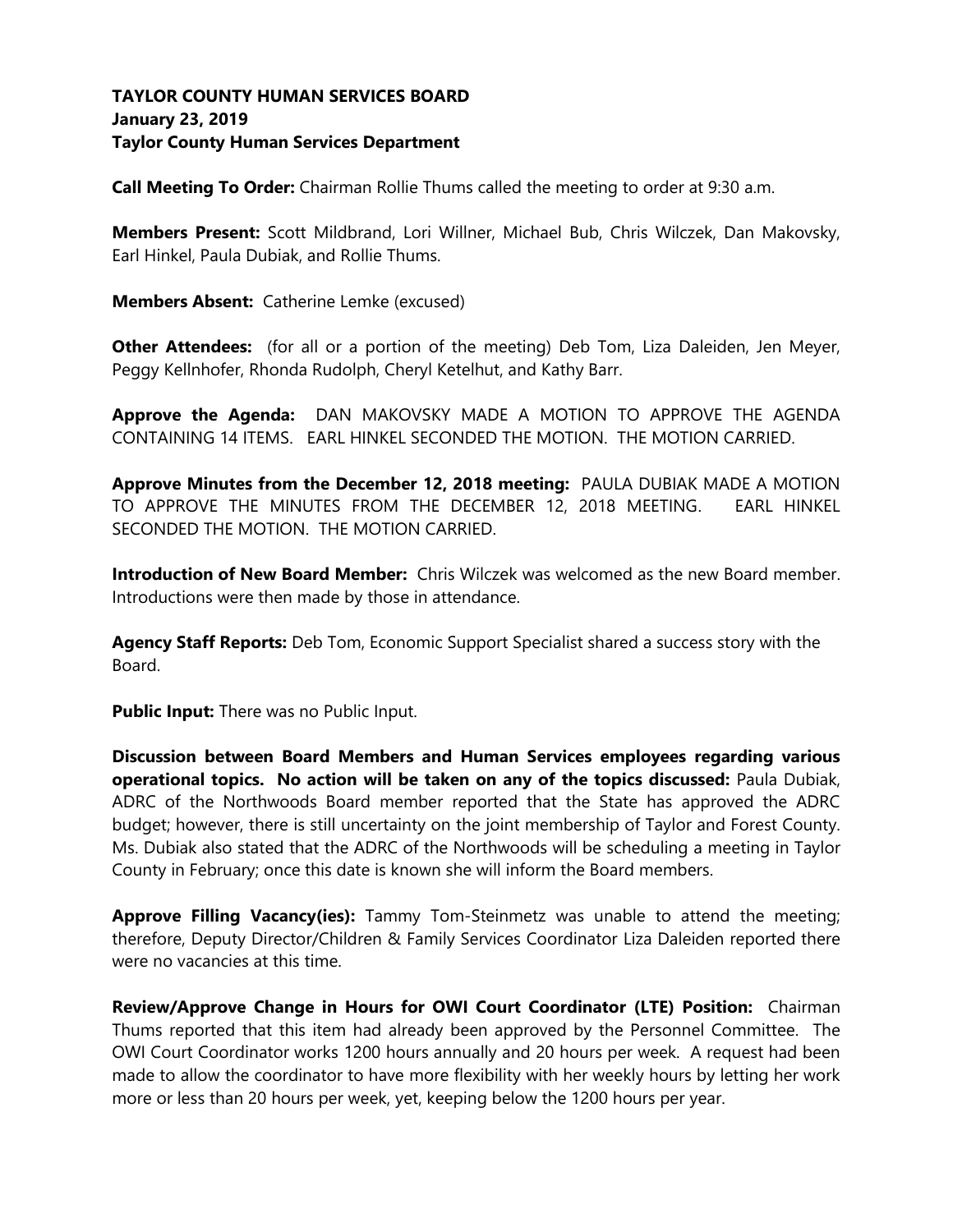**Review/Approve Clerical Position Job Description(s):** Updated job descriptions for Administrative Support/Receptionist and Administrative Assistant were distributed. Chairman Thums added that these job descriptions had also been approved by the Personnel Committee.

A MOTION WAS MADE BY MICHAEL BUB, SECONDED BY EARL HINKEL TO APPROVE THE CHANGE IN HOURS FOR THE OWI COURT COORDINATOR (LTE) POSITION AND THE JOB DESCRIPTIONS FOR ADMINISTRATIVE SUPPORT/RECEPTIONIST AND ADMINISTRATIVE ASSISTANT. THE MOTION CARRIED.

**Action on Contracts and Addenda:** The Board was presented with a summary comparing the rates and services of the 2018 and 2019 contracts. After several questions and discussion, A MOTION WAS MADE BY MICHAEL BUB, SECONDED BY DAN MAKOVSKY TO APPROVE THE 2019 CONTRACTS AS PRESENTED. A ROLL CALL VOTE WAS TAKEN. THE MOTION CARRIED WITH A VOTE OF EIGHT AYES, ONE ABSENT (LEMKE).

## **Director's Report:**

- ❖ Intake Referral reports were distributed for October 2018 (revised report), November 2018, and December 2018.
- ❖ Peggy Kellnhofer provided a handout and briefly discussed how the Federal Government Shutdown is affecting FoodShare benefits.
- ❖ Cheryl Ketelhut, NCR-CCS Administrator and Birth-To-Three Supervisor reported on the Birth-To-Three program. She stated that the Birth-To-Three program is a statemandated program that provides services to children under the age of three who have developmental delays and disabilities. Ms. Ketelhut reported on how the services are provided to these children and their families, as well as the funding sources for the program. She discussed the decrease in state/federal funding in addition to private insurance denials for Birth-To-Three services, shifting the majority of the cost to counties. The Wisconsin Counties Association (WCA) and Wisconsin County Human Service Association (WCHSA) are asking for several legislative changes, including an increase in allocation, changes in types of reimbursement, and coverage by private insurance.
- ❖ Ms. Daleiden reported that in December two servers stopped working at Human Services resulting in several files being lost. The IT department continues to work on recovering those files.
- ❖ Ms. Daleiden concluded by stating that annual employee reviews are being conducted at the agency.

**Set Next Meeting Date:** The next Human Services Board meeting is scheduled for Wednesday, February 13, 2019 at 9:30 a.m. at the Human Services Department.

**Adjourn:** A MOTION WAS MADE BY MICHAEL BUB, SECONDED BY PAULA DUBIAK TO ADJOURN. THE MOTION CARRIED. THE MEETING ADJOURNED AT 10:26 A.M.